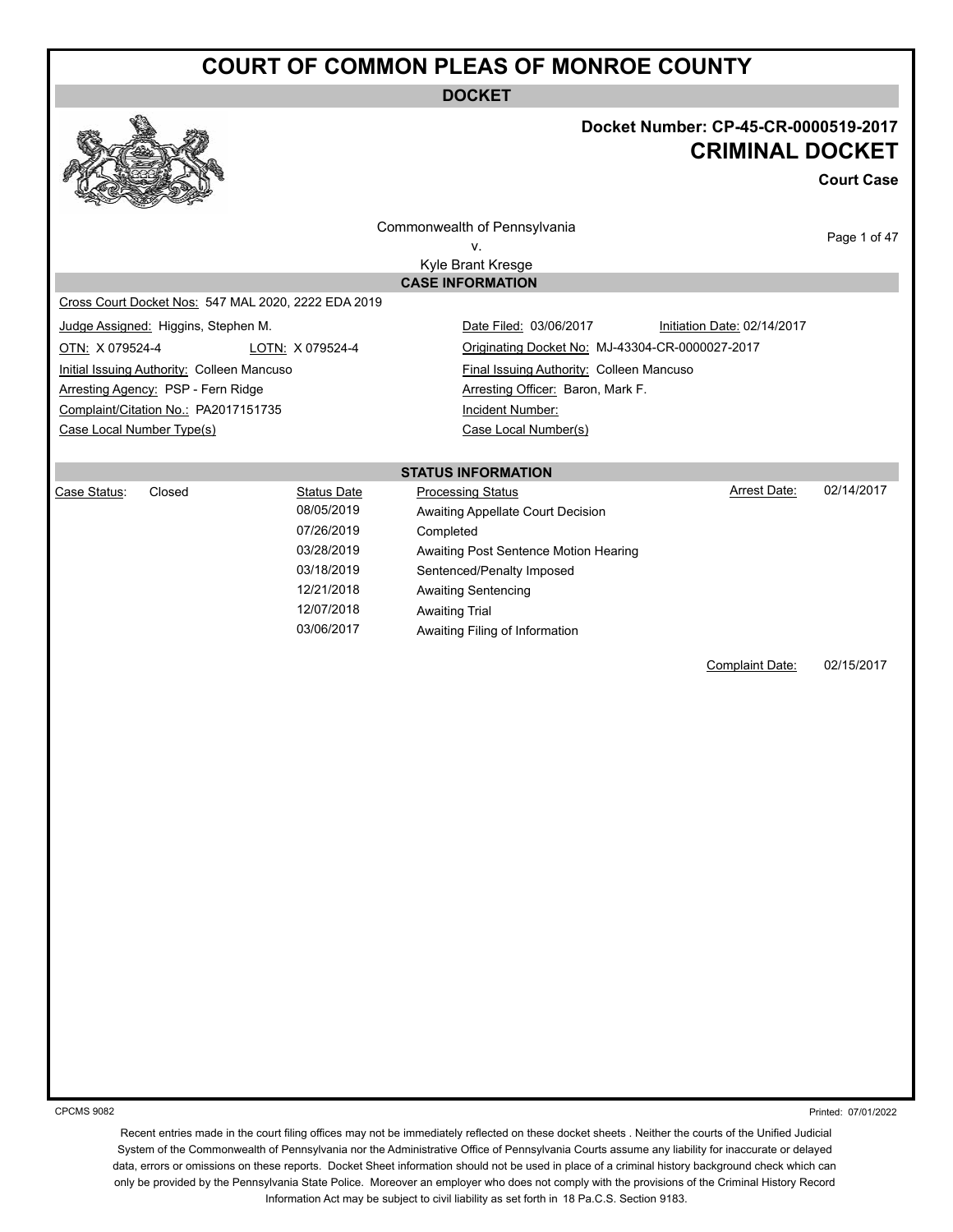**DOCKET**

# **Docket Number: CP-45-CR-0000519-2017 CRIMINAL DOCKET**

**Court Case**

Page 2 of 47

Commonwealth of Pennsylvania

|                                      |                                       |                             | ٧.                               |                                              | $ugc$ $\sim$ $v_1$ $\sim$ $r$ |
|--------------------------------------|---------------------------------------|-----------------------------|----------------------------------|----------------------------------------------|-------------------------------|
|                                      |                                       |                             | Kyle Brant Kresge                |                                              |                               |
|                                      |                                       |                             | <b>CALENDAR EVENTS</b>           |                                              |                               |
| Case Calendar<br><b>Event Type</b>   | Schedule<br><b>Start Date</b>         | <b>Start</b><br><b>Time</b> | Room                             | Judge Name                                   | Schedule<br><b>Status</b>     |
| Motion                               | 04/18/2017                            | 1:30 pm                     | Courtroom 2                      | President Judge Margherita<br>P. Worthington | Scheduled                     |
| <b>Status Conference</b>             | 04/19/2017                            | 12:30 pm                    | Courtroom 1                      | Judge Stephen M. Higgins                     | Scheduled                     |
| Cost Contempt                        | 10/24/2017                            | 11:30 am                    | Courtroom 1                      | President Judge Margherita<br>P. Worthington | Scheduled                     |
| Pre-Trial<br>Conference              | 12/19/2017                            | 1:30 pm                     | Courtroom 2                      | Judge Stephen M. Higgins                     | Scheduled                     |
| <b>Status Conference</b>             | 05/03/2018                            | 1:30 pm                     | Courtroom 2                      | Judge Stephen M. Higgins                     | Scheduled                     |
| Argument                             | 10/01/2018                            | 1:30 pm                     | Courtroom 2                      | Judge Stephen M. Higgins                     | Moved                         |
| Argument                             | 11/06/2018                            | 9:30 am                     | Courtroom 2                      | Judge Stephen M. Higgins                     | Cancelled                     |
| Pre-Trial<br>Conference              | 11/16/2018                            | 8:30 am                     | Courtroom 2                      | Judge Stephen M. Higgins                     | Scheduled                     |
| Trial Term Jury<br>Selection         | 12/10/2018                            | $9:00$ am                   | Courtroom 1                      | Judge Stephen M. Higgins                     | Scheduled                     |
| Trial                                | 12/10/2018                            | 1:30 pm                     | Courtroom 2                      | Judge Stephen M. Higgins                     | Scheduled                     |
| <b>Bench Trial</b>                   | 12/11/2018                            | $9:00$ am                   | Courtroom 2                      | Judge Stephen M. Higgins                     | Scheduled                     |
| <b>Bench Trial</b>                   | 12/12/2018                            | $9:00$ am                   | Courtroom 2                      | Judge Stephen M. Higgins                     | Scheduled                     |
| <b>Bench Trial</b>                   | 12/13/2018                            | $9:00$ am                   | Courtroom 2                      | Judge Stephen M. Higgins                     | Scheduled                     |
| <b>Bench Trial</b>                   | 12/14/2018                            | $9:00$ am                   | Courtroom 2                      | Judge Stephen M. Higgins                     | Scheduled                     |
| <b>Bench Trial</b>                   | 12/21/2018                            | $9:30$ am                   | Courtroom 2                      | Judge Stephen M. Higgins                     | Scheduled                     |
| Sentencing                           | 03/18/2019                            | 1:30 pm                     | Courtroom 2                      | Judge Stephen M. Higgins                     | Scheduled                     |
|                                      |                                       |                             | <b>CONFINEMENT INFORMATION</b>   |                                              |                               |
| Confinement<br>Known As Of           | Confinement<br><b>Type</b>            |                             | Destination<br>Location          | Confinement<br><b>Reason</b>                 | Still in<br>Custody           |
| 08/14/2020                           | <b>State Correctional Institution</b> |                             | <b>SCI Mahanoy</b>               |                                              | Yes                           |
|                                      |                                       |                             | <b>DEFENDANT INFORMATION</b>     |                                              |                               |
| Date Of Birth:                       | 11/07/1970                            |                             | City/State/Zip: Effort, PA 18330 |                                              |                               |
| <u>Alias Name</u><br>Kresge, Kyle B. |                                       |                             |                                  |                                              |                               |
| Kresge, Kyle Brent                   |                                       |                             |                                  |                                              |                               |
|                                      |                                       |                             | <b>CASE PARTICIPANTS</b>         |                                              |                               |
| <b>Participant Type</b>              |                                       | Name                        |                                  |                                              |                               |
| Defendant                            |                                       |                             | Kresge, Kyle Brant               |                                              |                               |
|                                      |                                       |                             |                                  |                                              |                               |
|                                      |                                       |                             |                                  |                                              |                               |
|                                      |                                       |                             |                                  |                                              |                               |

CPCMS 9082

Printed: 07/01/2022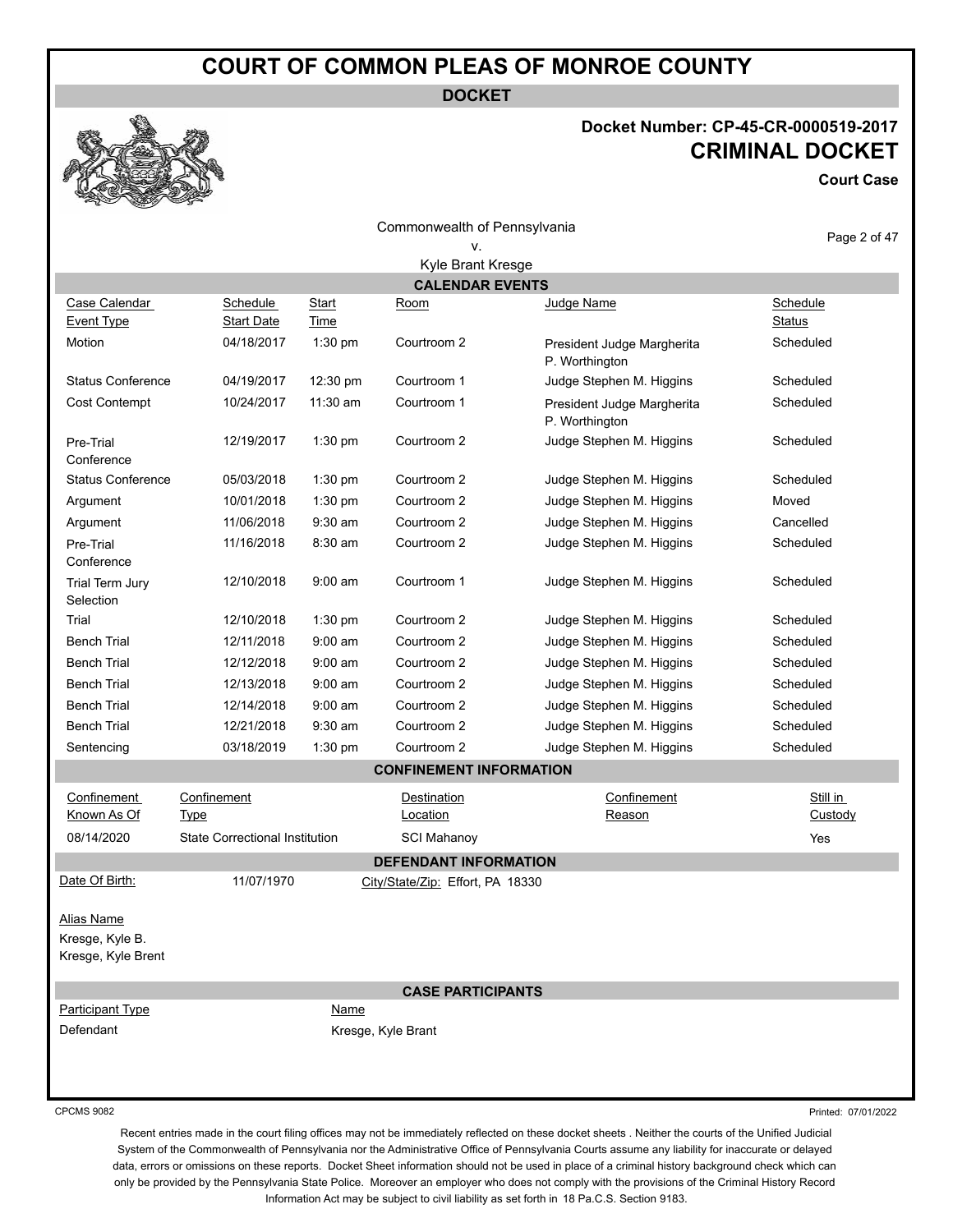**DOCKET**

#### **Docket Number: CP-45-CR-0000519-2017 CRIMINAL DOCKET**

**Court Case**

|                          |                                             |                |                |                           | Commonwealth of Pennsylvania                   |            |                                            |                   |                            |  |
|--------------------------|---------------------------------------------|----------------|----------------|---------------------------|------------------------------------------------|------------|--------------------------------------------|-------------------|----------------------------|--|
|                          |                                             |                |                |                           | ٧.                                             |            |                                            |                   | Page 3 of 47               |  |
|                          |                                             |                |                |                           | Kyle Brant Kresge                              |            |                                            |                   |                            |  |
|                          |                                             |                |                |                           | <b>BAIL INFORMATION</b>                        |            |                                            |                   |                            |  |
| Kresge, Kyle Brant       |                                             |                |                |                           |                                                |            |                                            |                   | <b>Nebbia Status: None</b> |  |
| <b>Bail Action</b>       |                                             | Date           |                | <b>Bail Type</b>          | Percentage                                     | Amount     |                                            |                   |                            |  |
|                          |                                             |                |                |                           |                                                |            | <b>Bail Posting Status</b>                 |                   | <b>Posting Date</b>        |  |
|                          |                                             |                |                |                           |                                                |            |                                            |                   |                            |  |
| Denied                   |                                             |                | 02/15/2017     |                           |                                                | \$0.00     |                                            |                   |                            |  |
|                          | Dalrymple, Destinee Daulton                 |                |                |                           |                                                |            |                                            |                   | <b>Nebbia Status: None</b> |  |
| <b>Bail Action</b>       |                                             | Date           |                | <b>Bail Type</b>          | Percentage                                     | Amount     |                                            |                   |                            |  |
|                          |                                             |                |                |                           |                                                |            |                                            |                   |                            |  |
|                          |                                             |                |                |                           |                                                |            | <b>Bail Posting Status</b>                 |                   | <b>Posting Date</b>        |  |
| Set                      |                                             |                | 04/18/2017     | Unsecured                 |                                                | \$5.000.00 |                                            |                   |                            |  |
|                          |                                             |                |                |                           | <b>CHARGES</b>                                 |            |                                            |                   |                            |  |
| Seq.                     | Orig Seq.                                   | Grade          | Statute        |                           | <b>Statute Description</b>                     |            | Offense Dt.                                |                   | <b>OTN</b>                 |  |
| 1                        | $\mathbf{1}$                                | F <sub>1</sub> | 18 § 2502 §§ C |                           | Murder Of The Third Degree                     |            | 02/14/2017                                 |                   | X 079524-4                 |  |
| 2                        | $\overline{2}$                              | M <sub>2</sub> | 18 § 5510      |                           | Abuse Of Corpse                                |            | 02/14/2017                                 |                   | X 079524-4                 |  |
| 3                        | 3                                           | M <sub>2</sub> | 18 § 4910 §§ 1 |                           | Tamper With/Fabricate Physical Evidence        |            | 02/14/2017                                 |                   | X 079524-4                 |  |
|                          |                                             |                |                |                           | <b>DISPOSITION SENTENCING/PENALTIES</b>        |            |                                            |                   |                            |  |
| Disposition              |                                             |                |                |                           |                                                |            |                                            |                   |                            |  |
| Case Event               |                                             |                |                |                           | <b>Disposition Date</b>                        |            | <b>Final Disposition</b>                   |                   |                            |  |
|                          | Sequence/Description                        |                |                |                           | <b>Offense Disposition</b>                     |            | Grade                                      | <b>Section</b>    |                            |  |
|                          | Sentencing Judge                            |                |                |                           | Sentence Date<br><b>Credit For Time Served</b> |            |                                            |                   |                            |  |
|                          | Sentence/Diversion Program Type             |                |                |                           | Incarceration/Diversionary Period              |            |                                            | <b>Start Date</b> |                            |  |
|                          | <b>Sentence Conditions</b>                  |                |                |                           |                                                |            |                                            |                   |                            |  |
|                          | <b>Held for Court (Lower Court)</b>         |                |                | Defendant Was Present     |                                                |            |                                            |                   |                            |  |
|                          | Lower Court Disposition                     |                |                |                           | 03/03/2017                                     |            | <b>Not Final</b>                           |                   |                            |  |
|                          | 1 / Murder Of The Third Degree              |                |                |                           | Held for Court (Lower Court)                   |            | F <sub>1</sub>                             |                   | 18 § 2502 §§ C             |  |
|                          | 2 / Abuse Of Corpse                         |                |                |                           | Held for Court (Lower Court)                   |            | M <sub>2</sub>                             |                   | 18 § 5510                  |  |
|                          | 3 / Tamper With/Fabricate Physical Evidence |                |                |                           | Held for Court (Lower Court)                   |            | M <sub>2</sub>                             |                   | 18 § 4910 §§ 1             |  |
| <b>Proceed to Court</b>  |                                             |                |                | Defendant Was Not Present |                                                |            |                                            |                   |                            |  |
| <b>Information Filed</b> |                                             |                |                |                           | 04/19/2017                                     |            | Not Final                                  |                   |                            |  |
|                          | 1 / Murder Of The Third Degree              |                |                |                           | <b>Held for Court</b>                          |            | F <sub>1</sub>                             |                   | 18 § 2502 §§ C             |  |
|                          | 2 / Abuse Of Corpse                         |                |                |                           | Held for Court                                 |            | M <sub>2</sub>                             |                   | 18 § 5510                  |  |
|                          | 3 / Tamper With/Fabricate Physical Evidence |                |                |                           | Held for Court                                 |            | M <sub>2</sub>                             |                   | 18 § 4910 §§ 1             |  |
| Guilty                   |                                             |                |                |                           |                                                |            |                                            |                   |                            |  |
| <b>Bench Trial</b>       |                                             |                |                |                           | 12/21/2018<br>Guilty                           |            | <b>Final Disposition</b><br>F <sub>1</sub> |                   |                            |  |
|                          | 1 / Murder Of The Third Degree              |                |                |                           |                                                |            |                                            |                   | 18 § 2502 §§ C             |  |
|                          | Higgins, Stephen M.                         |                |                |                           | 03/18/2019                                     |            | 762 Days                                   |                   |                            |  |

CPCMS 9082

Printed: 07/01/2022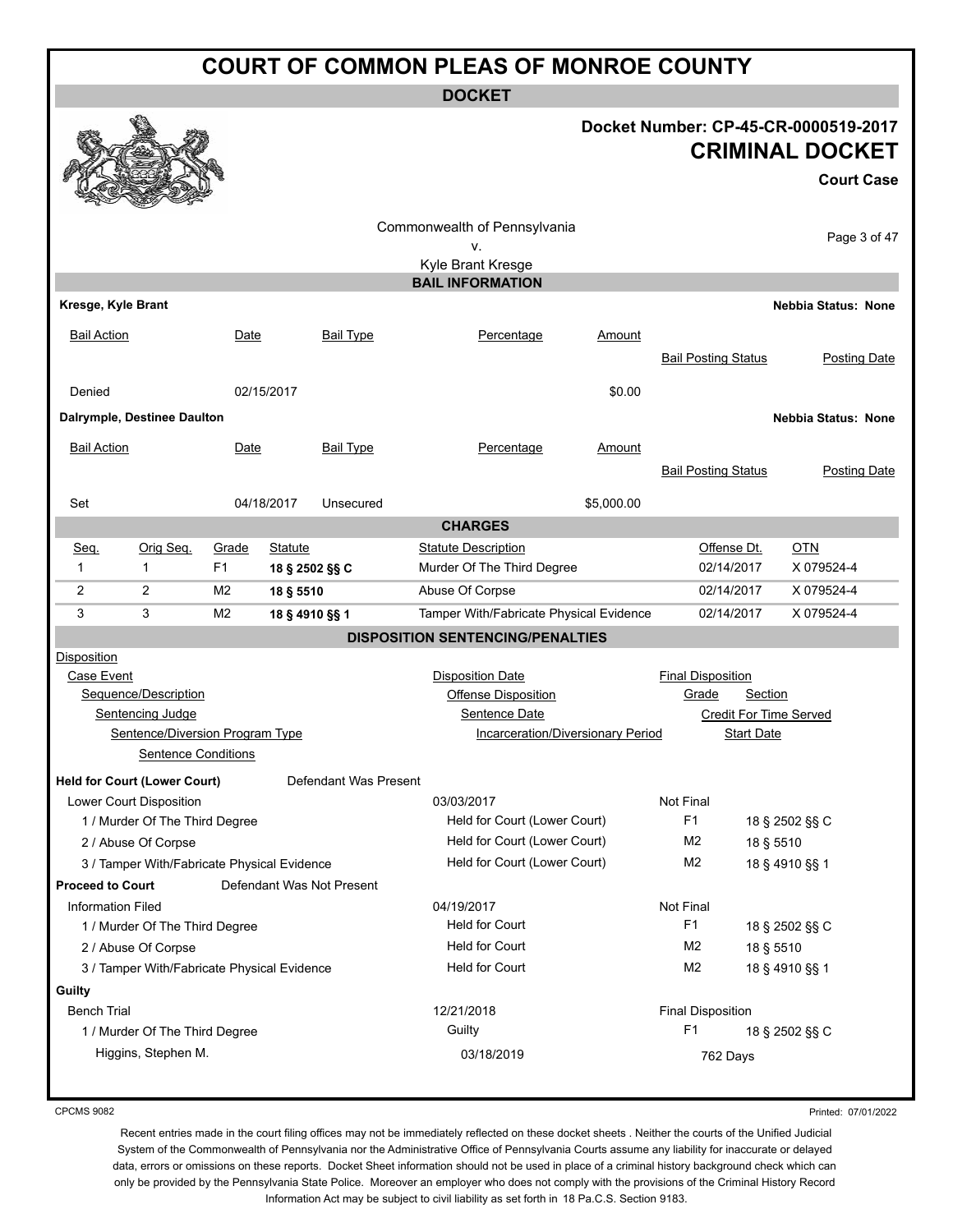**DOCKET**

# **Docket Number: CP-45-CR-0000519-2017**

|                                                                                     |                                                                                                      |                          | <b>CRIMINAL DOCKET</b><br><b>Court Case</b> |
|-------------------------------------------------------------------------------------|------------------------------------------------------------------------------------------------------|--------------------------|---------------------------------------------|
|                                                                                     |                                                                                                      |                          |                                             |
|                                                                                     | Commonwealth of Pennsylvania                                                                         |                          |                                             |
|                                                                                     | ٧.                                                                                                   |                          | Page 4 of 47                                |
|                                                                                     | Kyle Brant Kresge                                                                                    |                          |                                             |
|                                                                                     | <b>DISPOSITION SENTENCING/PENALTIES</b>                                                              |                          |                                             |
| Disposition                                                                         |                                                                                                      |                          |                                             |
| Case Event                                                                          | <b>Disposition Date</b>                                                                              | <b>Final Disposition</b> |                                             |
| Sequence/Description                                                                | Offense Disposition                                                                                  | Grade                    | Section                                     |
| <b>Sentencing Judge</b>                                                             | Sentence Date                                                                                        |                          | Credit For Time Served                      |
| Sentence/Diversion Program Type                                                     | <b>Incarceration/Diversionary Period</b>                                                             |                          | <b>Start Date</b>                           |
| <b>Sentence Conditions</b>                                                          |                                                                                                      |                          |                                             |
| Confinement                                                                         | Min of 17.00 Years                                                                                   |                          |                                             |
|                                                                                     | Max of 34.00 Years                                                                                   |                          |                                             |
|                                                                                     | Other<br>Pay the Cost of Restitution in the amount of 7,065.34 to the Commonwealth of PA Victim's    |                          |                                             |
|                                                                                     | Compensation Assistance Program, Claim No. 201701006 & to Bureau of Forensic Services in the         |                          |                                             |
| amount of 3,656.00                                                                  |                                                                                                      |                          |                                             |
|                                                                                     | Defendant shall be required to participate in psychiatric treatment as well as drug and alcohol      |                          |                                             |
|                                                                                     | counseling and comply with any further treatment recommendations, including the taking of prescribed |                          |                                             |
| medication as directed.                                                             |                                                                                                      |                          |                                             |
| 2 / Abuse Of Corpse                                                                 | Guilty                                                                                               | M <sub>2</sub>           | 18 § 5510                                   |
| Higgins, Stephen M.                                                                 | 03/18/2019                                                                                           |                          |                                             |
| Confinement                                                                         | Min of 12.00 Months                                                                                  |                          |                                             |
|                                                                                     | Max of 24.00 Months                                                                                  |                          |                                             |
|                                                                                     | Other                                                                                                |                          |                                             |
| 3 / Tamper With/Fabricate Physical Evidence                                         | Guilty                                                                                               | M <sub>2</sub>           | 18 § 4910 §§ 1                              |
| Higgins, Stephen M.                                                                 | 03/18/2019                                                                                           |                          |                                             |
| Confinement                                                                         | Min of 1.00 Years                                                                                    |                          |                                             |
|                                                                                     | Max of 2.00 Years                                                                                    |                          |                                             |
|                                                                                     | Other                                                                                                |                          |                                             |
| <b>LINKED SENTENCES:</b>                                                            |                                                                                                      |                          |                                             |
| Link 1                                                                              |                                                                                                      |                          |                                             |
| CP-45-CR-0000519-2017 - Seq. No. 1 (18§ 2502 §§ C) - Confinement is Consecutive to  |                                                                                                      |                          |                                             |
| CP-45-CR-0000519-2017 - Seq. No. 2 (18§ 5510 §§) - Confinement                      |                                                                                                      |                          |                                             |
| Link 2                                                                              |                                                                                                      |                          |                                             |
| CP-45-CR-0000519-2017 - Seq. No. 3 (18§ 4910 §§ 1) - Confinement is Concurrent with |                                                                                                      |                          |                                             |
| CP-45-CR-0000519-2017 - Seq. No. 1 (18§ 2502 §§ C) - Confinement is Concurrent with |                                                                                                      |                          |                                             |
| CP-45-CR-0000519-2017 - Seq. No. 2 (18§ 5510 §§) - Confinement                      |                                                                                                      |                          |                                             |
|                                                                                     |                                                                                                      |                          |                                             |
|                                                                                     |                                                                                                      |                          |                                             |
|                                                                                     |                                                                                                      |                          |                                             |
|                                                                                     |                                                                                                      |                          |                                             |
|                                                                                     |                                                                                                      |                          |                                             |
|                                                                                     |                                                                                                      |                          |                                             |
|                                                                                     |                                                                                                      |                          |                                             |

CPCMS 9082

 $\mathbf{C}$ 

a.<br>Santa di Santa Caraca (na Fara) di Santa di Santa di Santa di Santa di Santa di Santa di Santa di Santa di Sa

Printed: 07/01/2022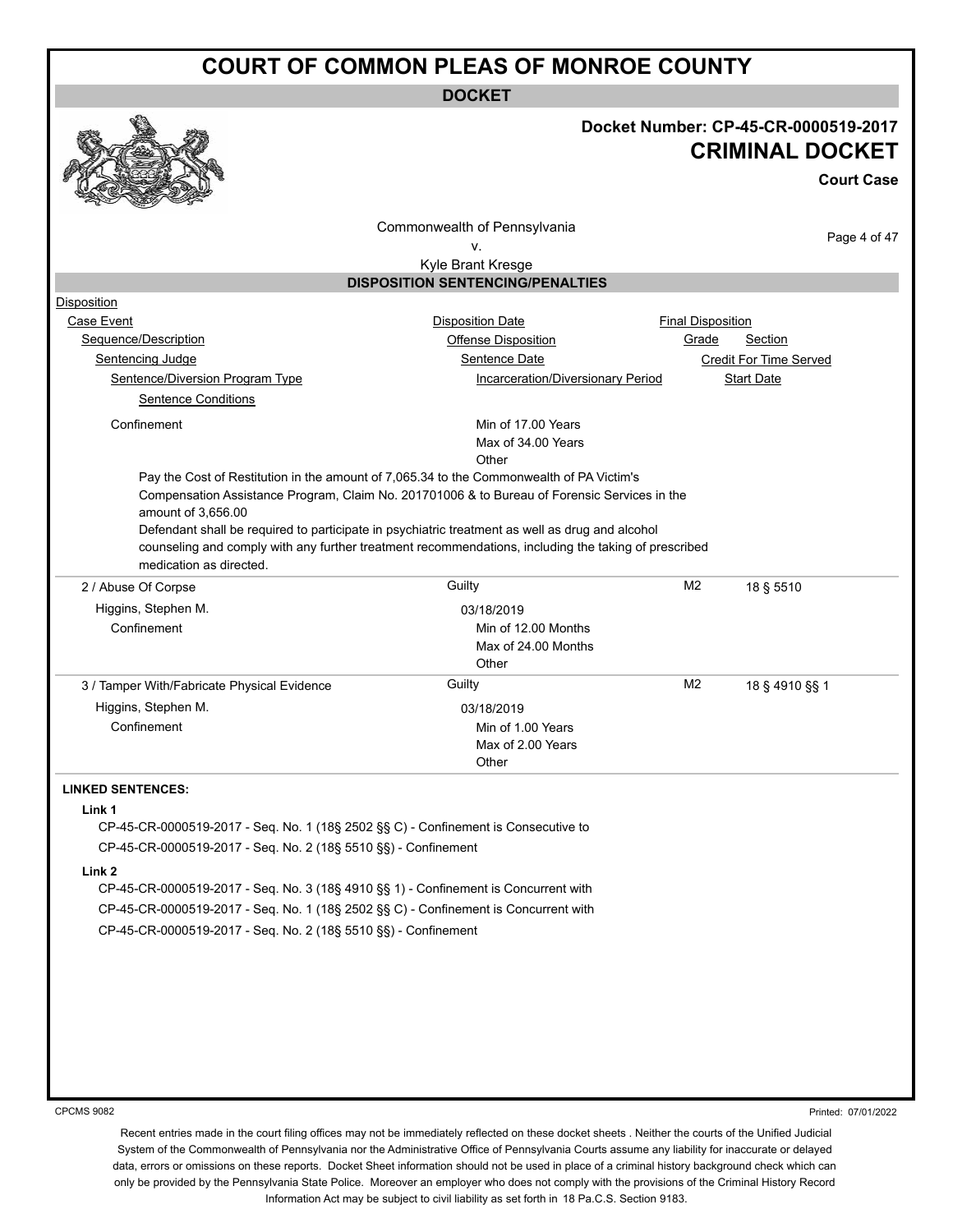**DOCKET**

|                                                                    |                                               |                                    |                                  |                           | Docket Number: CP-45-CR-0000519-2017<br><b>CRIMINAL DOCKET</b><br><b>Court Case</b> |  |
|--------------------------------------------------------------------|-----------------------------------------------|------------------------------------|----------------------------------|---------------------------|-------------------------------------------------------------------------------------|--|
|                                                                    |                                               | Commonwealth of Pennsylvania<br>٧. |                                  |                           | Page 5 of 47                                                                        |  |
|                                                                    |                                               | Kyle Brant Kresge                  |                                  |                           |                                                                                     |  |
| <b>COMMONWEALTH INFORMATION</b>                                    |                                               |                                    | <b>ATTORNEY INFORMATION</b>      |                           |                                                                                     |  |
| <u>Name:</u>                                                       | Monroe County District Attorney's             |                                    | <u>Name:</u>                     | Thomas C. Egan III        |                                                                                     |  |
| Office                                                             |                                               |                                    |                                  | Private                   |                                                                                     |  |
|                                                                    | <b>District Attorney</b>                      |                                    | Supreme Court No:                | 052530                    |                                                                                     |  |
| Supreme Court No:                                                  |                                               |                                    | Rep. Status:                     | Active                    |                                                                                     |  |
| Phone Number(s):                                                   |                                               |                                    | Phone Number(s):                 |                           |                                                                                     |  |
| 570-517-3052                                                       | (Phone)                                       |                                    | 610-585-0201                     | (Phone)                   |                                                                                     |  |
| Address:                                                           |                                               |                                    | 027-748-68                       | (Phone)                   |                                                                                     |  |
| 701 Main Street<br>Suite 200                                       |                                               |                                    | Address:                         |                           |                                                                                     |  |
| Stroudsburg, PA 18360                                              |                                               |                                    | 621 Swede St                     |                           |                                                                                     |  |
|                                                                    |                                               |                                    |                                  | Norristown, PA 19401-3901 |                                                                                     |  |
| <u>Name:</u>                                                       | Michael Mancuso                               |                                    | Representing: Kresge, Kyle Brant |                           |                                                                                     |  |
|                                                                    | <b>District Attorney</b>                      |                                    |                                  |                           |                                                                                     |  |
| Supreme Court No:                                                  | 065509                                        |                                    |                                  |                           |                                                                                     |  |
| Phone Number(s):                                                   |                                               |                                    |                                  |                           |                                                                                     |  |
| 570-420-3470                                                       | (Phone)                                       |                                    |                                  |                           |                                                                                     |  |
| Address:                                                           |                                               |                                    |                                  |                           |                                                                                     |  |
| District Attorney's Office                                         |                                               |                                    |                                  |                           |                                                                                     |  |
| 610 Monroe St                                                      |                                               |                                    |                                  |                           |                                                                                     |  |
| Strousburg, PA 18360                                               |                                               |                                    |                                  |                           |                                                                                     |  |
| <u>Name:</u>                                                       | Elmer D. Christine Jr.                        |                                    |                                  |                           |                                                                                     |  |
|                                                                    | <b>District Attorney</b>                      |                                    |                                  |                           |                                                                                     |  |
| Supreme Court No:                                                  | 034534                                        |                                    |                                  |                           |                                                                                     |  |
| Phone Number(s):                                                   |                                               |                                    |                                  |                           |                                                                                     |  |
| 570-517-3052                                                       | (Phone)                                       |                                    |                                  |                           |                                                                                     |  |
| Address:                                                           |                                               |                                    |                                  |                           |                                                                                     |  |
|                                                                    | Monroe County Office of the District Attorney |                                    |                                  |                           |                                                                                     |  |
| 610 Monroe St Ste #126<br>Stroudsburg, PA 18360                    |                                               |                                    |                                  |                           |                                                                                     |  |
|                                                                    |                                               | <b>ENTRIES</b>                     |                                  |                           |                                                                                     |  |
| Sequence Number                                                    | CP Filed Date                                 | Document Date                      |                                  | Filed By                  |                                                                                     |  |
| Service To                                                         |                                               | Service By                         |                                  |                           |                                                                                     |  |
| <b>Issue Date</b>                                                  | Service Type                                  | <b>Status Date</b>                 |                                  | Service Status            |                                                                                     |  |
|                                                                    |                                               |                                    |                                  |                           |                                                                                     |  |
| $\mathbf{1}$                                                       | 02/23/2017                                    |                                    |                                  | MDJ-43-3-04               |                                                                                     |  |
| Application for Search Warrant MD 18-17<br>Christine, Elmer D. Jr. |                                               |                                    |                                  |                           |                                                                                     |  |
| 03/08/2017                                                         | eService                                      |                                    |                                  | Served                    |                                                                                     |  |
| Leon, Jason Michael                                                |                                               |                                    |                                  |                           |                                                                                     |  |
| 03/08/2017                                                         | eService                                      |                                    |                                  | Served                    |                                                                                     |  |
| Monroe County District Attorney's Office                           |                                               |                                    |                                  |                           |                                                                                     |  |
|                                                                    |                                               |                                    |                                  |                           |                                                                                     |  |

CPCMS 9082

Recent entries made in the court filing offices may not be immediately reflected on these docket sheets . Neither the courts of the Unified Judicial System of the Commonwealth of Pennsylvania nor the Administrative Office of Pennsylvania Courts assume any liability for inaccurate or delayed data, errors or omissions on these reports. Docket Sheet information should not be used in place of a criminal history background check which can only be provided by the Pennsylvania State Police. Moreover an employer who does not comply with the provisions of the Criminal History Record

Information Act may be subject to civil liability as set forth in 18 Pa.C.S. Section 9183.

Printed: 07/01/2022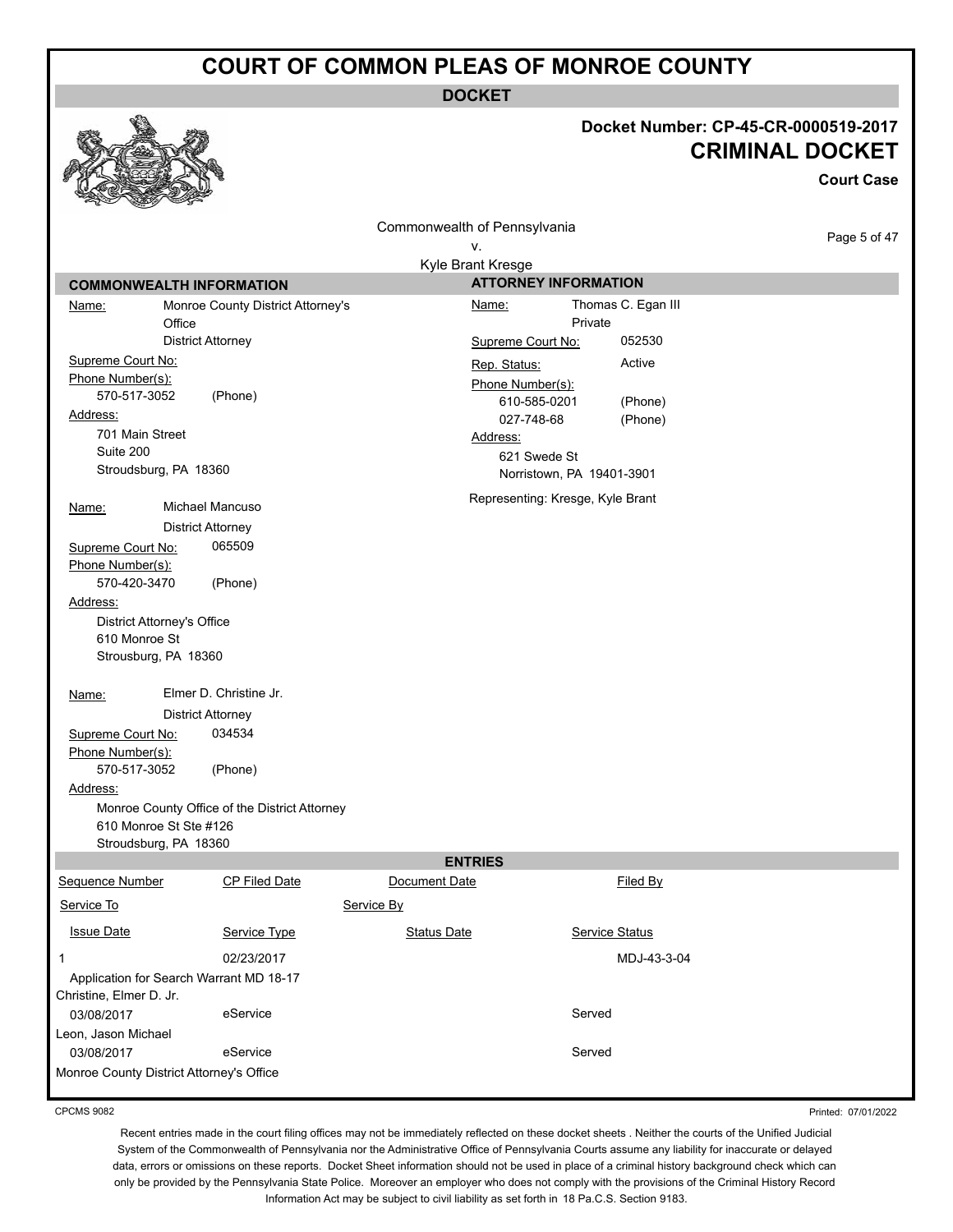**DOCKET**

#### **Docket Number: CP-45-CR-0000519-2017 CRIMINAL DOCKET**

|                                                        |                                           |                              |                       | <b>Court Case</b>              |
|--------------------------------------------------------|-------------------------------------------|------------------------------|-----------------------|--------------------------------|
|                                                        |                                           | Commonwealth of Pennsylvania |                       |                                |
|                                                        |                                           | ٧.                           |                       | Page 6 of 47                   |
|                                                        |                                           | Kyle Brant Kresge            |                       |                                |
|                                                        |                                           | <b>ENTRIES</b>               |                       |                                |
| Sequence Number                                        | <b>CP Filed Date</b>                      | Document Date                | Filed By              |                                |
| Service To                                             |                                           | Service By                   |                       |                                |
| <b>Issue Date</b>                                      | Service Type                              | <b>Status Date</b>           | <b>Service Status</b> |                                |
| 03/08/2017                                             | eService                                  |                              | Served                |                                |
| Monroe County Public Defender's Office                 |                                           |                              |                       |                                |
| 03/08/2017                                             | eService                                  |                              | Served                |                                |
| 2                                                      | 02/23/2017                                |                              |                       | MDJ-43-3-04                    |
| Application for Search Warrant MD 17-17                |                                           |                              |                       |                                |
| Christine, Elmer D. Jr.                                |                                           |                              |                       |                                |
| 03/08/2017                                             | eService                                  |                              | Served                |                                |
| Leon, Jason Michael                                    |                                           |                              |                       |                                |
| 03/08/2017                                             | eService                                  |                              | Served                |                                |
| Monroe County District Attorney's Office<br>03/08/2017 | eService                                  |                              | Served                |                                |
| Monroe County Public Defender's Office                 |                                           |                              |                       |                                |
| 03/08/2017                                             | eService                                  |                              | Served                |                                |
|                                                        |                                           |                              |                       |                                |
| 1                                                      | 03/06/2017                                |                              |                       | Court of Common Pleas - Monroe |
|                                                        | Original Papers Received from Lower Court |                              | County                |                                |
| Christine, Elmer D. Jr.                                |                                           |                              |                       |                                |
| 03/08/2017                                             | eService                                  |                              | Served                |                                |
|                                                        |                                           |                              |                       |                                |
| 1                                                      | 03/09/2017                                |                              |                       | Mancuso, Michael               |
| Entry of Appearance                                    |                                           |                              |                       |                                |
| Christine, Elmer D. Jr.                                |                                           |                              |                       |                                |
| 03/15/2017                                             | eService                                  |                              | Served                |                                |
| Leon, Jason Michael                                    |                                           |                              |                       |                                |
| 03/15/2017                                             | eService                                  |                              | Served                |                                |
| Monroe County District Attorney's Office               | eService                                  |                              | Served                |                                |
| 03/15/2017                                             |                                           |                              |                       |                                |
| Monroe County Public Defender's Office<br>03/15/2017   | eService                                  |                              | Served                |                                |
|                                                        |                                           |                              |                       |                                |
| 1                                                      | 03/10/2017                                |                              |                       | Christine, Elmer D. Jr.        |
| <b>Criminal Information Filed</b>                      |                                           |                              |                       |                                |
| Christine, Elmer D. Jr.<br>03/10/2017                  | eService                                  |                              | Served                |                                |
| Leon, Jason Michael                                    |                                           |                              |                       |                                |
|                                                        |                                           |                              |                       |                                |

CPCMS 9082

Printed: 07/01/2022

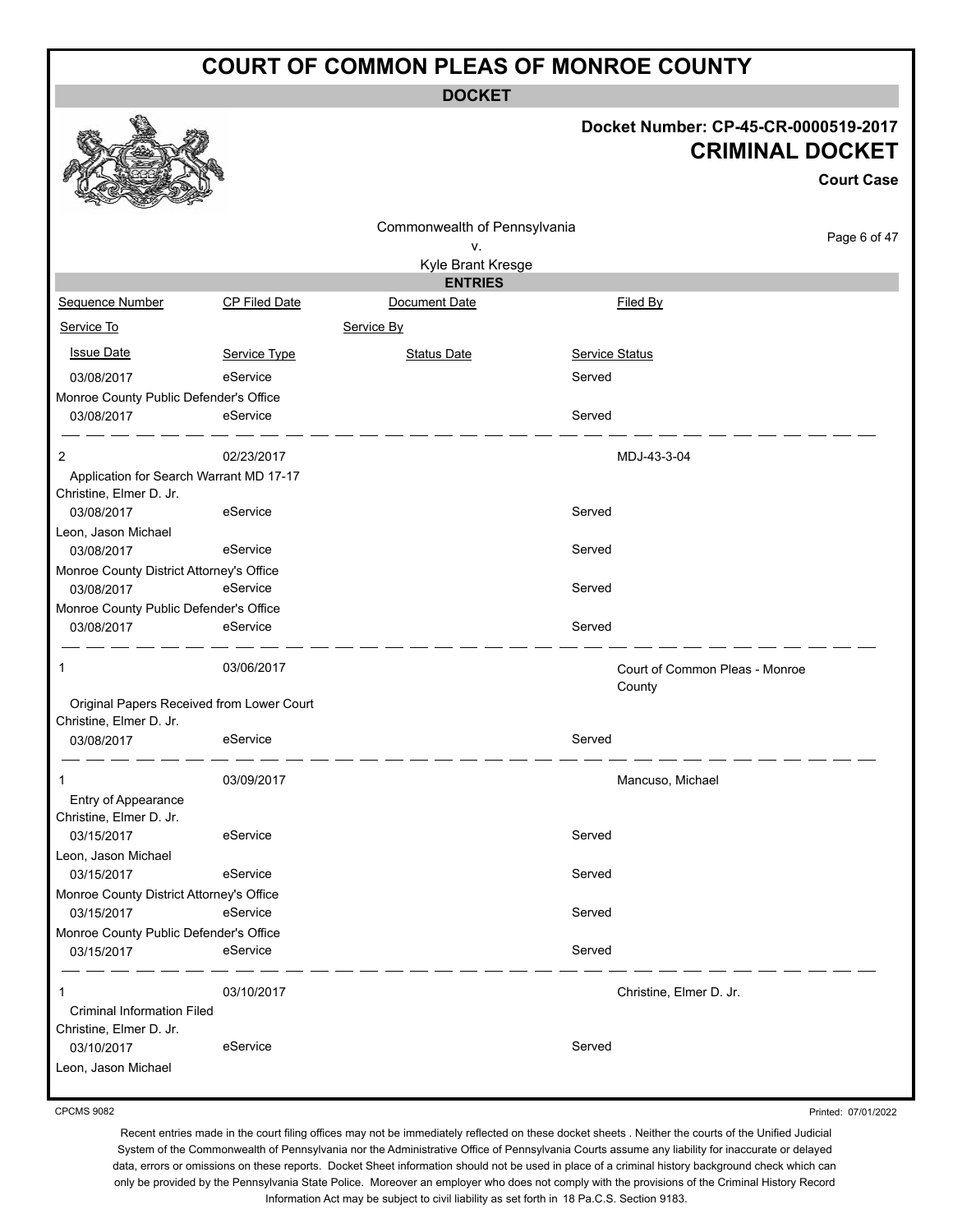**DOCKET**

#### **Docket Number: CP-45-CR-0000519-2017 CRIMINAL DOCKET**

**Court Case** Commonwealth of Pennsylvania Page 7 of 47 v. Kyle Brant Kresge **ENTRIES** Sequence Number CP Filed Date Document Date **Document Date** Filed By Service To Service By **Issue Date Service Type** Service Type Status Date Service Status Date Service Status Service Status **Service Status** 03/10/2017 eService Served Monroe County District Attorney's Office 03/10/2017 eService entertainment of the Served Monroe County Public Defender's Office 03/10/2017 eService Served <u>. 22 22 22 22 22 .</u> \_\_ \_\_ \_\_ \_\_ \_\_ \_\_ \_\_ 1 03/21/2017 Monroe County District Attorney's **Office** Commonwealth's Motion for Scheduling Conference Monroe County Public Defender's Office 03/21/2017 eService Served - - - - - - - - - - - - - - -\_ \_ \_ \_ 1 03/23/2017 03/22/2017 Worthington, Margherita P. Order - Hearing Scheduled for 4/18/2017 at 1:30 pm in CT Room 2 / Motion for Scheduling Conference Leon, Jason Michael 03/24/2017 First Class Monroe County Court Administration 03/24/2017 Clerk of Court's Boxes Monroe County District Attorney's Office 03/24/2017 Clerk of Court's Boxes Monroe County Sheriff 03/24/2017 Clerk of Court's Boxes Christine, Elmer D. Jr. 03/28/2017 eService Served Leon, Jason Michael 03/28/2017 eService Served Monroe County District Attorney's Office 03/28/2017 eService Served Monroe County Public Defender's Office 03/28/2017 eService Served - - - - - - - - - - -1 03/27/2017 Monroe County District Attorney's **Office** Motion to Detain Witness and/or Set Bail Leon, Jason Michael 03/27/2017 eService Served

CPCMS 9082

Printed: 07/01/2022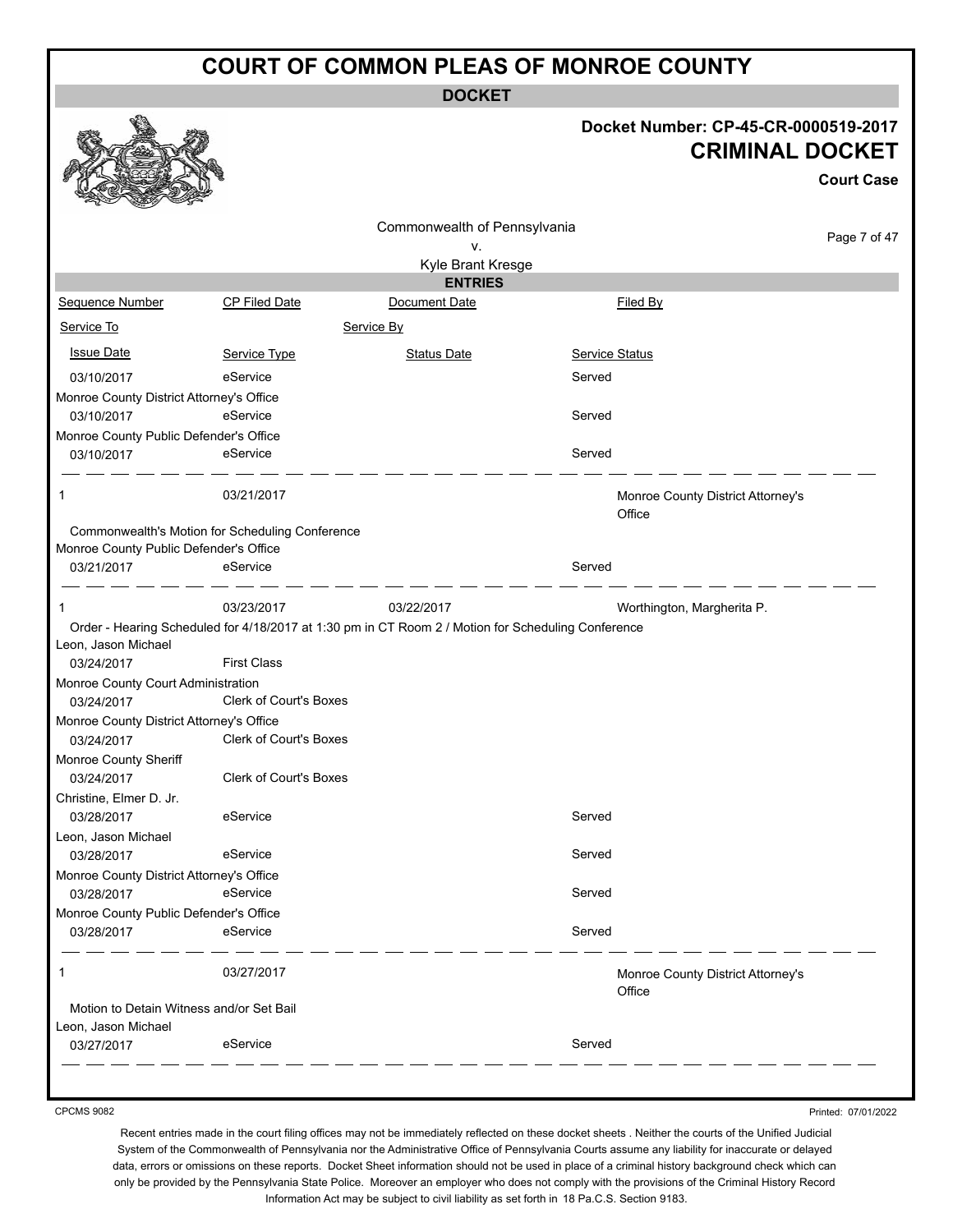**DOCKET**

#### **Docket Number: CP-45-CR-0000519-2017 CRIMINAL DOCKET**

|                                                        |                                                                    |                              |                                             | <b>Court Case</b> |
|--------------------------------------------------------|--------------------------------------------------------------------|------------------------------|---------------------------------------------|-------------------|
|                                                        |                                                                    | Commonwealth of Pennsylvania |                                             | Page 8 of 47      |
|                                                        |                                                                    | ٧.                           |                                             |                   |
|                                                        |                                                                    | Kyle Brant Kresge            |                                             |                   |
|                                                        |                                                                    | <b>ENTRIES</b>               |                                             |                   |
| Sequence Number                                        | <b>CP Filed Date</b>                                               | Document Date                | Filed By                                    |                   |
| Service To                                             |                                                                    | Service By                   |                                             |                   |
| <b>Issue Date</b>                                      | Service Type                                                       | <b>Status Date</b>           | Service Status                              |                   |
| 2                                                      | 03/27/2017                                                         |                              | Monroe County District Attorney's<br>Office |                   |
| Motion to Set Bail                                     |                                                                    |                              |                                             |                   |
| Leon, Jason Michael<br>03/27/2017                      | eService                                                           |                              | Served                                      |                   |
|                                                        |                                                                    |                              |                                             |                   |
| 3                                                      | 03/27/2017                                                         | 03/27/2017                   | Worthington, Margherita P.                  |                   |
|                                                        | Order Detain Witness and/or Set Bail Hearing 4/18/17 @ 1:30om CR#1 |                              |                                             |                   |
| Christine, Elmer D. Jr.                                |                                                                    |                              |                                             |                   |
| 03/27/2017                                             | eService                                                           |                              | Served                                      |                   |
| Leon, Jason Michael                                    |                                                                    |                              |                                             |                   |
| 03/27/2017                                             | <b>First Class</b>                                                 |                              |                                             |                   |
| Leon, Jason Michael                                    |                                                                    |                              |                                             |                   |
| 03/27/2017                                             | eService                                                           |                              | Served                                      |                   |
| Monroe County Court Administration                     |                                                                    |                              |                                             |                   |
| 03/27/2017                                             | Clerk of Court's Boxes                                             |                              |                                             |                   |
| Monroe County District Attorney's Office<br>03/27/2017 | <b>Clerk of Court's Boxes</b>                                      |                              |                                             |                   |
| Monroe County District Attorney's Office               |                                                                    |                              |                                             |                   |
| 03/27/2017                                             | eService                                                           |                              | Served                                      |                   |
| Monroe County Probation Department<br>03/27/2017       | <b>Clerk of Court's Boxes</b>                                      |                              |                                             |                   |
| Monroe County Public Defender's Office                 |                                                                    |                              |                                             |                   |
| 03/27/2017                                             | <b>Clerk of Court's Boxes</b>                                      |                              |                                             |                   |
|                                                        |                                                                    |                              |                                             |                   |
| Monroe County Public Defender's Office<br>03/27/2017   | eService                                                           |                              | Served                                      |                   |
| Monroe County Sheriff's Department                     |                                                                    |                              |                                             |                   |
| 03/27/2017                                             | Clerk of Court's Boxes                                             |                              |                                             |                   |
| 1                                                      | 03/28/2017                                                         | 03/28/2017                   | Worthington, Margherita P.                  |                   |
|                                                        | Order Detain Witness and/or Set Bail Hearing 4/18/17 @ 1:30pm CR#1 |                              |                                             |                   |
| Christine, Elmer D. Jr.<br>03/28/2017                  | eService                                                           |                              | Served                                      |                   |
| Leon, Jason Michael                                    |                                                                    |                              |                                             |                   |
| 03/28/2017                                             | <b>First Class</b>                                                 |                              |                                             |                   |
|                                                        |                                                                    |                              |                                             |                   |
| Leon, Jason Michael<br>03/28/2017                      | eService                                                           |                              | Served                                      |                   |
| Monroe County Court Administration                     |                                                                    |                              |                                             |                   |
|                                                        |                                                                    |                              |                                             |                   |

CPCMS 9082

Printed: 07/01/2022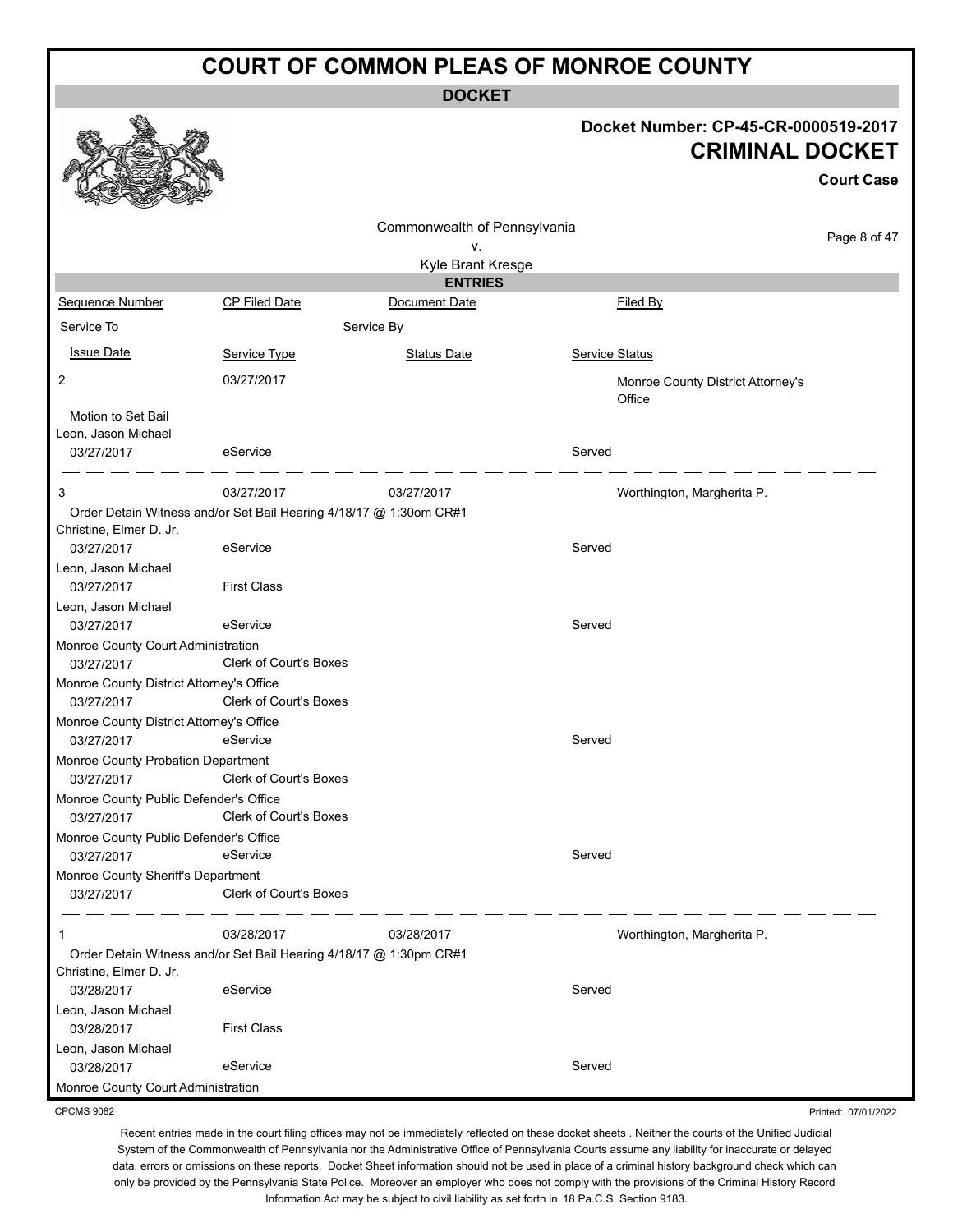**DOCKET**

# **Docket Number: CP-45-CR-0000519-2017**

|                                                      |                                                          |                              |                | <b>CRIMINAL DOCKET</b><br><b>Court Case</b> |
|------------------------------------------------------|----------------------------------------------------------|------------------------------|----------------|---------------------------------------------|
|                                                      |                                                          | Commonwealth of Pennsylvania |                |                                             |
|                                                      |                                                          | ٧.                           |                | Page 9 of 47                                |
|                                                      |                                                          | Kyle Brant Kresge            |                |                                             |
|                                                      |                                                          | <b>ENTRIES</b>               |                |                                             |
| Sequence Number                                      | <b>CP Filed Date</b>                                     | Document Date                | Filed By       |                                             |
| Service To                                           |                                                          | Service By                   |                |                                             |
| <b>Issue Date</b>                                    | Service Type                                             | <b>Status Date</b>           | Service Status |                                             |
| 03/28/2017                                           | <b>Clerk of Court's Boxes</b>                            |                              |                |                                             |
| Monroe County District Attorney's Office             |                                                          |                              |                |                                             |
| 03/28/2017                                           | Clerk of Court's Boxes                                   |                              |                |                                             |
| Monroe County District Attorney's Office             |                                                          |                              |                |                                             |
| 03/28/2017                                           | eService                                                 |                              | Served         |                                             |
| Monroe County Public Defender's Office<br>03/28/2017 | Clerk of Court's Boxes                                   |                              |                |                                             |
| Monroe County Public Defender's Office<br>03/28/2017 | eService                                                 |                              | Served         |                                             |
| Monroe County Sheriff's Department                   |                                                          |                              |                |                                             |
| 03/28/2017                                           | <b>Clerk of Court's Boxes</b>                            |                              |                |                                             |
| 1                                                    | 04/18/2017                                               |                              |                | Worthington, Margherita P.                  |
| Bail Set - Dalrymple, Destinee Daulton               |                                                          |                              |                |                                             |
| Christine, Elmer D. Jr.                              |                                                          |                              |                |                                             |
| 05/06/2017                                           | eService                                                 |                              | Served         |                                             |
| Leon, Jason Michael                                  |                                                          |                              |                |                                             |
| 05/06/2017                                           | eService                                                 |                              | Served         |                                             |
| Monroe County District Attorney's Office             |                                                          |                              |                |                                             |
| 05/06/2017                                           | eService                                                 |                              | Served         |                                             |
| Monroe County Public Defender's Office               |                                                          |                              |                |                                             |
| 05/06/2017                                           | eService                                                 |                              | Served         |                                             |
| 1                                                    | 04/19/2017                                               |                              |                | Commonwealth of Pennsylvania                |
| Criminal Information Electronically Accepted         |                                                          |                              |                |                                             |
| Christine, Elmer D. Jr.                              |                                                          |                              |                |                                             |
| 04/21/2017                                           | eService                                                 |                              | Served         |                                             |
| Leon, Jason Michael                                  |                                                          |                              |                |                                             |
| 04/21/2017                                           | eService                                                 |                              | Served         |                                             |
| Monroe County District Attorney's Office             |                                                          |                              |                |                                             |
| 04/21/2017                                           | eService                                                 |                              | Served         |                                             |
| Monroe County Public Defender's Office               |                                                          |                              |                |                                             |
| 04/21/2017                                           | eService                                                 |                              | Served         |                                             |
| 1                                                    | 04/24/2017                                               | 04/18/2017                   |                | Worthington, Margherita P.                  |
| Leon, Jason Michael                                  | Order Dismissing Petition to Detain Witness and Set Bail |                              |                |                                             |

CPCMS 9082

 $\mathbf{C}$ 

a.<br>Santa di Santa Caraca (na Fara) di Santa di Santa di Santa di Santa di Santa di Santa di Santa di Santa di Sa

Printed: 07/01/2022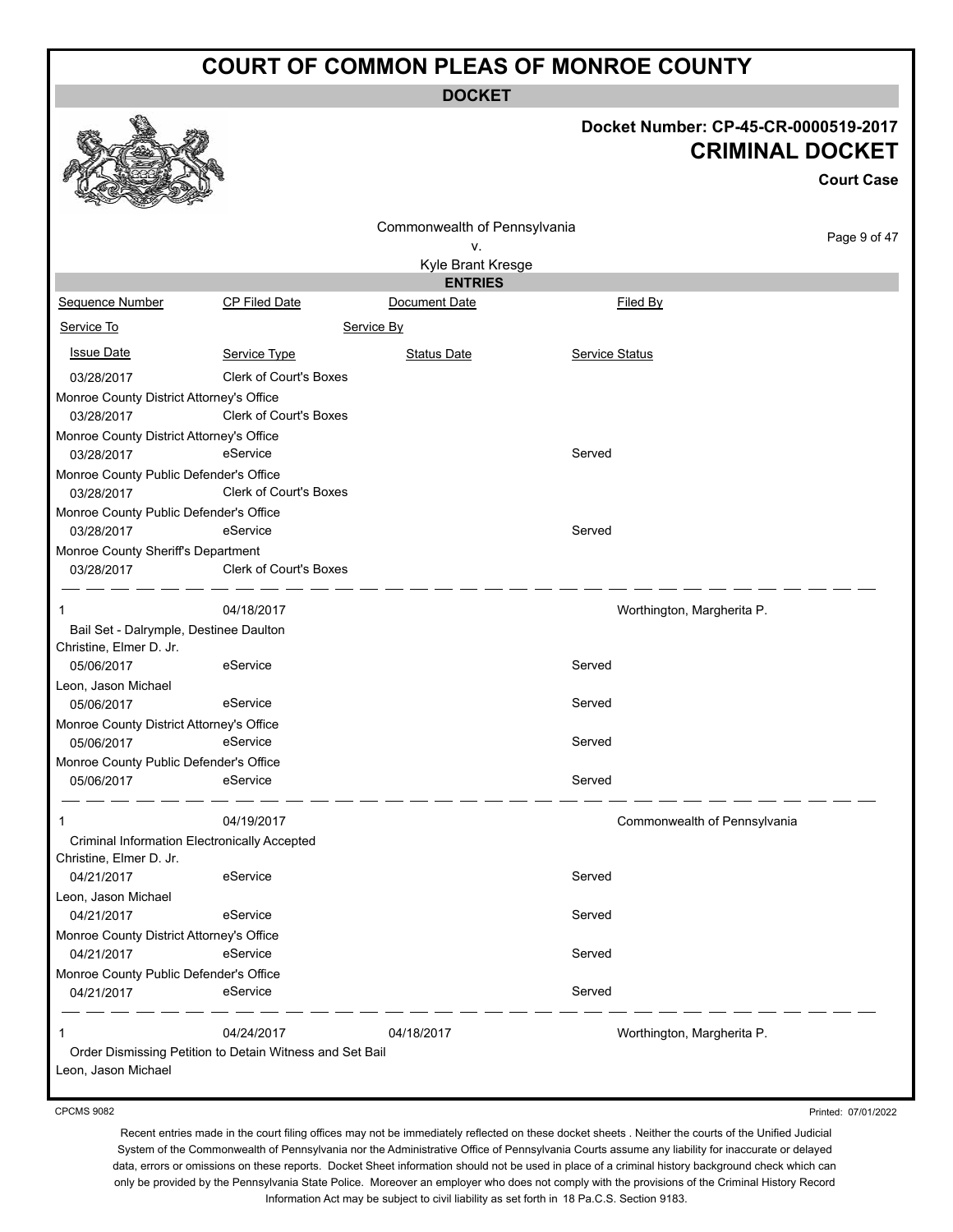**DOCKET**

#### **Docket Number: CP-45-CR-0000519-2017 CRIMINAL DOCKET**

|                                                  |                                                            |                              |                            | <b>Court Case</b> |
|--------------------------------------------------|------------------------------------------------------------|------------------------------|----------------------------|-------------------|
|                                                  |                                                            | Commonwealth of Pennsylvania |                            |                   |
|                                                  |                                                            | ٧.                           |                            | Page 10 of 47     |
|                                                  |                                                            | Kyle Brant Kresge            |                            |                   |
|                                                  |                                                            | <b>ENTRIES</b>               |                            |                   |
| Sequence Number                                  | CP Filed Date                                              | Document Date                | Filed By                   |                   |
| Service To                                       |                                                            | Service By                   |                            |                   |
| <b>Issue Date</b>                                | Service Type                                               | <b>Status Date</b>           | Service Status             |                   |
| 04/24/2017                                       | <b>First Class</b>                                         |                              |                            |                   |
| Monroe County Court Administration               |                                                            |                              |                            |                   |
| 04/24/2017                                       | <b>Clerk of Court's Boxes</b>                              |                              |                            |                   |
| Monroe County District Attorney's Office         |                                                            |                              |                            |                   |
| 04/24/2017                                       | <b>Clerk of Court's Boxes</b>                              |                              |                            |                   |
| Monroe County Probation Department<br>04/24/2017 | <b>Clerk of Court's Boxes</b>                              |                              |                            |                   |
| Christine, Elmer D. Jr.                          |                                                            |                              |                            |                   |
| 05/06/2017                                       | eService                                                   |                              | Served                     |                   |
| Leon, Jason Michael<br>05/06/2017                | eService                                                   |                              | Served                     |                   |
| Monroe County District Attorney's Office         |                                                            |                              |                            |                   |
| 05/06/2017                                       | eService                                                   |                              | Served                     |                   |
| Monroe County Public Defender's Office           |                                                            |                              |                            |                   |
| 05/06/2017                                       | eService                                                   |                              | Served                     |                   |
| 2                                                | 04/24/2017                                                 | 04/18/2017                   | Worthington, Margherita P. |                   |
|                                                  | Order Directives for Motion to Detain Witness and Set Bail |                              |                            |                   |
| Leon, Jason Michael                              |                                                            |                              |                            |                   |
| 04/24/2017                                       | <b>First Class</b>                                         |                              |                            |                   |
| Monroe County Court Administration<br>04/24/2017 | <b>Clerk of Court's Boxes</b>                              |                              |                            |                   |
| Monroe County District Attorney's Office         |                                                            |                              |                            |                   |
| 04/24/2017                                       | <b>Clerk of Court's Boxes</b>                              |                              |                            |                   |
| Monroe County Probation Department               |                                                            |                              |                            |                   |
| 04/24/2017                                       | Clerk of Court's Boxes                                     |                              |                            |                   |
| Monroe County Sheriff's Department               |                                                            |                              |                            |                   |
| 04/24/2017                                       | <b>Clerk of Court's Boxes</b>                              |                              |                            |                   |
| Christine, Elmer D. Jr.                          |                                                            |                              |                            |                   |
| 05/06/2017                                       | eService                                                   |                              | Served                     |                   |
| Leon, Jason Michael                              |                                                            |                              |                            |                   |
| 05/06/2017                                       | eService                                                   |                              | Served                     |                   |
| Monroe County District Attorney's Office         |                                                            |                              |                            |                   |
| 05/06/2017                                       | eService                                                   |                              | Served                     |                   |
| Monroe County Public Defender's Office           |                                                            |                              |                            |                   |
| 05/06/2017                                       | eService                                                   |                              | Served                     |                   |

CPCMS 9082

RA

Printed: 07/01/2022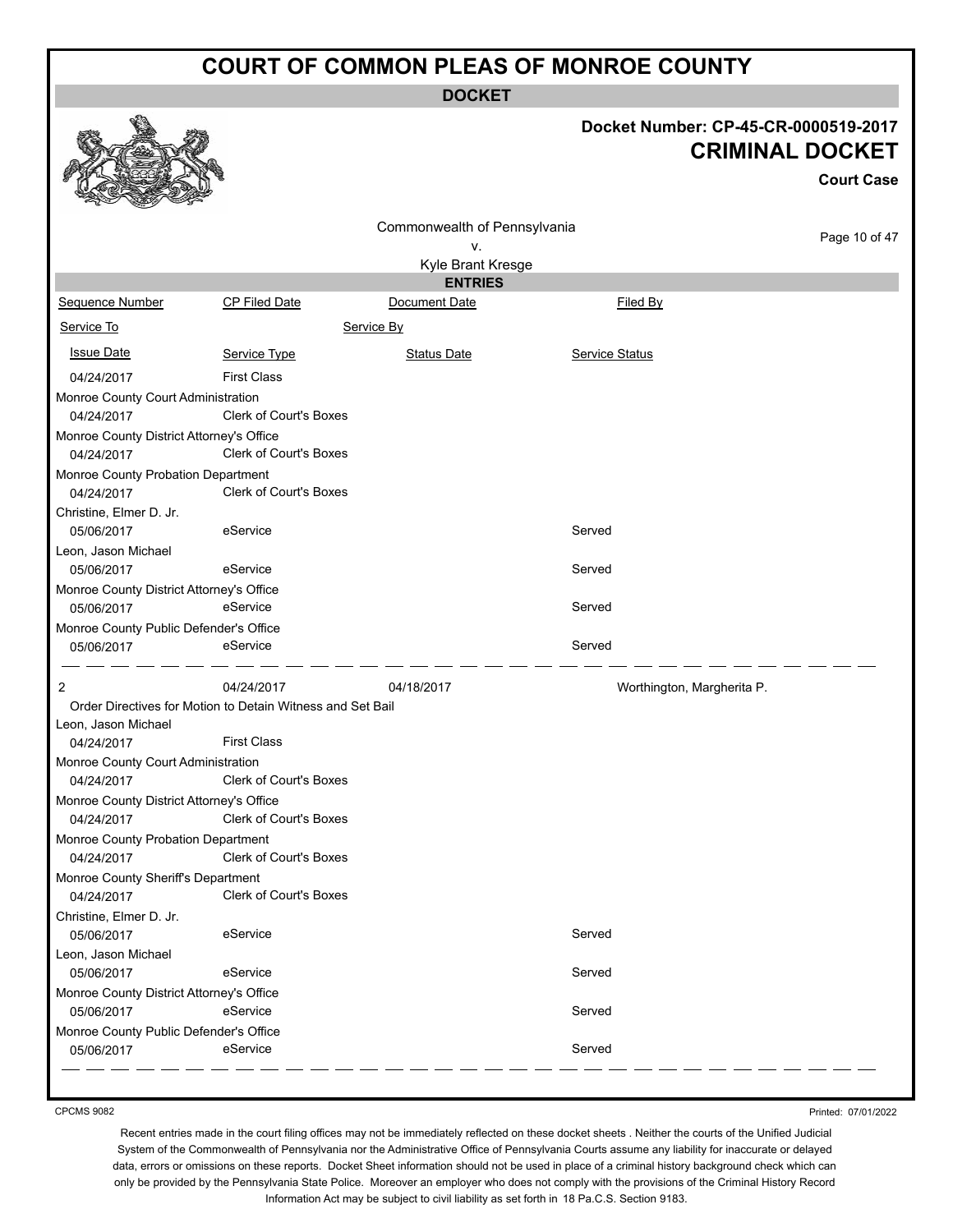**DOCKET**

### **Docket Number: CP-45-CR-0000519-2017 CRIMINAL DOCKET**

**Court Case**

| Commonwealth of Pennsylvania<br>۷.                       |                        |                    | Page 11 of 47              |  |
|----------------------------------------------------------|------------------------|--------------------|----------------------------|--|
| Kyle Brant Kresge                                        |                        |                    |                            |  |
|                                                          |                        | <b>ENTRIES</b>     |                            |  |
| Sequence Number                                          | CP Filed Date          | Document Date      | Filed By                   |  |
| Service To                                               |                        | Service By         |                            |  |
| <b>Issue Date</b>                                        | Service Type           | <b>Status Date</b> | <b>Service Status</b>      |  |
| 3                                                        | 04/24/2017             | 04/18/2017         | Worthington, Margherita P. |  |
| Order Removed from May Trial Term<br>Leon, Jason Michael |                        |                    |                            |  |
| 04/24/2017                                               | <b>First Class</b>     |                    |                            |  |
| Monroe County Court Administration                       |                        |                    |                            |  |
| 04/24/2017                                               | Clerk of Court's Boxes |                    |                            |  |
| Monroe County District Attorney's Office<br>04/24/2017   | Clerk of Court's Boxes |                    |                            |  |
| Monroe County Probation Department<br>04/24/2017         | Clerk of Court's Boxes |                    |                            |  |
| Monroe County Sheriff's Department<br>04/24/2017         | Clerk of Court's Boxes |                    |                            |  |
| Christine, Elmer D. Jr.                                  |                        |                    |                            |  |
| 05/06/2017                                               | eService               |                    | Served                     |  |
| Leon, Jason Michael                                      |                        |                    |                            |  |
| 05/06/2017                                               | eService               |                    | Served                     |  |
| Monroe County District Attorney's Office                 |                        |                    |                            |  |
| 05/06/2017                                               | eService               |                    | Served                     |  |
| Monroe County Public Defender's Office                   |                        |                    |                            |  |
| 05/06/2017                                               | eService               |                    | Served                     |  |
| 1                                                        | 07/17/2017             |                    | Leon, Jason Michael        |  |
| Motion for Extension of Time                             |                        |                    |                            |  |
| Monroe County Public Defender's Office                   |                        |                    |                            |  |
| 07/17/2017                                               | eService               |                    | Served                     |  |
|                                                          | 07/18/2017             |                    | Mancuso, Michael           |  |
| Certificate of Concurrence<br>Christine, Elmer D. Jr.    |                        |                    |                            |  |
| 07/18/2017                                               | eService               |                    | Served                     |  |
| Leon, Jason Michael                                      |                        |                    |                            |  |
| 07/18/2017                                               | eService               |                    | Served                     |  |
| Monroe County District Attorney's Office                 |                        |                    |                            |  |
| 07/18/2017                                               | eService               |                    | Served                     |  |
| Monroe County Public Defender's Office                   |                        |                    |                            |  |
| 07/18/2017                                               | eService               |                    | Served                     |  |

CPCMS 9082

Printed: 07/01/2022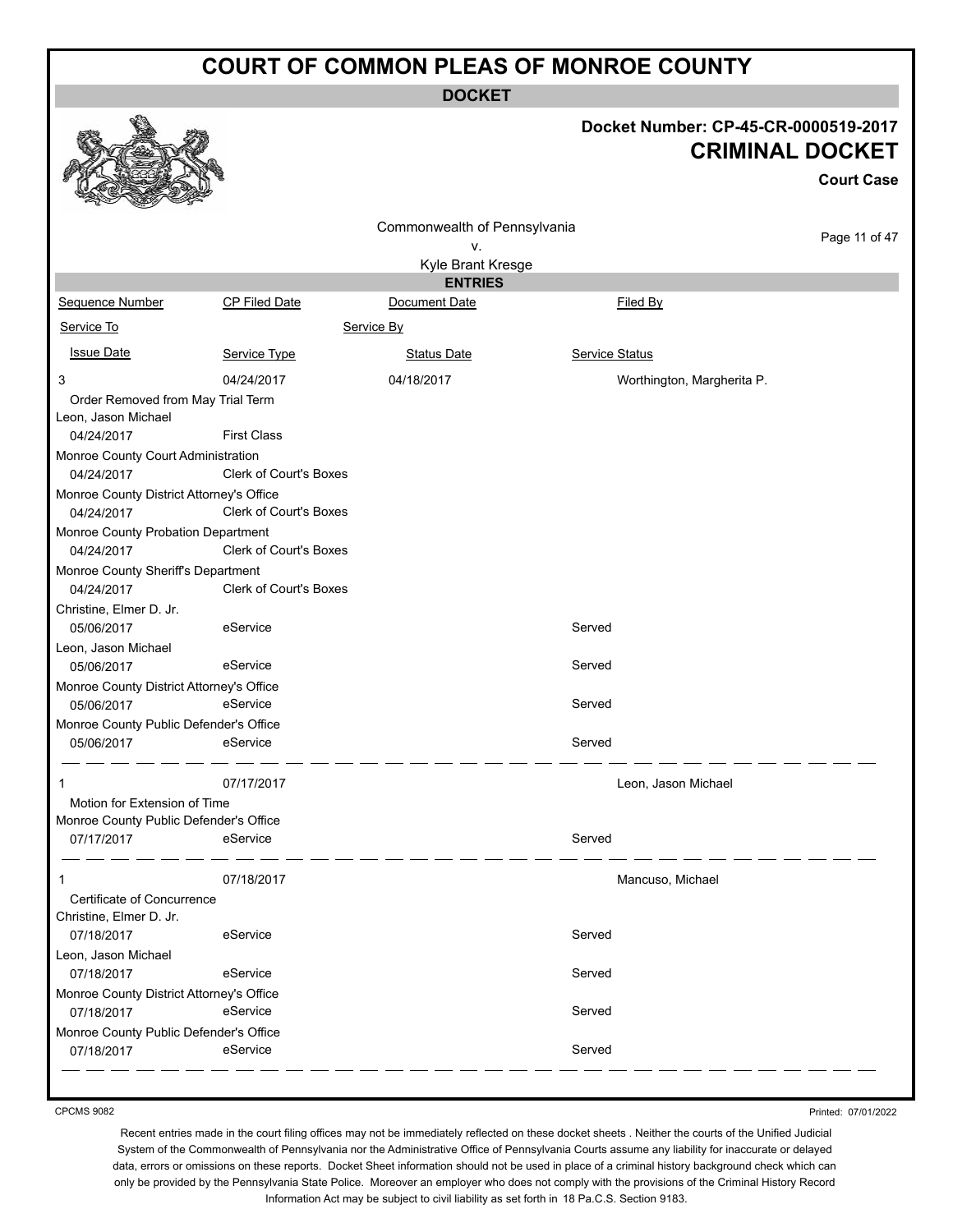**DOCKET**

#### **9-2017 CKET**

**Court Case**

12 of 47

|                                                  |                                                                        |                                                                                          | Docket Number: CP-45-CR-000051 | <b>CRIMINAL DOC</b> |
|--------------------------------------------------|------------------------------------------------------------------------|------------------------------------------------------------------------------------------|--------------------------------|---------------------|
|                                                  |                                                                        |                                                                                          |                                | Cou                 |
|                                                  |                                                                        | Commonwealth of Pennsylvania                                                             |                                |                     |
|                                                  |                                                                        | v.                                                                                       |                                | Page                |
|                                                  |                                                                        | Kyle Brant Kresge                                                                        |                                |                     |
|                                                  |                                                                        | <b>ENTRIES</b>                                                                           |                                |                     |
| Sequence Number                                  | <b>CP Filed Date</b>                                                   | Document Date                                                                            | Filed By                       |                     |
| Service To                                       |                                                                        | Service By                                                                               |                                |                     |
| <b>Issue Date</b>                                | Service Type                                                           | <b>Status Date</b>                                                                       | <b>Service Status</b>          |                     |
| 2                                                | 07/18/2017                                                             | 07/18/2017                                                                               | Worthington, Margherita P.     |                     |
| Christine, Elmer D. Jr.                          | Order Extension of Time to File Pre-Trial Motions on or Before 08/7/17 |                                                                                          |                                |                     |
| 07/18/2017                                       | eService                                                               |                                                                                          | Served                         |                     |
| Leon, Jason Michael                              |                                                                        |                                                                                          |                                |                     |
| 07/18/2017                                       | <b>First Class</b>                                                     |                                                                                          |                                |                     |
| Leon, Jason Michael<br>07/18/2017                | eService                                                               |                                                                                          | Served                         |                     |
|                                                  |                                                                        |                                                                                          |                                |                     |
| Monroe County Court Administration<br>07/18/2017 | <b>Clerk of Court's Boxes</b>                                          |                                                                                          |                                |                     |
| Monroe County District Attorney's Office         |                                                                        |                                                                                          |                                |                     |
| 07/18/2017                                       | <b>Clerk of Court's Boxes</b>                                          |                                                                                          |                                |                     |
| Monroe County District Attorney's Office         |                                                                        |                                                                                          |                                |                     |
| 07/18/2017                                       | eService                                                               |                                                                                          | Served                         |                     |
| Monroe County Public Defender's Office           |                                                                        |                                                                                          |                                |                     |
| 07/18/2017                                       | eService                                                               |                                                                                          | Served                         |                     |
| 1                                                | 08/02/2017                                                             |                                                                                          | Leon, Jason Michael            |                     |
| Motion for Extension of Time                     |                                                                        |                                                                                          |                                |                     |
| Monroe County Public Defender's Office           |                                                                        |                                                                                          |                                |                     |
| 08/02/2017                                       | eService                                                               |                                                                                          | Served                         |                     |
|                                                  | 08/06/2017                                                             | 08/06/2017                                                                               | Worthington, Margherita P      |                     |
|                                                  |                                                                        | Order Granting Motion to Extend Time to File / Pre-Trial Motions to be Filed by 08/27/17 |                                |                     |
| Christine, Elmer D. Jr.<br>08/06/2017            | eService                                                               |                                                                                          | Served                         |                     |
| Leon, Jason Michael<br>08/06/2017                | eService                                                               |                                                                                          | Served                         |                     |
| Monroe County District Attorney's Office         |                                                                        |                                                                                          |                                |                     |
| 08/06/2017                                       | eService                                                               |                                                                                          | Served                         |                     |
| Monroe County Public Defender's Office           |                                                                        |                                                                                          |                                |                     |
| 08/06/2017                                       | eService                                                               |                                                                                          | Served                         |                     |
| Leon, Jason Michael                              |                                                                        |                                                                                          |                                |                     |
| 08/07/2017                                       | <b>First Class</b>                                                     |                                                                                          |                                |                     |
| Monroe County District Attorney's Office         |                                                                        |                                                                                          |                                |                     |
| 08/07/2017                                       | Clerk of Court's Boxes                                                 |                                                                                          |                                |                     |

CPCMS 9082

Printed: 07/01/2022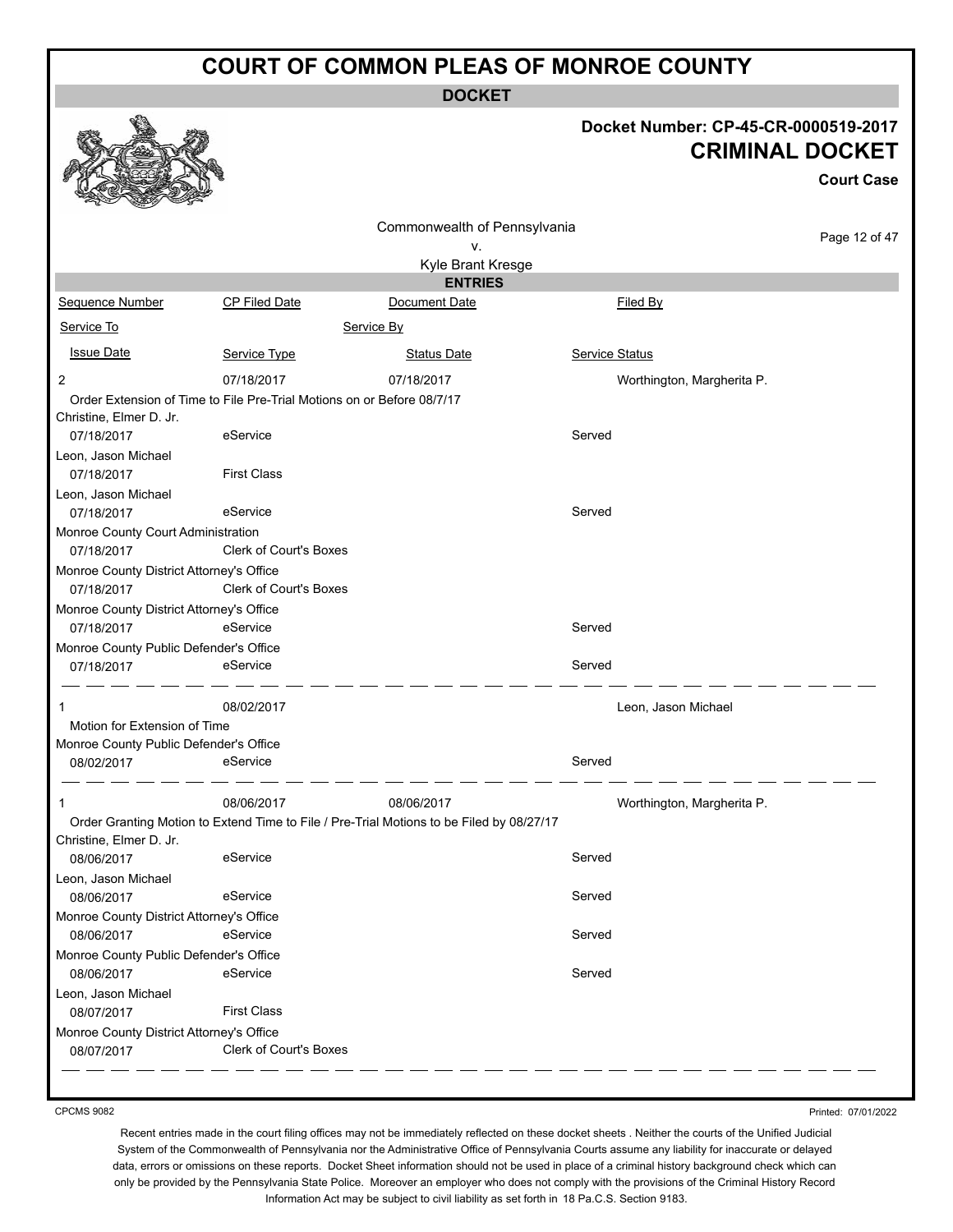**DOCKET**

|                                                                        |                                                           | <b>DOCKET</b>                                                                                   |                |                                                                                     |
|------------------------------------------------------------------------|-----------------------------------------------------------|-------------------------------------------------------------------------------------------------|----------------|-------------------------------------------------------------------------------------|
|                                                                        |                                                           |                                                                                                 |                | Docket Number: CP-45-CR-0000519-2017<br><b>CRIMINAL DOCKET</b><br><b>Court Case</b> |
|                                                                        |                                                           |                                                                                                 |                |                                                                                     |
|                                                                        |                                                           |                                                                                                 |                |                                                                                     |
|                                                                        |                                                           | Commonwealth of Pennsylvania                                                                    |                | Page 13 of 47                                                                       |
|                                                                        |                                                           | ٧.<br>Kyle Brant Kresge                                                                         |                |                                                                                     |
|                                                                        |                                                           | <b>ENTRIES</b>                                                                                  |                |                                                                                     |
| Sequence Number                                                        | <b>CP Filed Date</b>                                      | Document Date                                                                                   |                | Filed By                                                                            |
| Service To                                                             |                                                           | Service By                                                                                      |                |                                                                                     |
|                                                                        |                                                           |                                                                                                 |                |                                                                                     |
| <b>Issue Date</b>                                                      | Service Type                                              | <b>Status Date</b>                                                                              | Service Status |                                                                                     |
| 1                                                                      | 08/25/2017                                                |                                                                                                 |                | Leon, Jason Michael                                                                 |
| Motion for Extension of Time                                           |                                                           |                                                                                                 |                |                                                                                     |
| Monroe County Public Defender's Office<br>08/25/2017                   | eService                                                  |                                                                                                 | Served         |                                                                                     |
|                                                                        |                                                           |                                                                                                 |                |                                                                                     |
| 2                                                                      | 08/25/2017                                                |                                                                                                 |                | Worthington, Margherita P.                                                          |
|                                                                        |                                                           | Order Granting Motion for Extension of Time for Def to File Pre-Trial Motions / Due by 09/15/17 |                |                                                                                     |
| Christine, Elmer D. Jr.                                                |                                                           |                                                                                                 |                |                                                                                     |
| 08/28/2017                                                             | eService                                                  |                                                                                                 | Served         |                                                                                     |
| Leon, Jason Michael                                                    |                                                           |                                                                                                 |                |                                                                                     |
| 08/28/2017                                                             | <b>First Class</b>                                        |                                                                                                 |                |                                                                                     |
| Leon, Jason Michael                                                    |                                                           |                                                                                                 |                |                                                                                     |
| 08/28/2017                                                             | eService                                                  |                                                                                                 | Served         |                                                                                     |
| Monroe County District Attorney's Office                               |                                                           |                                                                                                 |                |                                                                                     |
| 08/28/2017                                                             | Clerk of Court's Boxes                                    |                                                                                                 |                |                                                                                     |
| Monroe County District Attorney's Office<br>08/28/2017                 | eService                                                  |                                                                                                 | Served         |                                                                                     |
| Monroe County Public Defender's Office                                 |                                                           |                                                                                                 |                |                                                                                     |
| 08/28/2017                                                             | eService                                                  |                                                                                                 | Served         |                                                                                     |
|                                                                        |                                                           |                                                                                                 |                |                                                                                     |
| 1                                                                      | 09/14/2017                                                |                                                                                                 |                | Leon, Jason Michael                                                                 |
| Motion for Extension of Time                                           |                                                           |                                                                                                 |                |                                                                                     |
| Monroe County Public Defender's Office                                 |                                                           |                                                                                                 |                |                                                                                     |
| 09/14/2017                                                             | eService                                                  |                                                                                                 | Served         |                                                                                     |
|                                                                        |                                                           |                                                                                                 |                |                                                                                     |
| 2                                                                      | 09/14/2017                                                |                                                                                                 |                | Leon, Jason Michael                                                                 |
| Motion for Extension of Time<br>Monroe County Public Defender's Office |                                                           |                                                                                                 |                |                                                                                     |
| 09/14/2017                                                             | eService                                                  |                                                                                                 | Served         |                                                                                     |
|                                                                        |                                                           |                                                                                                 |                |                                                                                     |
| 1                                                                      | 09/18/2017                                                | 09/18/2017                                                                                      |                | Worthington, Margherita P.                                                          |
|                                                                        | Order-Pre-Trial Motions to be Filed on or Before 10/16/17 |                                                                                                 |                |                                                                                     |
| Christine, Elmer D. Jr.                                                |                                                           |                                                                                                 |                |                                                                                     |
| 09/18/2017                                                             | eService                                                  |                                                                                                 | Served         |                                                                                     |
| Leon, Jason Michael                                                    |                                                           |                                                                                                 |                |                                                                                     |
| 09/18/2017                                                             | <b>First Class</b>                                        |                                                                                                 |                |                                                                                     |
| Leon, Jason Michael                                                    |                                                           |                                                                                                 |                |                                                                                     |
|                                                                        |                                                           |                                                                                                 |                |                                                                                     |

CPCMS 9082

Recent entries made in the court filing offices may not be immediately reflected on these docket sheets . Neither the courts of the Unified Judicial System of the Commonwealth of Pennsylvania nor the Administrative Office of Pennsylvania Courts assume any liability for inaccurate or delayed data, errors or omissions on these reports. Docket Sheet information should not be used in place of a criminal history background check which can only be provided by the Pennsylvania State Police. Moreover an employer who does not comply with the provisions of the Criminal History Record Information Act may be subject to civil liability as set forth in 18 Pa.C.S. Section 9183.

Printed: 07/01/2022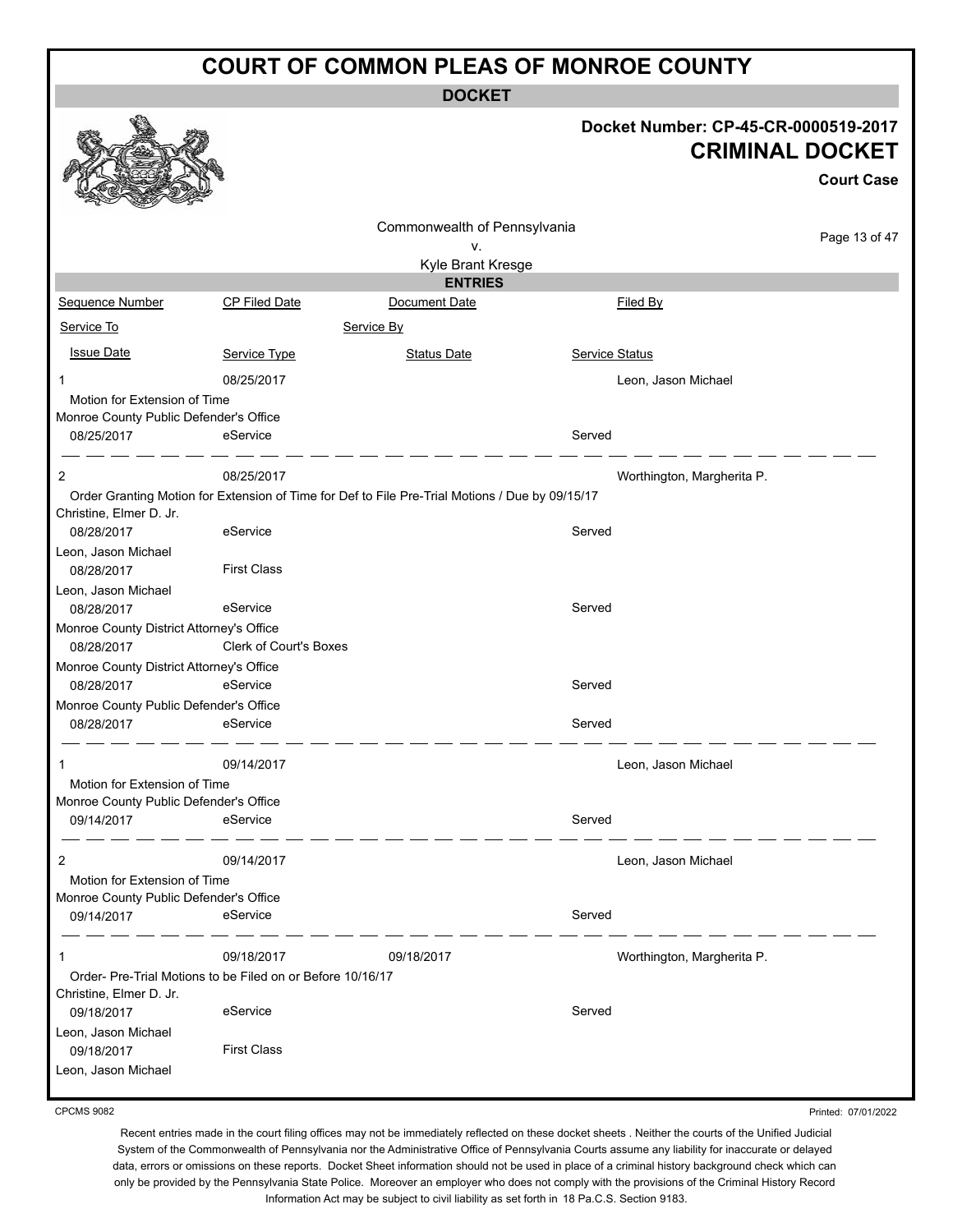**DOCKET**

#### **Docket Number: CP-45-CR-0000519-2017 CRIMINAL DOCKET**

**Court Case**

|                                          |                                                                | Commonwealth of Pennsylvania<br>٧. |                            | Page 14 of 47 |
|------------------------------------------|----------------------------------------------------------------|------------------------------------|----------------------------|---------------|
|                                          |                                                                | Kyle Brant Kresge                  |                            |               |
|                                          |                                                                | <b>ENTRIES</b>                     |                            |               |
| Sequence Number                          | <b>CP Filed Date</b>                                           | Document Date                      | Filed By                   |               |
| Service To                               |                                                                | Service By                         |                            |               |
| <b>Issue Date</b>                        | Service Type                                                   | <b>Status Date</b>                 | Service Status             |               |
| 09/18/2017                               | eService                                                       |                                    | Served                     |               |
| Monroe County District Attorney's Office |                                                                |                                    |                            |               |
| 09/18/2017                               | Clerk of Court's Boxes                                         |                                    |                            |               |
| Monroe County District Attorney's Office |                                                                |                                    |                            |               |
| 09/18/2017                               | eService                                                       |                                    | Served                     |               |
| Monroe County Public Defender's Office   |                                                                |                                    |                            |               |
| 09/18/2017                               | eService                                                       |                                    | Served                     |               |
| 1                                        | 09/28/2017                                                     |                                    | Leon, Jason Michael        |               |
| Motion to Withdraw as Counsel            |                                                                |                                    |                            |               |
| Monroe County Public Defender's Office   |                                                                |                                    |                            |               |
| 09/28/2017                               | eService                                                       |                                    | Served                     |               |
| 1                                        | 10/02/2017                                                     | 09/29/2017                         | Worthington, Margherita P. |               |
|                                          | Order- Rule Returnable Hearing Scheduled 10/24/17 11:30AM CR#1 |                                    |                            |               |
| Christine, Elmer D. Jr.                  |                                                                |                                    |                            |               |
| 10/02/2017                               | eService                                                       |                                    | Served                     |               |
| Kresge, Kyle Brant                       |                                                                |                                    |                            |               |
| 10/02/2017                               | <b>First Class</b>                                             |                                    |                            |               |
| Leon, Jason Michael                      |                                                                |                                    |                            |               |
| 10/02/2017                               | <b>First Class</b>                                             |                                    |                            |               |
| Leon, Jason Michael                      |                                                                |                                    |                            |               |
| 10/02/2017                               | eService                                                       |                                    | Served                     |               |
| Monroe County Court Administration       |                                                                |                                    |                            |               |
| 10/02/2017                               | Clerk of Court's Boxes                                         |                                    |                            |               |
| Monroe County District Attorney's Office |                                                                |                                    |                            |               |
|                                          | 10/02/2017 Clerk of Court's Boxes                              |                                    |                            |               |
| Monroe County District Attorney's Office |                                                                |                                    |                            |               |
| 10/02/2017                               | eService                                                       |                                    | Served                     |               |
| Monroe County Probation                  |                                                                |                                    |                            |               |
| 10/02/2017                               | Clerk of Court's Boxes                                         |                                    |                            |               |
| Monroe County Public Defender's Office   |                                                                |                                    |                            |               |
| 10/02/2017                               | eService                                                       |                                    | Served                     |               |
| Monroe County Sheriff                    |                                                                |                                    |                            |               |
| 10/02/2017                               | <b>Clerk of Court's Boxes</b>                                  |                                    |                            |               |

CPCMS 9082

Printed: 07/01/2022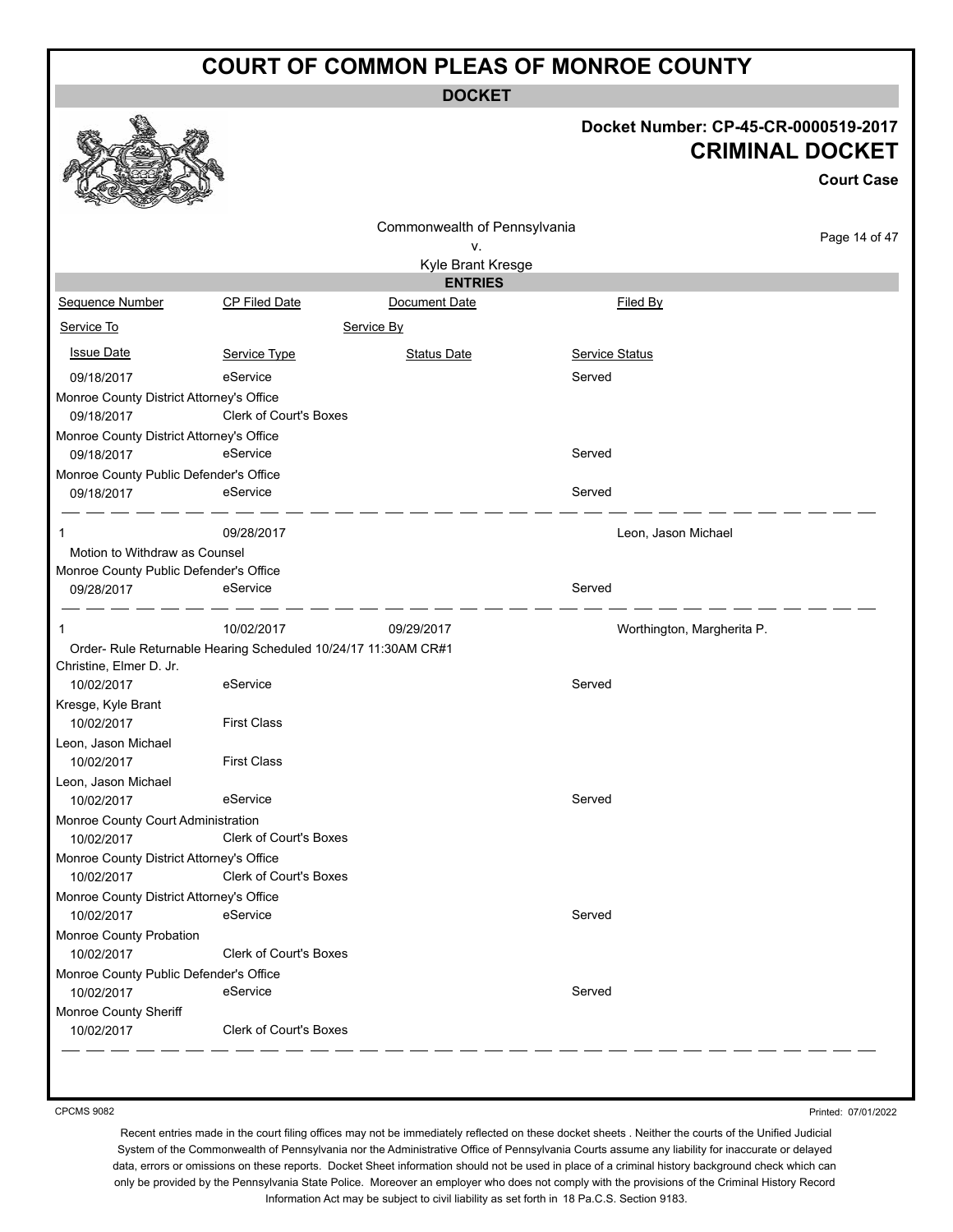**DOCKET**

|                                                                                                |                                                                    | DUUNEI                       |                                                                |  |
|------------------------------------------------------------------------------------------------|--------------------------------------------------------------------|------------------------------|----------------------------------------------------------------|--|
|                                                                                                |                                                                    |                              | Docket Number: CP-45-CR-0000519-2017<br><b>CRIMINAL DOCKET</b> |  |
|                                                                                                |                                                                    |                              | <b>Court Case</b>                                              |  |
|                                                                                                |                                                                    |                              |                                                                |  |
|                                                                                                |                                                                    | Commonwealth of Pennsylvania | Page 15 of 47                                                  |  |
|                                                                                                |                                                                    | ٧.<br>Kyle Brant Kresge      |                                                                |  |
|                                                                                                |                                                                    | <b>ENTRIES</b>               |                                                                |  |
| Sequence Number                                                                                | CP Filed Date                                                      | Document Date                | Filed By                                                       |  |
| Service To                                                                                     |                                                                    | Service By                   |                                                                |  |
| <b>Issue Date</b>                                                                              | Service Type                                                       | <b>Status Date</b>           | <b>Service Status</b>                                          |  |
| 1                                                                                              | 10/12/2017                                                         |                              | Leon, Jason Michael                                            |  |
| Motion for Extension of Time                                                                   |                                                                    |                              |                                                                |  |
| Monroe County Public Defender's Office                                                         |                                                                    |                              |                                                                |  |
| 10/12/2017                                                                                     | eService                                                           |                              | Served                                                         |  |
| 1                                                                                              | 10/16/2017                                                         |                              | Worthington, Margherita P.                                     |  |
|                                                                                                | Order Granting Motion for Extension of Time / Motions Due 10/24/17 |                              |                                                                |  |
| Leon, Jason Michael                                                                            |                                                                    |                              |                                                                |  |
| 10/16/2017                                                                                     | <b>First Class</b>                                                 |                              |                                                                |  |
| Monroe County District Attorney's Office<br>10/16/2017                                         | Clerk of Court's Boxes                                             |                              |                                                                |  |
| Christine, Elmer D. Jr.                                                                        |                                                                    |                              | Served                                                         |  |
| 10/17/2017<br>Leon, Jason Michael                                                              | eService                                                           |                              |                                                                |  |
| 10/17/2017                                                                                     | eService                                                           |                              | Served                                                         |  |
| Monroe County District Attorney's Office                                                       |                                                                    |                              |                                                                |  |
| 10/17/2017                                                                                     | eService                                                           |                              | Served                                                         |  |
| Monroe County Public Defender's Office                                                         |                                                                    |                              |                                                                |  |
| 10/17/2017                                                                                     | eService                                                           |                              | Served                                                         |  |
|                                                                                                | 10/25/2017                                                         | 10/24/2017                   | Worthington, Margherita P.                                     |  |
| Order Granting Motion to Withdraw Counsel<br>Monroe County Correctional Facility<br>10/25/2017 | Clerk of Court's Boxes                                             |                              |                                                                |  |
| Monroe County Court Administration                                                             |                                                                    |                              |                                                                |  |
| 10/25/2017                                                                                     | Clerk of Court's Boxes                                             |                              |                                                                |  |
| Monroe County District Attorney's Office<br>10/25/2017                                         | Clerk of Court's Boxes                                             |                              |                                                                |  |
| Monroe County Probation                                                                        |                                                                    |                              |                                                                |  |
| 10/25/2017                                                                                     | Clerk of Court's Boxes                                             |                              |                                                                |  |
| Monroe County Public Defender's Office                                                         |                                                                    |                              |                                                                |  |
| 10/25/2017                                                                                     | Clerk of Court's Boxes                                             |                              |                                                                |  |
| Monroe County Sheriff<br>10/25/2017                                                            | Clerk of Court's Boxes                                             |                              |                                                                |  |
| Christine, Elmer D. Jr.                                                                        |                                                                    |                              |                                                                |  |
| 10/27/2017                                                                                     | eService                                                           |                              | Served                                                         |  |
| Monroe County District Attorney's Office                                                       |                                                                    |                              |                                                                |  |

CPCMS 9082

Printed: 07/01/2022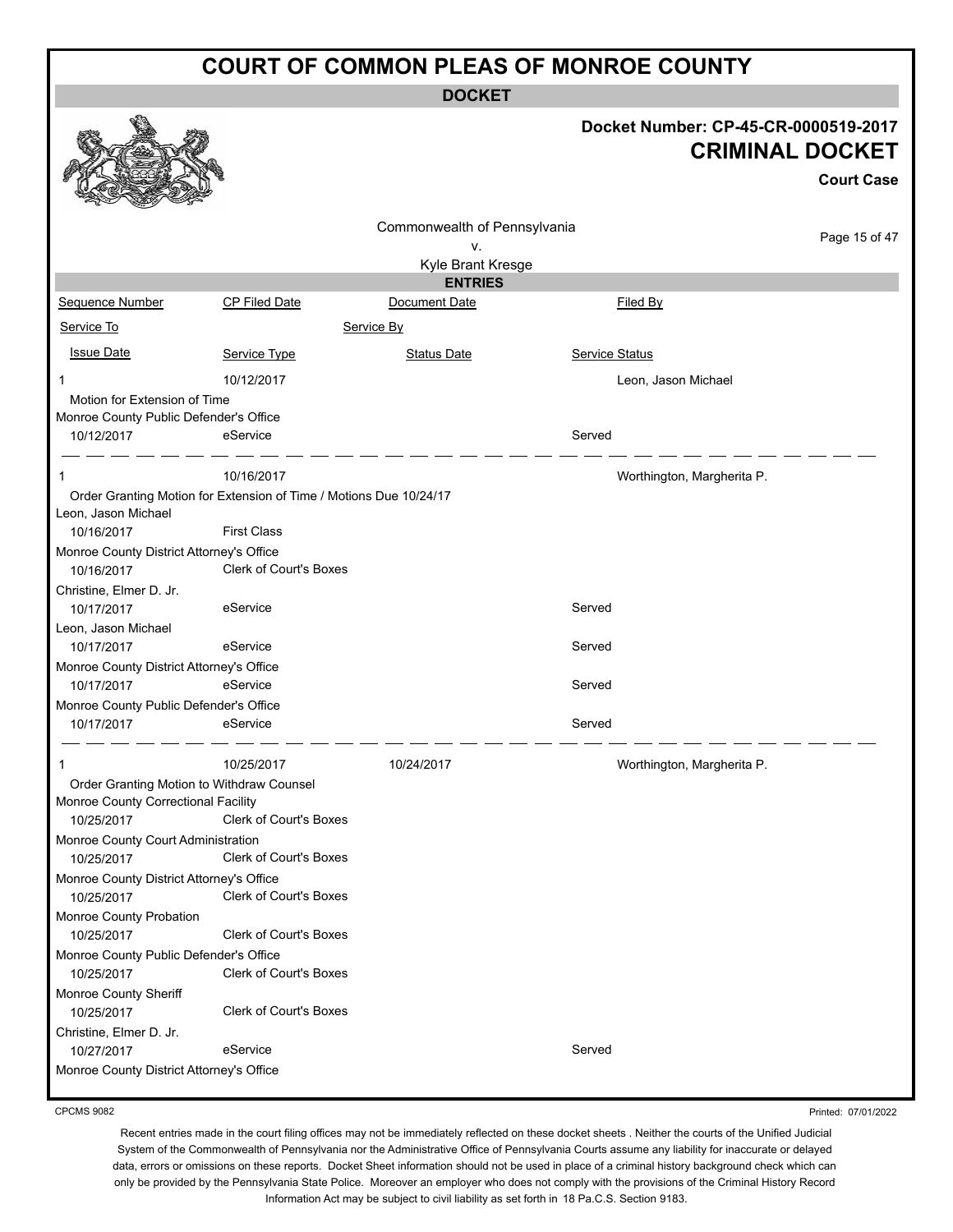**DOCKET**

#### **Docket Number: CP-45-CR-0000519-2017 CRIMINAL DOCKET**

|                                                        |                                                                                                      |                                    |                       |                                             | <b>Court Case</b> |
|--------------------------------------------------------|------------------------------------------------------------------------------------------------------|------------------------------------|-----------------------|---------------------------------------------|-------------------|
|                                                        |                                                                                                      | Commonwealth of Pennsylvania<br>٧. |                       |                                             | Page 16 of 47     |
|                                                        |                                                                                                      | Kyle Brant Kresge                  |                       |                                             |                   |
|                                                        |                                                                                                      | <b>ENTRIES</b>                     |                       |                                             |                   |
| Sequence Number                                        | <b>CP Filed Date</b>                                                                                 | Document Date                      |                       | Filed By                                    |                   |
| Service To                                             |                                                                                                      | Service By                         |                       |                                             |                   |
| <b>Issue Date</b>                                      | Service Type                                                                                         | <b>Status Date</b>                 | <b>Service Status</b> |                                             |                   |
| 10/27/2017                                             | eService                                                                                             |                                    | Served                |                                             |                   |
| Monroe County Public Defender's Office                 |                                                                                                      |                                    |                       |                                             |                   |
| 10/27/2017                                             | eService                                                                                             |                                    | Served                |                                             |                   |
| 1                                                      | 12/04/2017                                                                                           |                                    |                       | Monroe County District Attorney's<br>Office |                   |
|                                                        | Commonwealth's Motion for Scheduling Conference                                                      |                                    |                       |                                             |                   |
| 1                                                      | 12/11/2017                                                                                           | 12/11/2017                         |                       | Higgins, Stephen M.                         |                   |
|                                                        | Order- Conference Scheduled on 12/19/17 1:30PM CR#2                                                  |                                    |                       |                                             |                   |
| Christine, Elmer D. Jr.                                |                                                                                                      |                                    |                       |                                             |                   |
| 12/11/2017                                             | eService                                                                                             |                                    | Served                |                                             |                   |
| Monroe County Court Administration<br>12/11/2017       | Clerk of Court's Boxes                                                                               |                                    |                       |                                             |                   |
| Monroe County District Attorney's Office<br>12/11/2017 | Clerk of Court's Boxes                                                                               |                                    |                       |                                             |                   |
| Monroe County District Attorney's Office<br>12/11/2017 | eService                                                                                             |                                    | Served                |                                             |                   |
| Monroe County Public Defender's Office<br>12/11/2017   | Clerk of Court's Boxes                                                                               |                                    |                       |                                             |                   |
| Monroe County Public Defender's Office<br>12/11/2017   | eService                                                                                             |                                    | Served                |                                             |                   |
|                                                        | 12/20/2017                                                                                           | 12/19/2017                         |                       | Higgins, Stephen M.                         |                   |
|                                                        | Order- Following Pret-trial Conference/Deft Directed to File Pretrial Motion and Notice w/in 30-Days |                                    |                       |                                             |                   |
| Monroe County Court Administration                     |                                                                                                      |                                    |                       |                                             |                   |
| 12/20/2017                                             | Clerk of Court's Boxes                                                                               |                                    |                       |                                             |                   |
| Monroe County District Attorney's Office<br>12/20/2017 | <b>Clerk of Court's Boxes</b>                                                                        |                                    |                       |                                             |                   |
| Monroe County Public Defender's Office<br>12/20/2017   | <b>Clerk of Court's Boxes</b>                                                                        |                                    |                       |                                             |                   |
| Christine, Elmer D. Jr.                                |                                                                                                      |                                    |                       |                                             |                   |
| 12/21/2017                                             | eService                                                                                             |                                    | Served                |                                             |                   |
| Monroe County District Attorney's Office               |                                                                                                      |                                    |                       |                                             |                   |
| 12/21/2017                                             | eService                                                                                             |                                    | Served                |                                             |                   |
| Monroe County Public Defender's Office                 |                                                                                                      |                                    |                       |                                             |                   |
| 12/21/2017                                             | eService                                                                                             |                                    | Served                |                                             |                   |

CPCMS 9082

Printed: 07/01/2022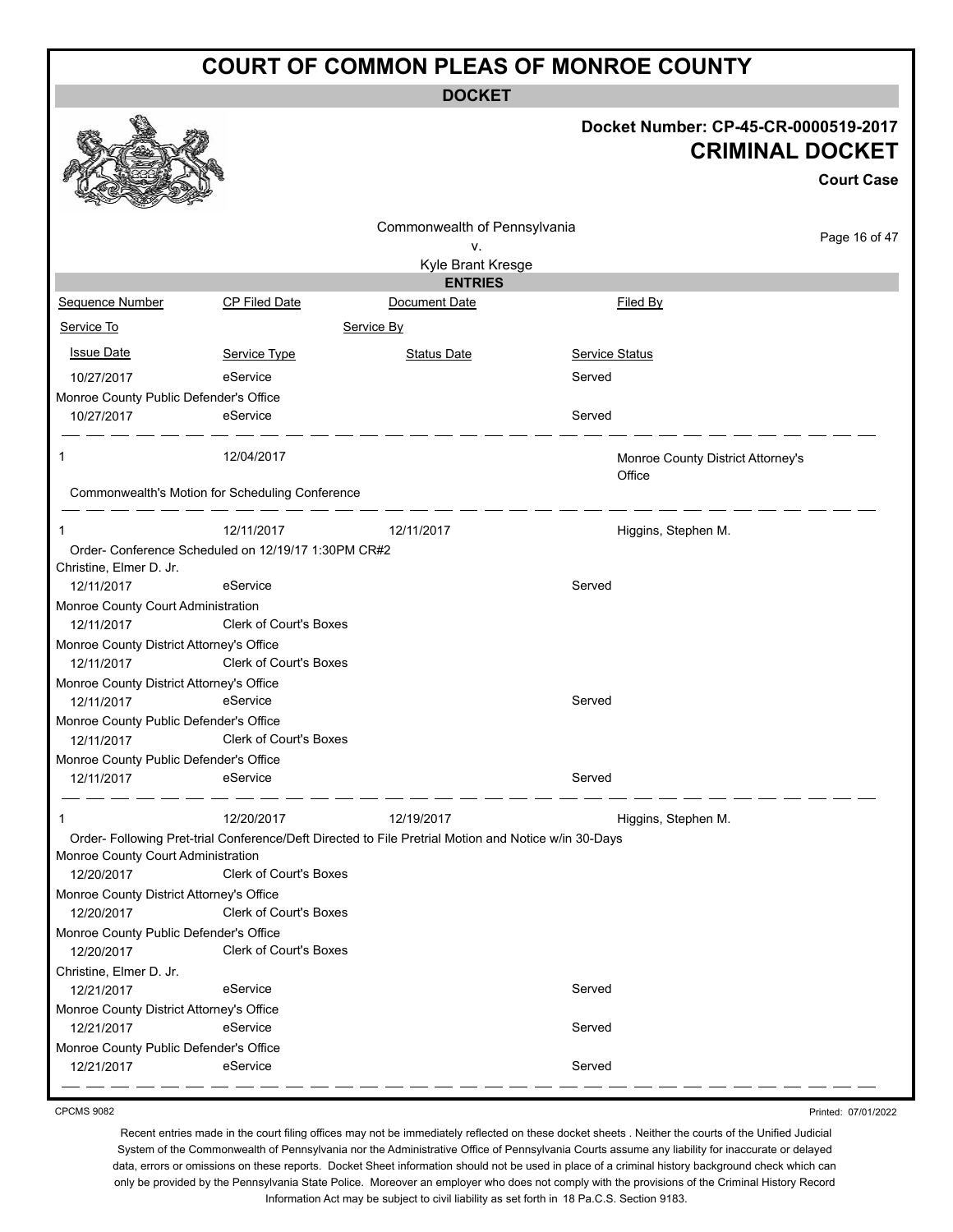**DOCKET**

#### **Docket Number: CP-45-CR-0000519-2017 CRIMINAL DOCKET**

Printed: 07/01/2022

|                                                             |                                                           |                                                                                                     |                |                                             | <b>Court Case</b> |
|-------------------------------------------------------------|-----------------------------------------------------------|-----------------------------------------------------------------------------------------------------|----------------|---------------------------------------------|-------------------|
|                                                             |                                                           | Commonwealth of Pennsylvania<br>v.                                                                  |                |                                             | Page 17 of 47     |
|                                                             |                                                           | Kyle Brant Kresge                                                                                   |                |                                             |                   |
|                                                             |                                                           | <b>ENTRIES</b>                                                                                      |                |                                             |                   |
| <b>Sequence Number</b>                                      | CP Filed Date                                             | Document Date                                                                                       |                | <b>Filed By</b>                             |                   |
| Service To                                                  |                                                           | Service By                                                                                          |                |                                             |                   |
| <b>Issue Date</b>                                           | Service Type                                              | <b>Status Date</b>                                                                                  | Service Status |                                             |                   |
| 1                                                           | 02/22/2018                                                |                                                                                                     |                | Monroe County District Attorney's<br>Office |                   |
| State Police Laboratory User Fee<br>Christine, Elmer D. Jr. |                                                           |                                                                                                     |                |                                             |                   |
| 02/23/2018                                                  | eService                                                  |                                                                                                     | Served         |                                             |                   |
| Monroe County Public Defender's Office                      |                                                           |                                                                                                     |                |                                             |                   |
| 02/23/2018                                                  | eService                                                  |                                                                                                     | Served         |                                             |                   |
| 1                                                           | 04/02/2018                                                |                                                                                                     |                | Monroe County District Attorney's<br>Office |                   |
|                                                             | Commonwealth's Motion for Scheduling Conference           |                                                                                                     |                |                                             |                   |
| 2                                                           | 04/04/2018                                                | 04/03/2018                                                                                          |                | Higgins, Stephen M.                         |                   |
|                                                             | Order- Scheduling Conference Scheduled 5/3/18 1:30PM CR#2 |                                                                                                     |                |                                             |                   |
| Monroe County Court Administration<br>04/05/2018            | Clerk of Court's Boxes                                    |                                                                                                     |                |                                             |                   |
| Monroe County District Attorney's Office                    |                                                           |                                                                                                     |                |                                             |                   |
| 04/05/2018                                                  | Clerk of Court's Boxes                                    |                                                                                                     |                |                                             |                   |
| Monroe County Public Defender's Office                      |                                                           |                                                                                                     |                |                                             |                   |
| 04/05/2018                                                  | Clerk of Court's Boxes                                    |                                                                                                     |                |                                             |                   |
| Monroe County Sheriff                                       |                                                           |                                                                                                     |                |                                             |                   |
| 04/05/2018                                                  | <b>Clerk of Court's Boxes</b>                             |                                                                                                     |                |                                             |                   |
| Christine, Elmer D. Jr.                                     |                                                           |                                                                                                     |                |                                             |                   |
| 04/06/2018                                                  | eService                                                  |                                                                                                     | Served         |                                             |                   |
| Monroe County District Attorney's Office<br>04/06/2018      | eService                                                  |                                                                                                     | Served         |                                             |                   |
| Monroe County Public Defender's Office                      |                                                           |                                                                                                     |                |                                             |                   |
| 04/06/2018                                                  | eService                                                  |                                                                                                     | Served         |                                             |                   |
| 3                                                           | 05/04/2018                                                | 05/03/2018                                                                                          |                | Higgins, Stephen M.                         |                   |
|                                                             |                                                           | Order- PreTrial Confer: 11-16-18, 9:30am/Courtroom 2/Hrg: 10-1-18/1:30 Courtroom 2/Counsel Attached |                |                                             |                   |
| Monroe County Correctional Facility<br>05/07/2018           | Fax                                                       |                                                                                                     |                |                                             |                   |
| Monroe County Correctional Facility                         |                                                           |                                                                                                     |                |                                             |                   |
| 05/07/2018                                                  | Clerk of Court's Boxes                                    |                                                                                                     |                |                                             |                   |
| Monroe County District Attorney's Office                    |                                                           |                                                                                                     |                |                                             |                   |
| 05/07/2018                                                  | Clerk of Court's Boxes                                    |                                                                                                     |                |                                             |                   |
| Monroe County Probation Department                          |                                                           |                                                                                                     |                |                                             |                   |

CPCMS 9082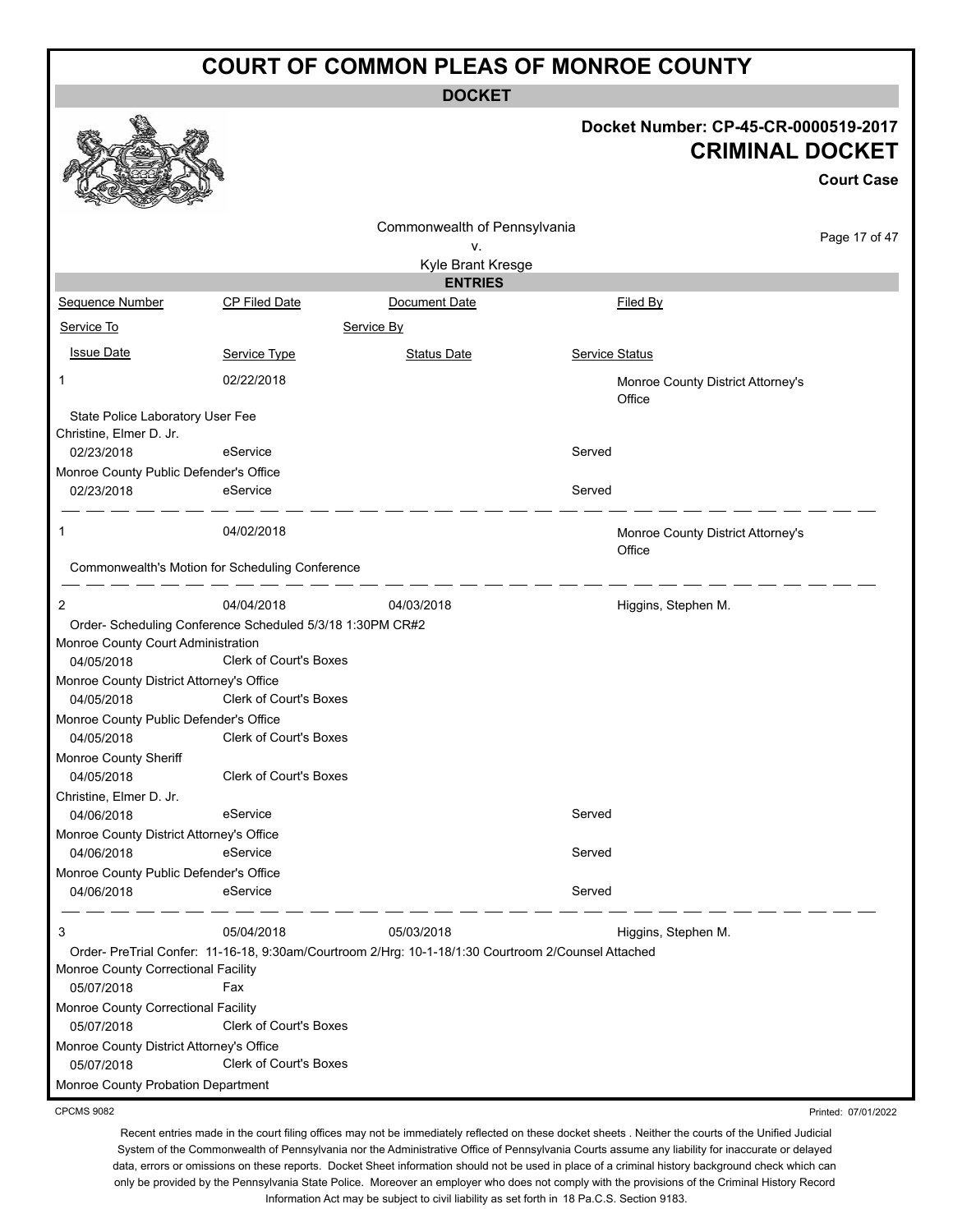**DOCKET**



#### **Docket Number: CP-45-CR-0000519-2017 CRIMINAL DOCKET**

**Court Case**

| R<br><b>SERIES</b><br><b>REPARTS</b>                       |                               |                              |                                           |               |
|------------------------------------------------------------|-------------------------------|------------------------------|-------------------------------------------|---------------|
|                                                            |                               | Commonwealth of Pennsylvania |                                           |               |
|                                                            |                               | ۷.                           |                                           | Page 18 of 47 |
|                                                            |                               | Kyle Brant Kresge            |                                           |               |
|                                                            |                               | <b>ENTRIES</b>               |                                           |               |
| Sequence Number                                            | <b>CP Filed Date</b>          | Document Date                | Filed By                                  |               |
| Service To                                                 |                               | Service By                   |                                           |               |
| <b>Issue Date</b>                                          | Service Type                  | <b>Status Date</b>           | Service Status                            |               |
| 05/07/2018                                                 | <b>Clerk of Court's Boxes</b> |                              |                                           |               |
| Monroe County Public Defender's Office                     |                               |                              |                                           |               |
| 05/07/2018                                                 | Clerk of Court's Boxes        |                              |                                           |               |
| Monroe County Sheriff's Department                         |                               |                              |                                           |               |
| 05/07/2018                                                 | Clerk of Court's Boxes        |                              |                                           |               |
| Other                                                      |                               |                              |                                           |               |
| 05/07/2018                                                 | Clerk of Court's Boxes        |                              |                                           |               |
| Christine, Elmer D. Jr.<br>05/08/2018                      | eService                      |                              | Served                                    |               |
| Monroe County District Attorney's Office<br>05/08/2018     | eService                      |                              | Served                                    |               |
| Monroe County Public Defender's Office<br>05/08/2018       | eService                      |                              | Served                                    |               |
| 1                                                          | 09/06/2018                    |                              | Monroe County Public Defender's<br>Office |               |
| Praecipe to Withdraw Appearance<br>Christine, Elmer D. Jr. |                               |                              |                                           |               |
| 09/06/2018                                                 | eNotice                       |                              | Notified                                  |               |
| Monroe County District Attorney's Office                   |                               |                              |                                           |               |
| 09/06/2018                                                 | eNotice                       |                              | Notified                                  |               |
| 1                                                          | 09/10/2018                    |                              | Egan, Thomas C. III                       |               |
| Entry of Appearance                                        |                               |                              |                                           |               |
| Christine, Elmer D. Jr.                                    |                               |                              |                                           |               |
| 09/10/2018                                                 | eService                      |                              | Served                                    |               |
| Monroe County District Attorney's Office                   |                               |                              |                                           |               |
| 09/10/2018                                                 | eService                      |                              | Served                                    |               |
| Monroe County Public Defender's Office                     |                               |                              |                                           |               |
| 09/10/2018                                                 | eService                      |                              | Served                                    |               |
| -1                                                         | 09/17/2018                    |                              | Egan, Thomas C. III                       |               |
| Defendant's Motion to Continue Trial                       |                               |                              |                                           |               |
| Christine, Elmer D. Jr.                                    |                               |                              |                                           |               |
| 09/17/2018                                                 | eService                      |                              | Served                                    |               |
| Monroe County District Attorney's Office                   |                               |                              |                                           |               |
| 09/17/2018                                                 | eService                      |                              | Served                                    |               |
| Monroe County Public Defender's Office                     |                               |                              |                                           |               |

CPCMS 9082

Printed: 07/01/2022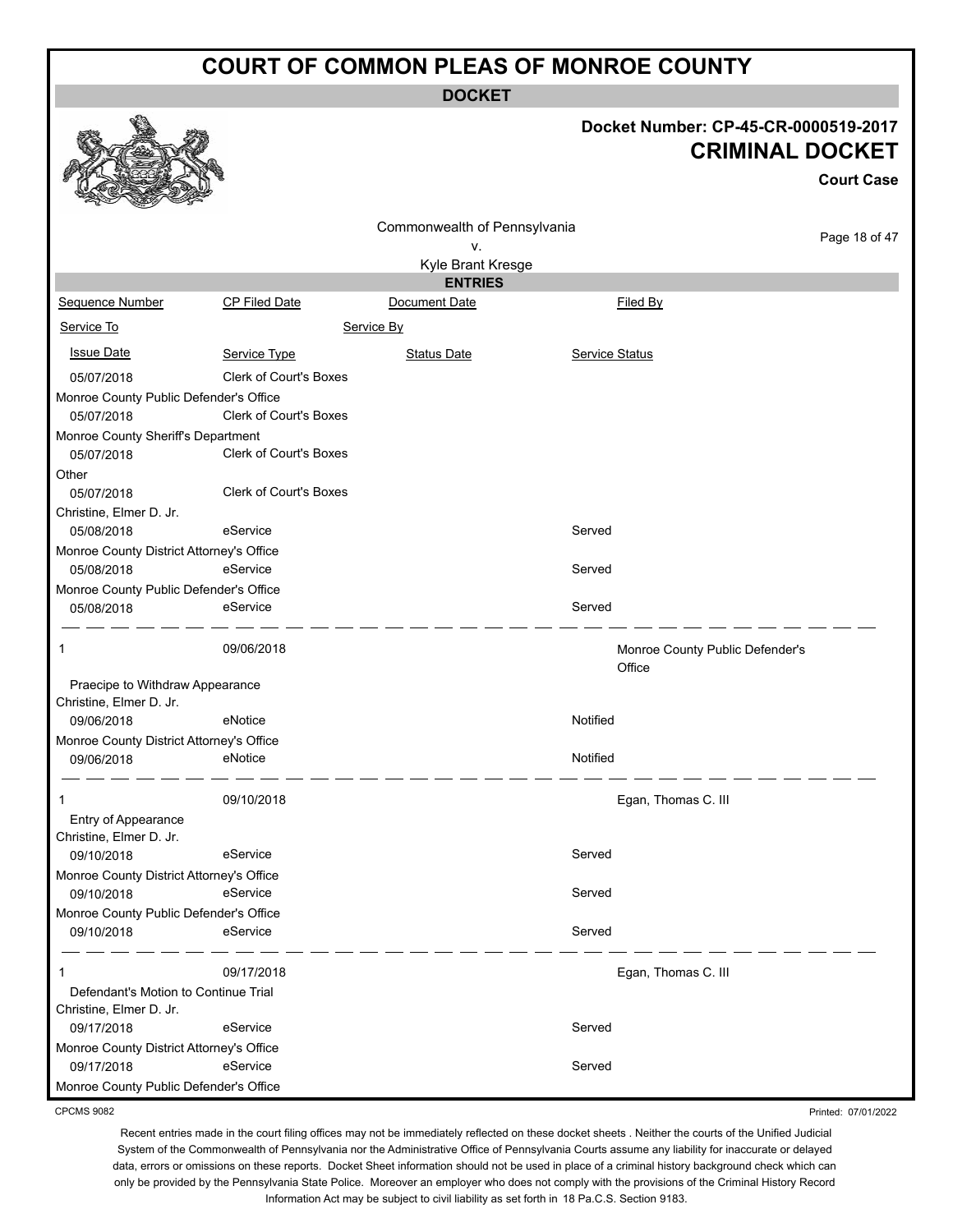**DOCKET**

|                                                               |                                                     | <b>DOCKET</b>                   |                                                                 |                   |
|---------------------------------------------------------------|-----------------------------------------------------|---------------------------------|-----------------------------------------------------------------|-------------------|
|                                                               |                                                     |                                 | Docket Number: CP-45-CR-0000519-2017<br><b>CRIMINAL DOCKET</b>  | <b>Court Case</b> |
|                                                               |                                                     | Commonwealth of Pennsylvania    |                                                                 |                   |
|                                                               |                                                     | v.                              |                                                                 | Page 19 of 47     |
|                                                               |                                                     | Kyle Brant Kresge               |                                                                 |                   |
| Sequence Number                                               | CP Filed Date                                       | <b>ENTRIES</b><br>Document Date | Filed By                                                        |                   |
|                                                               |                                                     |                                 |                                                                 |                   |
| Service To                                                    |                                                     | Service By                      |                                                                 |                   |
| <b>Issue Date</b>                                             | Service Type                                        | <b>Status Date</b>              | Service Status                                                  |                   |
| 09/17/2018                                                    | eService                                            |                                 | Served                                                          |                   |
| 2                                                             | 09/27/2018                                          | 09/26/2018                      | Higgins, Stephen M.                                             |                   |
|                                                               | Order Scheduled Hearing/Argument 11/6/18@0930amCr#2 |                                 |                                                                 |                   |
| Christine, Elmer D. Jr.<br>09/28/2018                         | eService                                            |                                 | Served                                                          |                   |
| Egan, Thomas C. III                                           |                                                     |                                 |                                                                 |                   |
| 09/28/2018                                                    | <b>First Class</b>                                  |                                 |                                                                 |                   |
| Egan, Thomas C. III                                           |                                                     |                                 |                                                                 |                   |
| 09/28/2018                                                    | eService                                            |                                 | Served                                                          |                   |
| Monroe County Correctional Facility                           |                                                     |                                 |                                                                 |                   |
| 09/28/2018                                                    | Fax                                                 |                                 |                                                                 |                   |
| Monroe County Correctional Facility<br>09/28/2018             | Clerk of Court's Boxes                              |                                 |                                                                 |                   |
| Monroe County Court Administration                            |                                                     |                                 |                                                                 |                   |
| 09/28/2018                                                    | Clerk of Court's Boxes                              |                                 |                                                                 |                   |
| Monroe County District Attorney's Office<br>09/28/2018        | <b>Clerk of Court's Boxes</b>                       |                                 |                                                                 |                   |
| Monroe County District Attorney's Office                      |                                                     |                                 |                                                                 |                   |
| 09/28/2018                                                    | eService                                            |                                 | Served                                                          |                   |
| Monroe County Probation Department                            |                                                     |                                 |                                                                 |                   |
| 09/28/2018                                                    | <b>Clerk of Court's Boxes</b>                       |                                 |                                                                 |                   |
| Monroe County Public Defender's Office                        |                                                     |                                 |                                                                 |                   |
| 09/28/2018                                                    | eService                                            |                                 | Served                                                          |                   |
| Monroe County Sheriff's Department<br>09/28/2018              | Clerk of Court's Boxes                              |                                 |                                                                 |                   |
| Other                                                         |                                                     |                                 |                                                                 |                   |
| 09/28/2018                                                    | Clerk of Court's Boxes                              |                                 |                                                                 |                   |
|                                                               | 10/23/2018                                          |                                 | Mancuso, Michael<br>Monroe County District Attorney's<br>Office |                   |
| Petition for Writ of Habeas Corpus<br>Christine, Elmer D. Jr. |                                                     |                                 |                                                                 |                   |
| 10/23/2018                                                    | eService                                            |                                 | Served                                                          |                   |
| Egan, Thomas C. III                                           |                                                     |                                 |                                                                 |                   |
| 10/23/2018                                                    | eService                                            |                                 | Served                                                          |                   |
| Monroe County Public Defender's Office                        |                                                     |                                 |                                                                 |                   |

CPCMS 9082

Recent entries made in the court filing offices may not be immediately reflected on these docket sheets . Neither the courts of the Unified Judicial System of the Commonwealth of Pennsylvania nor the Administrative Office of Pennsylvania Courts assume any liability for inaccurate or delayed data, errors or omissions on these reports. Docket Sheet information should not be used in place of a criminal history background check which can only be provided by the Pennsylvania State Police. Moreover an employer who does not comply with the provisions of the Criminal History Record Information Act may be subject to civil liability as set forth in 18 Pa.C.S. Section 9183.

Printed: 07/01/2022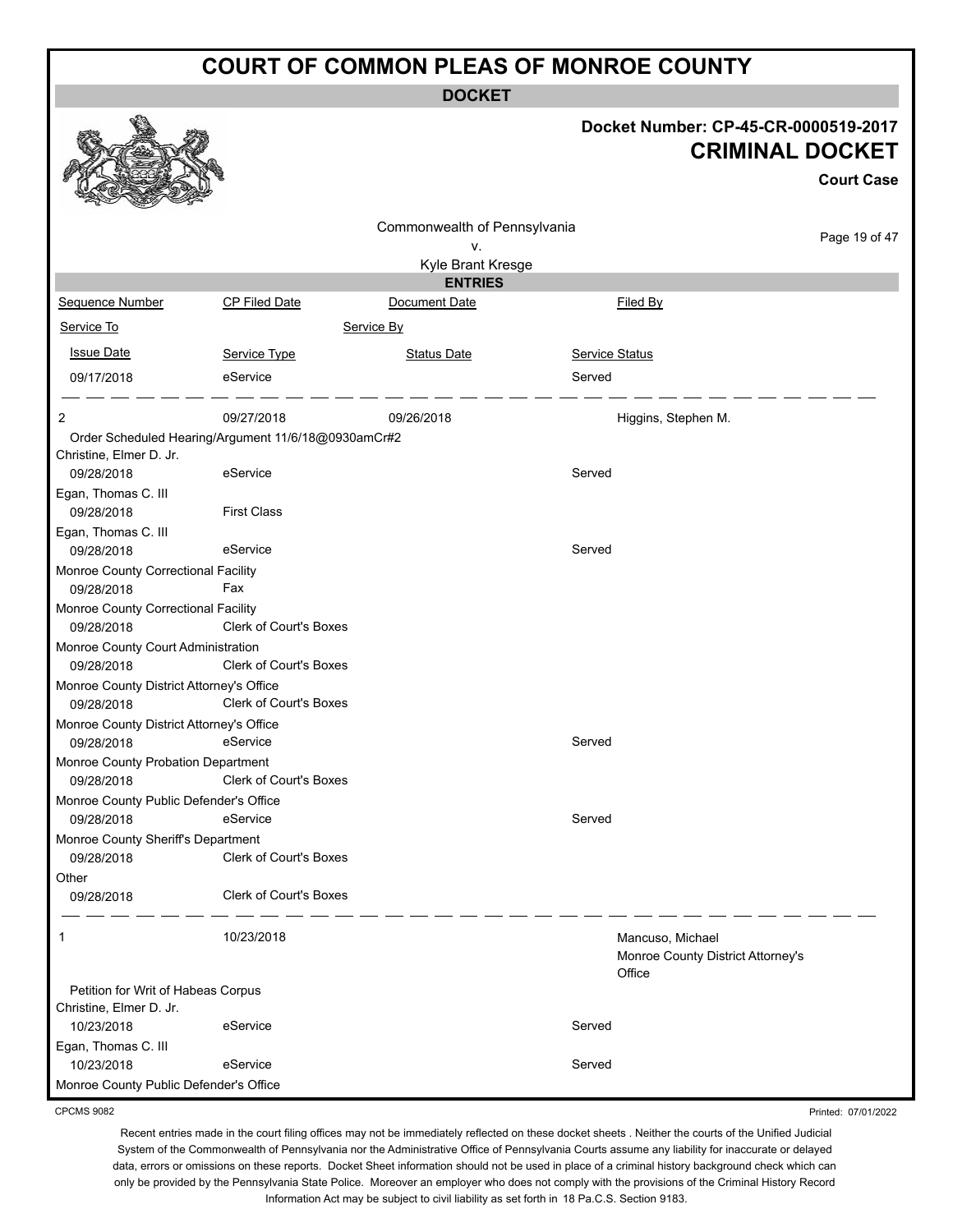**DOCKET**

#### **Docket Number: CP-45-CR-0000519-2017 CRIMINAL DOCKET**

**Court Case**

Printed: 07/01/2022

Commonwealth of Pennsylvania Page 20 of 47 v. Kyle Brant Kresge **ENTRIES** Sequence Number CP Filed Date Document Date **Document Date** Filed By Service To Service By **Issue Date Service Type** Service Type Status Date Service Status Date Service Status Service Status Date Service Status 10/23/2018 eService entertainment of the Served 2 10/23/2018 Mancuso, Michael Monroe County District Attorney's **Office** Petition for Writ of Habeas Corpus Christine, Elmer D. Jr. 10/23/2018 eService entertainment of the Served Egan, Thomas C. III 10/23/2018 eService entertainment of the Served Monroe County Public Defender's Office 10/23/2018 eService entertainment of the Served 1 10/24/2018 **10/24/2018 10/24/2018 Higgins, Stephen M.** Order Granting Petition for Writ of Habeas Corpus Monroe County Correctional Facility 10/26/2018 Fax Monroe County Correctional Facility 10/26/2018 Clerk of Court's Boxes Monroe County District Attorney's Office 10/26/2018 Clerk of Court's Boxes Christine, Elmer D. Jr. 10/29/2018 eService entertainment of the Served Egan, Thomas C. III 10/29/2018 eService exercises and the Served Served Monroe County District Attorney's Office 10/29/2018 eService eService Served Monroe County Public Defender's Office 10/29/2018 eService exercises and the Served Served 2 10/24/2018 **10/24/2018 10/24/2018 Higgins, Stephen M.** Order Granting Petition for Writ of Habeas Corpus Monroe County Correctional Facility 10/26/2018 Fax Monroe County Correctional Facility 10/26/2018 Clerk of Court's Boxes Monroe County District Attorney's Office 10/26/2018 Clerk of Court's Boxes

CPCMS 9082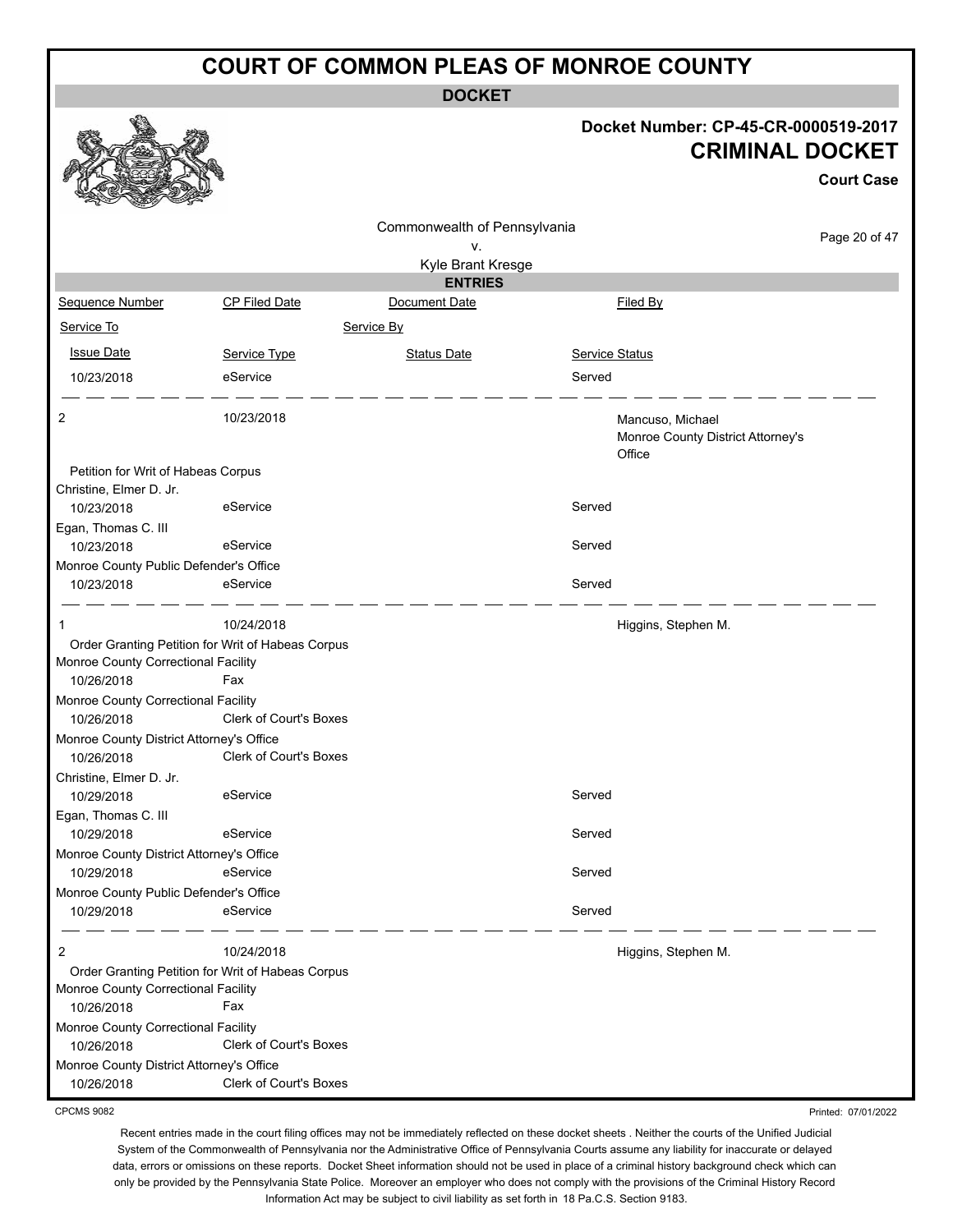**DOCKET**

Commonwealth of Pennsylvania

#### **Docket Number: CP-45-CR-0000519-2017 CRIMINAL DOCKET**

**Court Case**

Page 21 of 47

| Sequence Number | <b>CP Filed Date</b> |
|-----------------|----------------------|

|                                                      |                                                       | V.                 |                |                                   | $u \vee u$ $\vdash$ $u \dashv$ |
|------------------------------------------------------|-------------------------------------------------------|--------------------|----------------|-----------------------------------|--------------------------------|
|                                                      |                                                       | Kyle Brant Kresge  |                |                                   |                                |
|                                                      |                                                       | <b>ENTRIES</b>     |                |                                   |                                |
| Sequence Number                                      | CP Filed Date                                         | Document Date      |                | Filed By                          |                                |
| Service To                                           |                                                       | Service By         |                |                                   |                                |
| <b>Issue Date</b>                                    | Service Type                                          | <b>Status Date</b> | Service Status |                                   |                                |
| Christine, Elmer D. Jr.                              |                                                       |                    |                |                                   |                                |
| 10/29/2018                                           | eService                                              |                    | Served         |                                   |                                |
| Egan, Thomas C. III                                  |                                                       |                    |                |                                   |                                |
| 10/29/2018                                           | eService                                              |                    | Served         |                                   |                                |
| Monroe County District Attorney's Office             | eService                                              |                    | Served         |                                   |                                |
| 10/29/2018                                           |                                                       |                    |                |                                   |                                |
| Monroe County Public Defender's Office<br>10/29/2018 | eService                                              |                    | Served         |                                   |                                |
|                                                      |                                                       |                    |                |                                   |                                |
| 1                                                    | 10/31/2018                                            |                    |                | Monroe County District Attorney's |                                |
|                                                      |                                                       |                    |                | Office                            |                                |
|                                                      | Petition for a Writ of Habeas Corpus Ad Testificandum |                    |                |                                   |                                |
| Christine, Elmer D. Jr.                              |                                                       |                    |                |                                   |                                |
| 10/31/2018                                           | eService                                              |                    | Served         |                                   |                                |
| Egan, Thomas C. III                                  |                                                       |                    |                |                                   |                                |
| 10/31/2018                                           | eService                                              |                    | Served         |                                   |                                |
| Monroe County Public Defender's Office               |                                                       |                    |                |                                   |                                |
| 10/31/2018                                           | eService                                              |                    | Served         |                                   |                                |
| 1                                                    | 11/01/2018                                            |                    |                | Monroe County District Attorney's |                                |
|                                                      |                                                       |                    |                | Office                            |                                |
| Petition for Writ of Habeas Corpus Filed             |                                                       |                    |                |                                   |                                |
| Christine, Elmer D. Jr.                              | eService                                              |                    | Served         |                                   |                                |
| 11/01/2018                                           |                                                       |                    |                |                                   |                                |
| Egan, Thomas C. III<br>11/01/2018                    | eService                                              |                    | Served         |                                   |                                |
| Monroe County District Attorney's Office             |                                                       |                    |                |                                   |                                |
| 11/01/2018                                           | eService                                              |                    | Served         |                                   |                                |
| Monroe County Public Defender's Office               |                                                       |                    |                |                                   |                                |
| 11/01/2018                                           | eService                                              |                    | Served         |                                   |                                |
|                                                      |                                                       |                    |                |                                   |                                |
| $\overline{2}$                                       | 11/01/2018                                            |                    |                | Higgins, Stephen M.               |                                |
|                                                      | Order Denying Petition for Writ of Habeas Corpus      |                    |                |                                   |                                |
| Monroe County District Attorney's Office             |                                                       |                    |                |                                   |                                |
| 11/05/2018                                           | Clerk of Court's Boxes                                |                    |                |                                   |                                |
| Other                                                |                                                       |                    |                |                                   |                                |
| 11/05/2018                                           | <b>First Class</b>                                    |                    |                |                                   |                                |
| Christine, Elmer D. Jr.                              |                                                       |                    |                |                                   |                                |

CPCMS 9082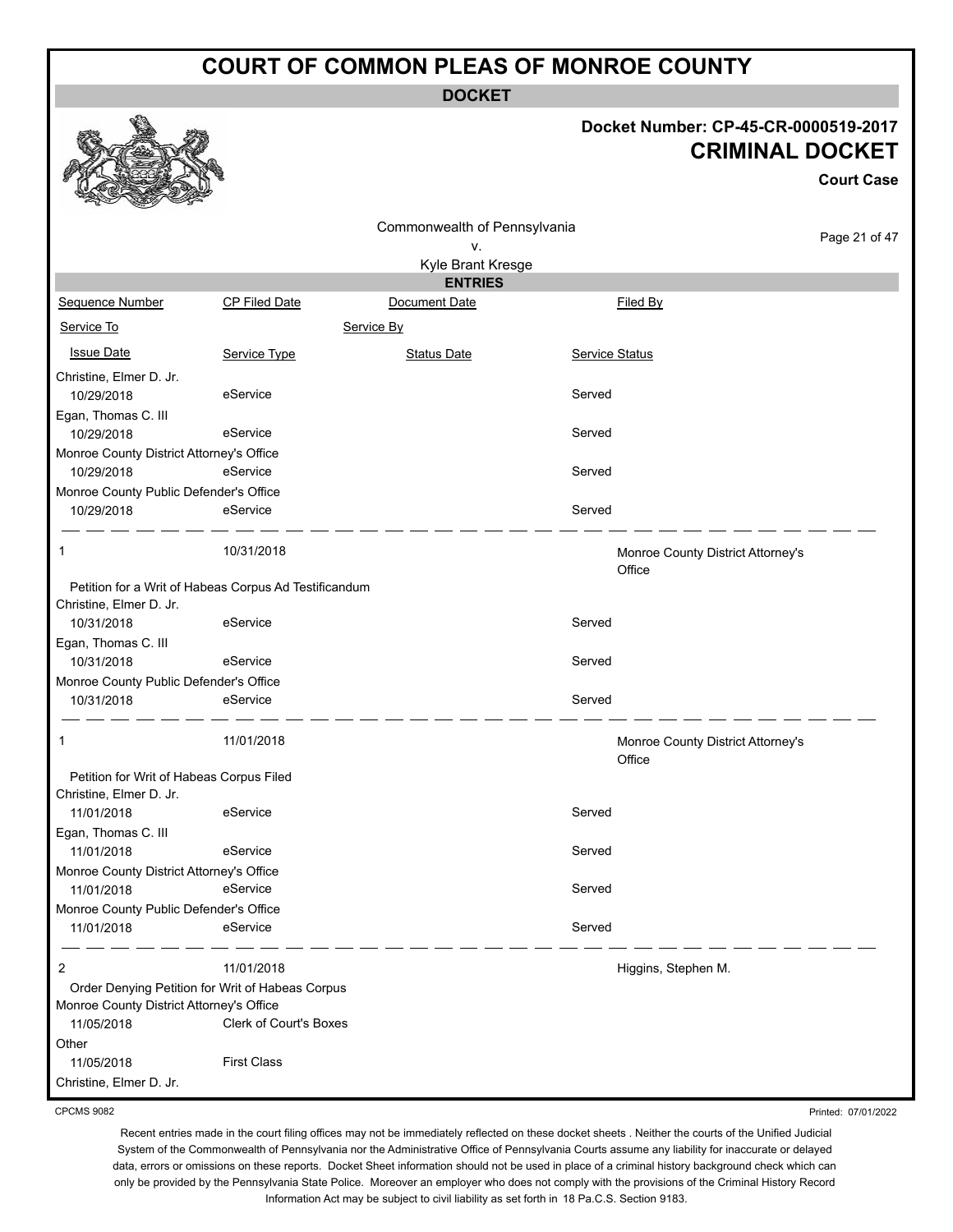**DOCKET**

#### **Docket Number: CP-45-CR-0000519-2017 CRIMINAL DOCKET**

**Court Case**

|                                                        |                                                                                    |                                                                                                   |                       | Court Case    |
|--------------------------------------------------------|------------------------------------------------------------------------------------|---------------------------------------------------------------------------------------------------|-----------------------|---------------|
|                                                        |                                                                                    | Commonwealth of Pennsylvania<br>٧.                                                                |                       | Page 22 of 47 |
|                                                        |                                                                                    | Kyle Brant Kresge                                                                                 |                       |               |
| Sequence Number                                        | <b>CP Filed Date</b>                                                               | <b>ENTRIES</b><br>Document Date                                                                   | Filed By              |               |
| Service To                                             |                                                                                    | Service By                                                                                        |                       |               |
|                                                        |                                                                                    |                                                                                                   |                       |               |
| <b>Issue Date</b>                                      | Service Type                                                                       | <b>Status Date</b>                                                                                | <b>Service Status</b> |               |
| 11/06/2018                                             | eService                                                                           |                                                                                                   | Served                |               |
| Egan, Thomas C. III                                    |                                                                                    |                                                                                                   |                       |               |
| 11/06/2018                                             | eService                                                                           |                                                                                                   | Served                |               |
| Monroe County District Attorney's Office               |                                                                                    |                                                                                                   |                       |               |
| 11/06/2018                                             | eService                                                                           |                                                                                                   | Served                |               |
| Monroe County Public Defender's Office                 |                                                                                    |                                                                                                   |                       |               |
| 11/06/2018                                             | eService                                                                           |                                                                                                   | Served                |               |
| 1                                                      | 11/05/2018                                                                         | 11/02/2018                                                                                        | Higgins, Stephen M.   |               |
| Monroe County District Attorney's Office<br>11/05/2018 | Order Granting Petition for Writ of Habeas Corpus<br><b>Clerk of Court's Boxes</b> |                                                                                                   |                       |               |
| Monroe County District Attorney's Office               |                                                                                    |                                                                                                   |                       |               |
| 11/05/2018                                             | Clerk of Court's Boxes                                                             |                                                                                                   |                       |               |
| Other                                                  |                                                                                    |                                                                                                   |                       |               |
| 11/05/2018                                             | <b>First Class</b>                                                                 |                                                                                                   |                       |               |
| Christine, Elmer D. Jr.                                |                                                                                    |                                                                                                   |                       |               |
| 11/06/2018                                             | eService                                                                           |                                                                                                   | Served                |               |
| Egan, Thomas C. III                                    |                                                                                    |                                                                                                   |                       |               |
| 11/06/2018                                             | eService                                                                           |                                                                                                   | Served                |               |
| Monroe County District Attorney's Office               |                                                                                    |                                                                                                   |                       |               |
| 11/06/2018                                             | eService                                                                           |                                                                                                   | Served                |               |
| Monroe County Public Defender's Office                 |                                                                                    |                                                                                                   |                       |               |
| 11/06/2018                                             | eService                                                                           |                                                                                                   | Served                |               |
|                                                        | 11/06/2018                                                                         |                                                                                                   | Higgins, Stephen M.   |               |
|                                                        |                                                                                    | Order- Deadline for Pretrial Motions Expired/Pretiral Conference Remains: 11-16-18,9:30am/Court 2 |                       |               |
| Christine, Elmer D. Jr.                                |                                                                                    |                                                                                                   |                       |               |
| 11/07/2018                                             | eService                                                                           |                                                                                                   | Served                |               |
| Egan, Thomas C. III                                    |                                                                                    |                                                                                                   |                       |               |
| 11/07/2018                                             | <b>First Class</b>                                                                 |                                                                                                   |                       |               |
| Egan, Thomas C. III                                    |                                                                                    |                                                                                                   |                       |               |
| 11/07/2018                                             | eService                                                                           |                                                                                                   | Served                |               |
| Monroe County Correctional Facility                    |                                                                                    |                                                                                                   |                       |               |
| 11/07/2018                                             | Fax                                                                                |                                                                                                   |                       |               |
| Monroe County Correctional Facility<br>11/07/2018      | Clerk of Court's Boxes                                                             |                                                                                                   |                       |               |

CPCMS 9082

Printed: 07/01/2022

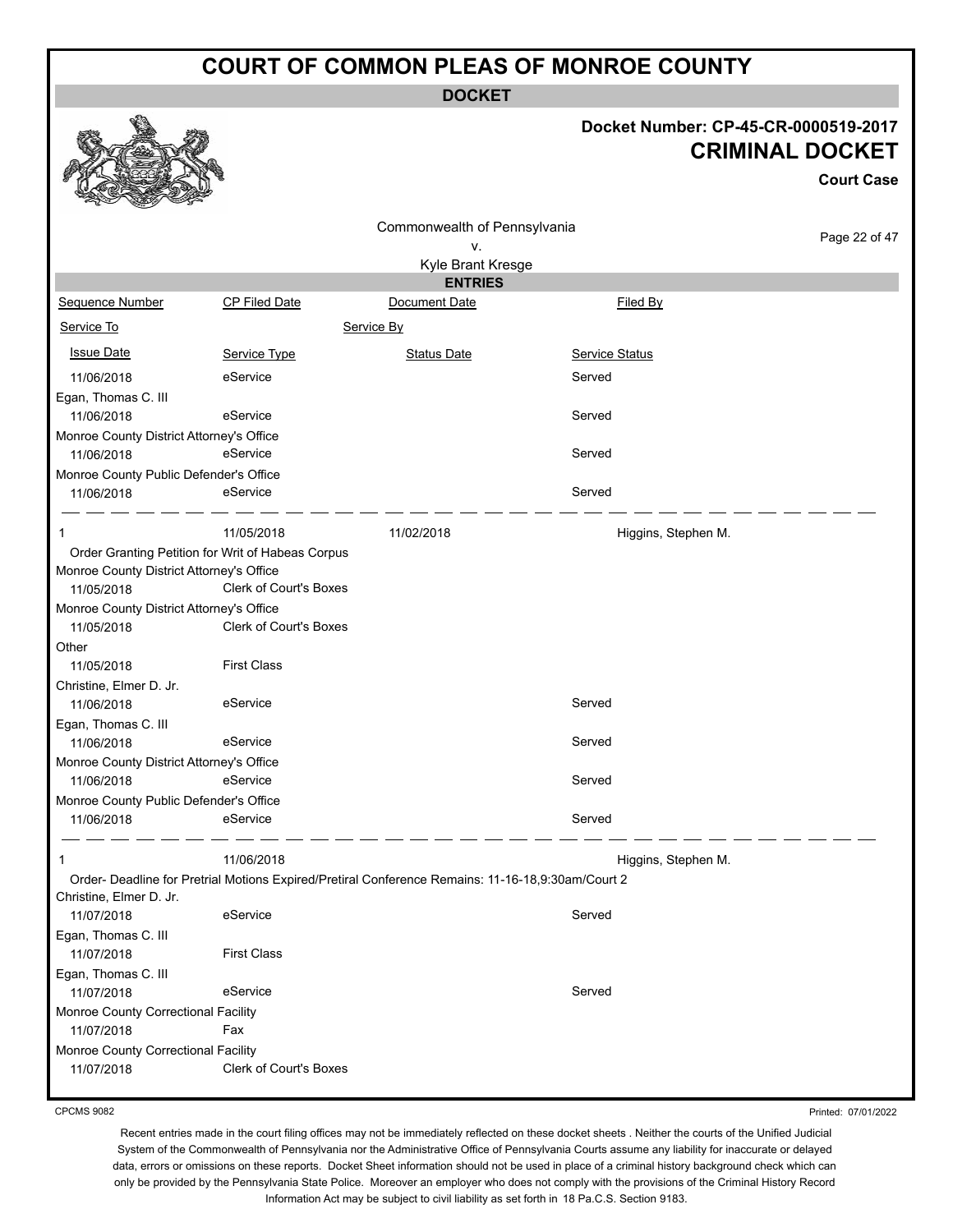**DOCKET**

|                                                   |                               |                                 |                                             | Docket Number: CP-45-CR-0000519-2017<br><b>CRIMINAL DOCKET</b> |  |  |
|---------------------------------------------------|-------------------------------|---------------------------------|---------------------------------------------|----------------------------------------------------------------|--|--|
|                                                   |                               |                                 |                                             | <b>Court Case</b>                                              |  |  |
|                                                   |                               | Commonwealth of Pennsylvania    |                                             | Page 23 of 47                                                  |  |  |
|                                                   |                               | ۷.                              |                                             |                                                                |  |  |
|                                                   |                               | Kyle Brant Kresge               |                                             |                                                                |  |  |
| Sequence Number                                   | <b>CP Filed Date</b>          | <b>ENTRIES</b><br>Document Date | Filed By                                    |                                                                |  |  |
| Service To                                        |                               | Service By                      |                                             |                                                                |  |  |
| <b>Issue Date</b>                                 | Service Type                  | <b>Status Date</b>              | Service Status                              |                                                                |  |  |
|                                                   |                               |                                 |                                             |                                                                |  |  |
| Monroe County Court Administration<br>11/07/2018  | <b>Clerk of Court's Boxes</b> |                                 |                                             |                                                                |  |  |
| Monroe County District Attorney's Office          |                               |                                 |                                             |                                                                |  |  |
| 11/07/2018                                        | Clerk of Court's Boxes        |                                 |                                             |                                                                |  |  |
| Monroe County District Attorney's Office          |                               |                                 |                                             |                                                                |  |  |
| 11/07/2018                                        | eService                      |                                 | Served                                      |                                                                |  |  |
| Monroe County Public Defender's Office            |                               |                                 |                                             |                                                                |  |  |
| 11/07/2018                                        | eService                      |                                 | Served                                      |                                                                |  |  |
| Monroe County Sheriff                             |                               |                                 |                                             |                                                                |  |  |
| 11/07/2018                                        | Clerk of Court's Boxes        |                                 |                                             |                                                                |  |  |
| 1                                                 | 11/09/2018                    |                                 | Monroe County District Attorney's<br>Office |                                                                |  |  |
| Petition for Writ of Habeas Corpus                |                               |                                 |                                             |                                                                |  |  |
| Christine, Elmer D. Jr.                           |                               |                                 |                                             |                                                                |  |  |
| 11/09/2018                                        | eService                      |                                 | Served                                      |                                                                |  |  |
| Egan, Thomas C. III                               |                               |                                 |                                             |                                                                |  |  |
| 11/09/2018                                        | eService                      |                                 | Served                                      |                                                                |  |  |
| Monroe County Public Defender's Office            |                               |                                 |                                             |                                                                |  |  |
| 11/09/2018                                        | eService                      |                                 | Served                                      |                                                                |  |  |
|                                                   | 11/13/2018                    |                                 | Higgins, Stephen M.                         |                                                                |  |  |
| Order Granting Petition for Writ of Habeas Corpus |                               |                                 |                                             |                                                                |  |  |
| Monroe County Correctional Facility               |                               |                                 |                                             |                                                                |  |  |
| 11/14/2018                                        | <b>Clerk of Court's Boxes</b> |                                 |                                             |                                                                |  |  |
| Monroe County District Attorney's Office          |                               |                                 |                                             |                                                                |  |  |
| 11/14/2018                                        | Clerk of Court's Boxes        |                                 |                                             |                                                                |  |  |
| Other                                             |                               |                                 |                                             |                                                                |  |  |
| 11/14/2018                                        | <b>First Class</b>            |                                 |                                             |                                                                |  |  |
| Christine, Elmer D. Jr.                           |                               |                                 |                                             |                                                                |  |  |
| 11/20/2018                                        | eService                      |                                 | Served                                      |                                                                |  |  |
| Egan, Thomas C. III                               |                               |                                 |                                             |                                                                |  |  |
| 11/20/2018                                        | eService                      |                                 | Served                                      |                                                                |  |  |
| Monroe County District Attorney's Office          |                               |                                 |                                             |                                                                |  |  |
| 11/20/2018                                        | eService                      |                                 | Served                                      |                                                                |  |  |
| Monroe County Public Defender's Office            |                               |                                 |                                             |                                                                |  |  |
| 11/20/2018                                        | eService                      |                                 | Served                                      |                                                                |  |  |
|                                                   |                               |                                 |                                             |                                                                |  |  |

CPCMS 9082

Recent entries made in the court filing offices may not be immediately reflected on these docket sheets . Neither the courts of the Unified Judicial System of the Commonwealth of Pennsylvania nor the Administrative Office of Pennsylvania Courts assume any liability for inaccurate or delayed data, errors or omissions on these reports. Docket Sheet information should not be used in place of a criminal history background check which can only be provided by the Pennsylvania State Police. Moreover an employer who does not comply with the provisions of the Criminal History Record Information Act may be subject to civil liability as set forth in 18 Pa.C.S. Section 9183.

Printed: 07/01/2022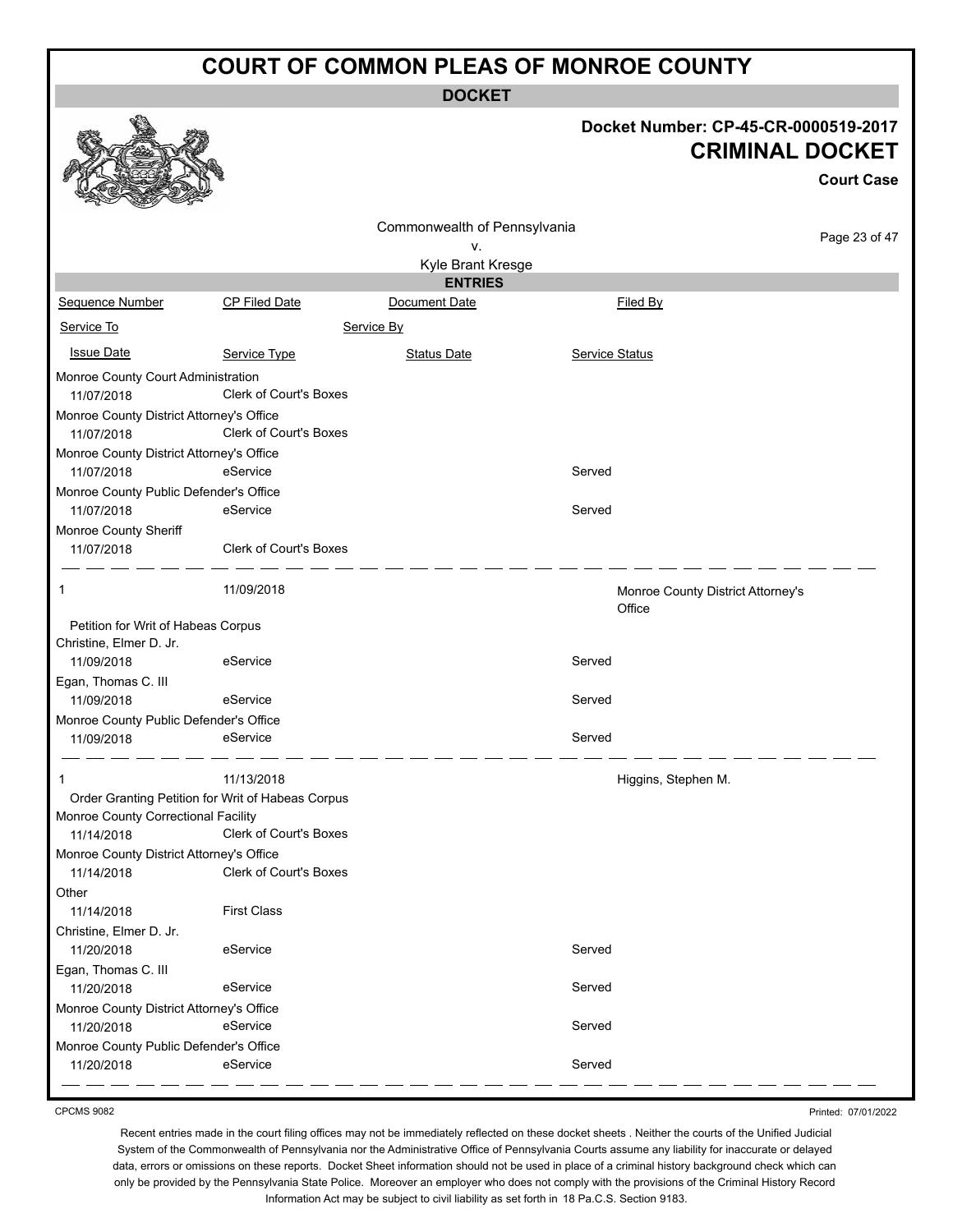**DOCKET**

#### **Docket Number: CP-45-CR-0000519-2017 CRIMINAL DOCKET**

**Court Case**

|                                                      |                        |                                                                                  |        |                                             | <b>Court Case</b> |
|------------------------------------------------------|------------------------|----------------------------------------------------------------------------------|--------|---------------------------------------------|-------------------|
|                                                      |                        | Commonwealth of Pennsylvania                                                     |        |                                             | Page 24 of 47     |
|                                                      |                        | ۷.                                                                               |        |                                             |                   |
|                                                      |                        | Kyle Brant Kresge                                                                |        |                                             |                   |
|                                                      |                        | <b>ENTRIES</b>                                                                   |        |                                             |                   |
| Sequence Number                                      | <b>CP Filed Date</b>   | Document Date                                                                    |        | Filed By                                    |                   |
| Service To                                           |                        | Service By                                                                       |        |                                             |                   |
| <b>Issue Date</b>                                    | Service Type           | <b>Status Date</b>                                                               |        | <b>Service Status</b>                       |                   |
| 1                                                    | 11/16/2018             |                                                                                  |        | Higgins, Stephen M.                         |                   |
| Christine, Elmer D. Jr.                              |                        | Order- Jury Selection Scheduled 12/10/18 9:00AM CR#1 / Testimony 12/11/18 9:00AM |        |                                             |                   |
| 11/20/2018                                           | eService               |                                                                                  | Served |                                             |                   |
| Egan, Thomas C. III<br>11/20/2018                    | <b>First Class</b>     |                                                                                  |        |                                             |                   |
| Egan, Thomas C. III<br>11/20/2018                    | eService               |                                                                                  | Served |                                             |                   |
| Monroe County Correctional Facility                  |                        |                                                                                  |        |                                             |                   |
| 11/20/2018                                           | Clerk of Court's Boxes |                                                                                  |        |                                             |                   |
| Monroe County Court Administration                   |                        |                                                                                  |        |                                             |                   |
| 11/20/2018                                           | Clerk of Court's Boxes |                                                                                  |        |                                             |                   |
| Monroe County Court Reporters                        |                        |                                                                                  |        |                                             |                   |
| 11/20/2018                                           | Clerk of Court's Boxes |                                                                                  |        |                                             |                   |
| Monroe County District Attorney's Office             | Clerk of Court's Boxes |                                                                                  |        |                                             |                   |
| 11/20/2018                                           |                        |                                                                                  |        |                                             |                   |
| Monroe County District Attorney's Office             | eService               |                                                                                  | Served |                                             |                   |
| 11/20/2018<br>Monroe County Public Defender's Office |                        |                                                                                  |        |                                             |                   |
| 11/20/2018                                           | eService               |                                                                                  | Served |                                             |                   |
| Monroe County Sheriff                                |                        |                                                                                  |        |                                             |                   |
| 11/20/2018                                           | Clerk of Court's Boxes |                                                                                  |        |                                             |                   |
|                                                      |                        |                                                                                  |        |                                             |                   |
| 1                                                    | 12/04/2018             |                                                                                  |        | Monroe County District Attorney's<br>Office |                   |
| Notice of $404(B)$                                   |                        |                                                                                  |        |                                             |                   |
| Christine, Elmer D. Jr.                              |                        |                                                                                  |        |                                             |                   |
| 12/04/2018                                           | eService               |                                                                                  | Served |                                             |                   |
| Egan, Thomas C. III                                  |                        |                                                                                  |        |                                             |                   |
| 12/04/2018                                           | eService               |                                                                                  | Served |                                             |                   |
| Monroe County Public Defender's Office               | eService               |                                                                                  | Served |                                             |                   |
| 12/04/2018                                           |                        |                                                                                  |        |                                             |                   |
| 2                                                    | 12/07/2018             |                                                                                  |        | Monroe County District Attorney's<br>Office |                   |
| Petition for Writ of Habeas Corpus                   |                        |                                                                                  |        |                                             |                   |
| Christine, Elmer D. Jr.                              |                        |                                                                                  |        |                                             |                   |
| 12/07/2018                                           | eService               |                                                                                  | Served |                                             |                   |

CPCMS 9082

Recent entries made in the court filing offices may not be immediately reflected on these docket sheets . Neither the courts of the Unified Judicial System of the Commonwealth of Pennsylvania nor the Administrative Office of Pennsylvania Courts assume any liability for inaccurate or delayed data, errors or omissions on these reports. Docket Sheet information should not be used in place of a criminal history background check which can only be provided by the Pennsylvania State Police. Moreover an employer who does not comply with the provisions of the Criminal History Record Information Act may be subject to civil liability as set forth in 18 Pa.C.S. Section 9183.

Printed: 07/01/2022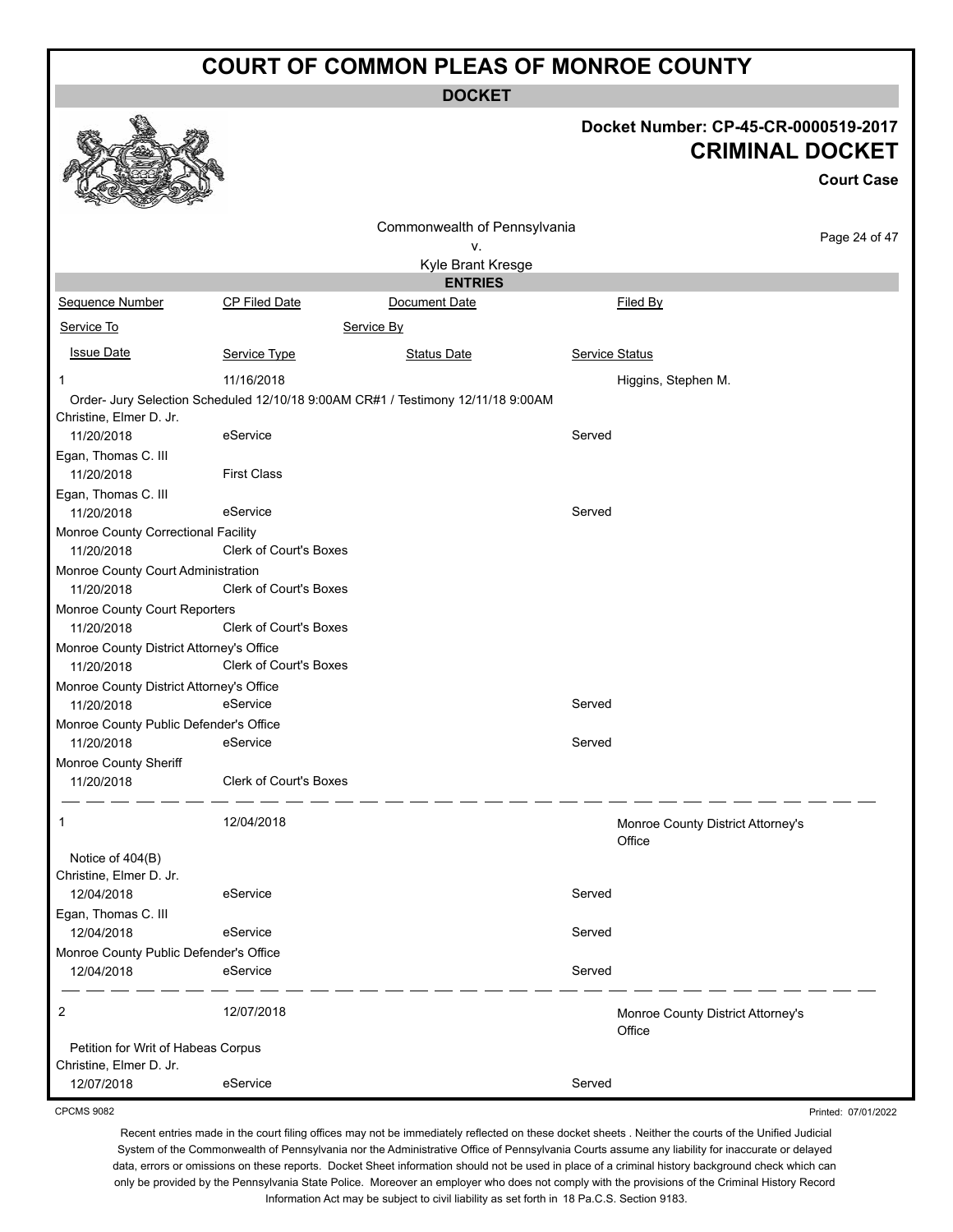**DOCKET**

#### **Docket Number: CP-45-CR-0000519-2017 CRIMINAL DOCKET**

|                                                                          |                                                     |                                    |                       |                     | <b>Court Case</b> |
|--------------------------------------------------------------------------|-----------------------------------------------------|------------------------------------|-----------------------|---------------------|-------------------|
|                                                                          |                                                     | Commonwealth of Pennsylvania<br>۷. |                       |                     | Page 25 of 47     |
|                                                                          |                                                     | Kyle Brant Kresge                  |                       |                     |                   |
|                                                                          |                                                     | <b>ENTRIES</b>                     |                       |                     |                   |
| Sequence Number                                                          | CP Filed Date                                       | Document Date                      | Filed By              |                     |                   |
| Service To                                                               |                                                     | Service By                         |                       |                     |                   |
| <b>Issue Date</b>                                                        | Service Type                                        | <b>Status Date</b>                 | <b>Service Status</b> |                     |                   |
| Egan, Thomas C. III<br>12/07/2018                                        | eService                                            |                                    | Served                |                     |                   |
| Monroe County Public Defender's Office                                   |                                                     |                                    |                       |                     |                   |
| 12/07/2018                                                               | eService                                            |                                    | Served                |                     |                   |
| 3                                                                        | 12/07/2018                                          |                                    |                       | Higgins, Stephen M. |                   |
| Order Granting Petition for Writ of Habeas Corpus                        |                                                     |                                    |                       |                     |                   |
| Monroe County District Attorney's Office<br>12/11/2018                   | <b>Clerk of Court's Boxes</b>                       |                                    |                       |                     |                   |
| Other                                                                    |                                                     |                                    |                       |                     |                   |
| 12/11/2018                                                               | <b>First Class</b>                                  |                                    |                       |                     |                   |
| Christine, Elmer D. Jr.<br>12/12/2018                                    | eService                                            |                                    | Served                |                     |                   |
| Egan, Thomas C. III<br>12/12/2018                                        | eService                                            |                                    | Served                |                     |                   |
| Monroe County District Attorney's Office<br>12/12/2018                   | eService                                            |                                    | Served                |                     |                   |
| Monroe County Public Defender's Office                                   |                                                     |                                    |                       |                     |                   |
| 12/12/2018                                                               | eService                                            |                                    | Served                |                     |                   |
| 4                                                                        | 12/10/2018                                          |                                    |                       | Egan, Thomas C. III |                   |
| Christine, Elmer D. Jr.                                                  | Petition for Writ of Habeas Corpus ad Testificandum |                                    |                       |                     |                   |
| 12/10/2018                                                               | eService                                            |                                    | Served                |                     |                   |
| Monroe County District Attorney's Office<br>12/10/2018                   | eService                                            |                                    | Served                |                     |                   |
| Monroe County Public Defender's Office                                   |                                                     |                                    |                       |                     |                   |
| 12/10/2018                                                               | eService                                            |                                    | Served                |                     |                   |
| 5                                                                        | 12/10/2018                                          |                                    |                       | Higgins, Stephen M. |                   |
| Order Granting Petition for Writ of Habeas Corpus<br>Egan, Thomas C. III |                                                     |                                    |                       |                     |                   |
| 12/11/2018                                                               | <b>First Class</b>                                  |                                    |                       |                     |                   |
| Monroe County Correctional Facility<br>12/11/2018                        | Clerk of Court's Boxes                              |                                    |                       |                     |                   |
| Monroe County District Attorney's Office                                 |                                                     |                                    |                       |                     |                   |
| 12/11/2018                                                               | Clerk of Court's Boxes                              |                                    |                       |                     |                   |
|                                                                          |                                                     |                                    |                       |                     |                   |

CPCMS 9082

Printed: 07/01/2022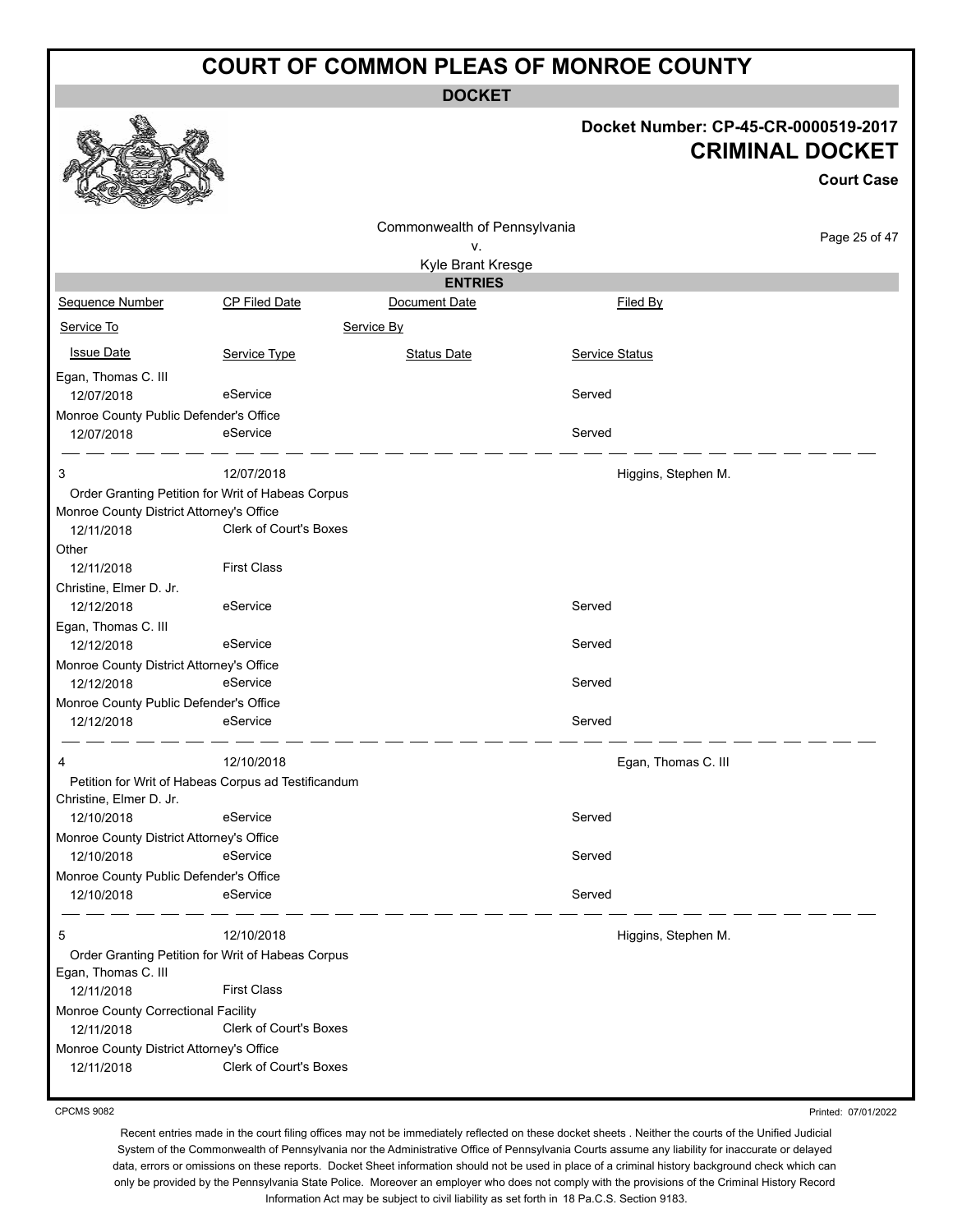**DOCKET**

#### **Docket Number: CP-45-CR-0000519-2017 CRIMINAL DOCKET**

**Court Case**

|                                                        |                                                     |                              |                |                                   | UUUI LUQSU    |
|--------------------------------------------------------|-----------------------------------------------------|------------------------------|----------------|-----------------------------------|---------------|
|                                                        |                                                     | Commonwealth of Pennsylvania |                |                                   |               |
|                                                        |                                                     | ٧.                           |                |                                   | Page 26 of 47 |
|                                                        |                                                     | Kyle Brant Kresge            |                |                                   |               |
|                                                        |                                                     | <b>ENTRIES</b>               |                |                                   |               |
| Sequence Number                                        | <b>CP Filed Date</b>                                | Document Date                |                | Filed By                          |               |
| Service To                                             |                                                     | Service By                   |                |                                   |               |
| <b>Issue Date</b>                                      | Service Type                                        | <b>Status Date</b>           | Service Status |                                   |               |
| Monroe County Sheriff                                  |                                                     |                              |                |                                   |               |
| 12/11/2018                                             | <b>Clerk of Court's Boxes</b>                       |                              |                |                                   |               |
| Other                                                  |                                                     |                              |                |                                   |               |
| 12/11/2018                                             | <b>First Class</b>                                  |                              |                |                                   |               |
| Christine, Elmer D. Jr.                                |                                                     |                              |                |                                   |               |
| 12/12/2018                                             | eService                                            |                              | Served         |                                   |               |
| Egan, Thomas C. III                                    |                                                     |                              |                |                                   |               |
| 12/12/2018                                             | eService                                            |                              | Served         |                                   |               |
| Monroe County District Attorney's Office               |                                                     |                              |                |                                   |               |
| 12/12/2018                                             | eService                                            |                              | Served         |                                   |               |
|                                                        |                                                     |                              |                |                                   |               |
| Monroe County Public Defender's Office                 |                                                     |                              |                |                                   |               |
| 12/12/2018                                             | eService                                            |                              | Served         |                                   |               |
| 6                                                      | 12/10/2018                                          |                              |                | Monroe County District Attorney's |               |
|                                                        |                                                     |                              |                | Office                            |               |
|                                                        | Petition for Writ of Habeas Corpus Ad Testificandum |                              |                |                                   |               |
| Christine, Elmer D. Jr.                                |                                                     |                              |                |                                   |               |
| 12/10/2018                                             | eService                                            |                              | Served         |                                   |               |
| Egan, Thomas C. III                                    |                                                     |                              |                |                                   |               |
| 12/10/2018                                             | eService                                            |                              | Served         |                                   |               |
| Monroe County Public Defender's Office                 |                                                     |                              |                |                                   |               |
| 12/10/2018                                             | eService                                            |                              | Served         |                                   |               |
| 8                                                      | 12/10/2018                                          |                              |                | Higgins, Stephen M.               |               |
|                                                        | Order Granting Petition for Writ of Habeas Corpus   |                              |                |                                   |               |
| Monroe County Correctional Facility                    |                                                     |                              |                |                                   |               |
| 12/11/2018                                             | <b>Clerk of Court's Boxes</b>                       |                              |                |                                   |               |
|                                                        |                                                     |                              |                |                                   |               |
| Monroe County District Attorney's Office<br>12/11/2018 | Clerk of Court's Boxes                              |                              |                |                                   |               |
|                                                        |                                                     |                              |                |                                   |               |
| Christine, Elmer D. Jr.                                |                                                     |                              |                |                                   |               |
| 12/12/2018                                             | eService                                            |                              | Served         |                                   |               |
| Egan, Thomas C. III                                    |                                                     |                              |                |                                   |               |
| 12/12/2018                                             | eService                                            |                              | Served         |                                   |               |
| Monroe County District Attorney's Office               |                                                     |                              |                |                                   |               |
| 12/12/2018                                             | eService                                            |                              | Served         |                                   |               |
| Monroe County Public Defender's Office                 |                                                     |                              |                |                                   |               |
| 12/12/2018                                             | eService                                            |                              | Served         |                                   |               |
|                                                        |                                                     |                              |                |                                   |               |

CPCMS 9082

Recent entries made in the court filing offices may not be immediately reflected on these docket sheets . Neither the courts of the Unified Judicial

Printed: 07/01/2022

System of the Commonwealth of Pennsylvania nor the Administrative Office of Pennsylvania Courts assume any liability for inaccurate or delayed data, errors or omissions on these reports. Docket Sheet information should not be used in place of a criminal history background check which can only be provided by the Pennsylvania State Police. Moreover an employer who does not comply with the provisions of the Criminal History Record Information Act may be subject to civil liability as set forth in 18 Pa.C.S. Section 9183.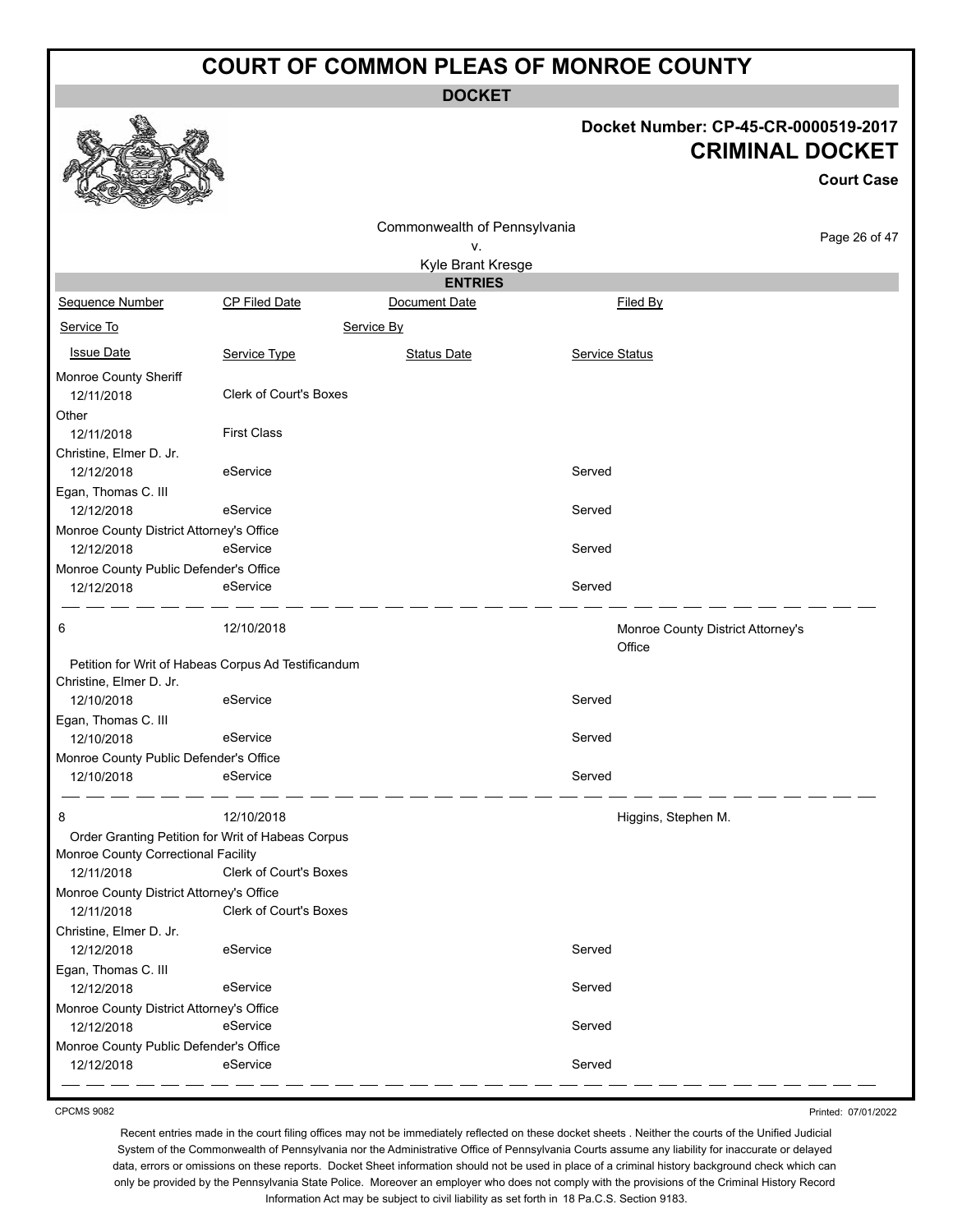**DOCKET**

#### **Docket Number: CP-45-CR-0000519-2017 CRIMINAL DOCKET**

|                                          |                                                                 |                              |                              | <b>Court Case</b> |
|------------------------------------------|-----------------------------------------------------------------|------------------------------|------------------------------|-------------------|
|                                          |                                                                 | Commonwealth of Pennsylvania |                              | Page 27 of 47     |
|                                          |                                                                 | ٧.                           |                              |                   |
|                                          |                                                                 | Kyle Brant Kresge            |                              |                   |
|                                          |                                                                 | <b>ENTRIES</b>               |                              |                   |
| Sequence Number                          | <b>CP Filed Date</b>                                            | Document Date                | <b>Filed By</b>              |                   |
| Service To                               |                                                                 | Service By                   |                              |                   |
| <b>Issue Date</b>                        | Service Type                                                    | <b>Status Date</b>           | <b>Service Status</b>        |                   |
| 1                                        | 12/12/2018                                                      |                              | Commonwealth of Pennsylvania |                   |
|                                          | Expedited Petition for a Writ of Habeas Corpus Ad Testificandum |                              |                              |                   |
| Christine, Elmer D. Jr.                  |                                                                 |                              |                              |                   |
| 12/12/2018                               | eService                                                        |                              | Served                       |                   |
| Egan, Thomas C. III                      |                                                                 |                              |                              |                   |
| 12/12/2018                               | eService                                                        |                              | Served                       |                   |
| Monroe County District Attorney's Office |                                                                 |                              |                              |                   |
| 12/12/2018                               | eService                                                        |                              | Served                       |                   |
| Monroe County Public Defender's Office   |                                                                 |                              |                              |                   |
| 12/12/2018                               | eService                                                        |                              | Served                       |                   |
| 2                                        | 12/12/2018                                                      |                              | Higgins, Stephen M.          |                   |
|                                          | Order Granting Petition for Writ of Habeas Corpus               |                              |                              |                   |
| Monroe County Correctional Facility      |                                                                 |                              |                              |                   |
| 12/12/2018                               | Clerk of Court's Boxes                                          |                              |                              |                   |
| Monroe County District Attorney's Office |                                                                 |                              |                              |                   |
| 12/12/2018                               | <b>Clerk of Court's Boxes</b>                                   |                              |                              |                   |
| Christine, Elmer D. Jr.                  |                                                                 |                              |                              |                   |
| 12/17/2018                               | eService                                                        |                              | Served                       |                   |
| Egan, Thomas C. III                      |                                                                 |                              |                              |                   |
| 12/17/2018                               | eService                                                        |                              | Served                       |                   |
| Monroe County District Attorney's Office |                                                                 |                              |                              |                   |
| 12/17/2018                               | eService                                                        |                              | Served                       |                   |
| Monroe County Public Defender's Office   | eService                                                        |                              | Served                       |                   |
| 12/17/2018                               |                                                                 |                              |                              |                   |
| 1                                        | 12/14/2018                                                      |                              | Higgins, Stephen M.          |                   |
| Waiver of Jury Trial                     |                                                                 |                              |                              |                   |
| Christine, Elmer D. Jr.                  |                                                                 |                              |                              |                   |
| 12/17/2018                               | eService                                                        |                              | Served                       |                   |
| Egan, Thomas C. III                      |                                                                 |                              |                              |                   |
| 12/17/2018                               | <b>First Class</b>                                              |                              |                              |                   |
| Egan, Thomas C. III                      |                                                                 |                              |                              |                   |
| 12/17/2018                               | eService                                                        |                              | Served                       |                   |
| Monroe County District Attorney's Office |                                                                 |                              |                              |                   |
| 12/17/2018                               | Clerk of Court's Boxes                                          |                              |                              |                   |
| Monroe County District Attorney's Office |                                                                 |                              |                              |                   |

CPCMS 9082

Printed: 07/01/2022

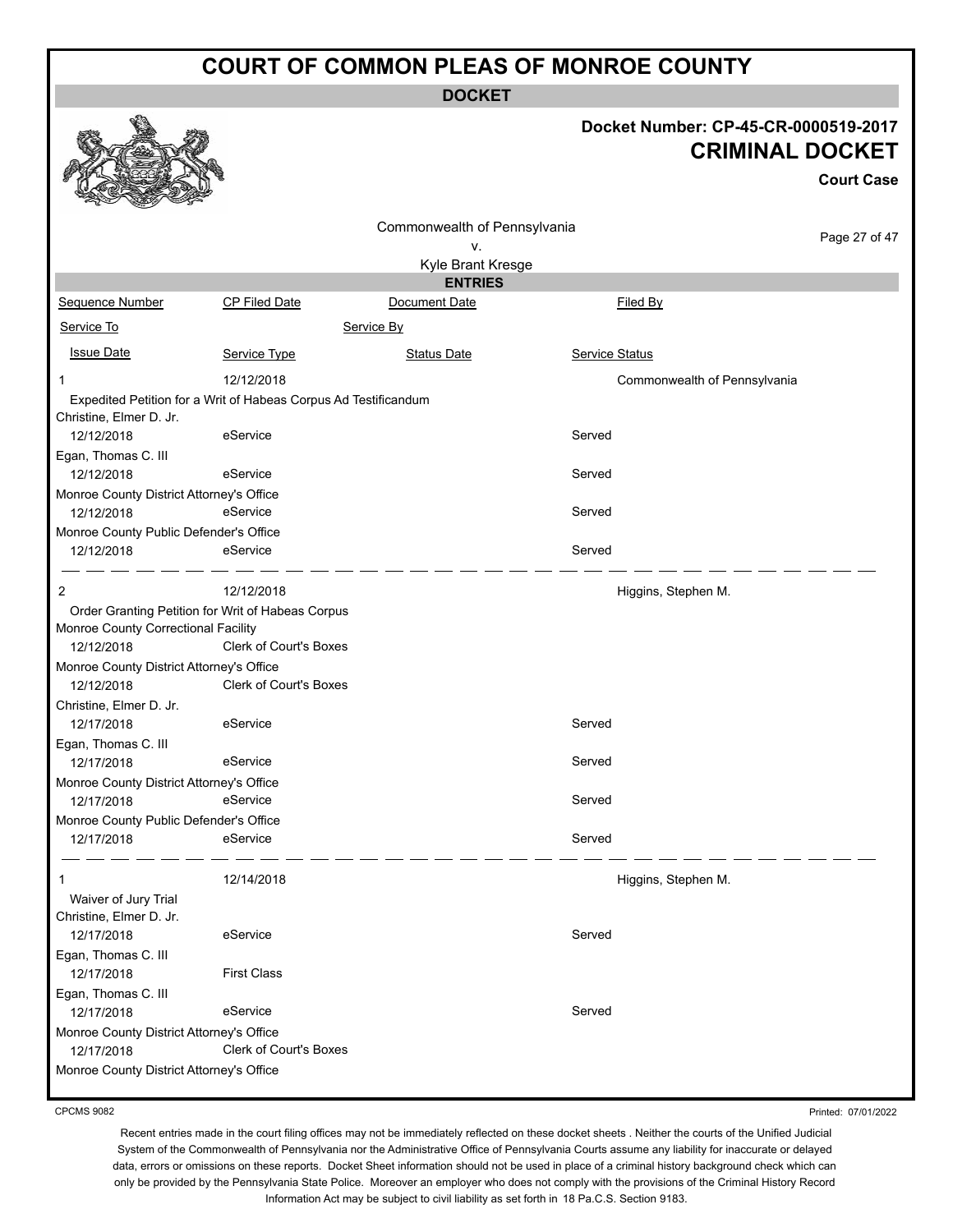**DOCKET**

### **Docket Number: CP-45-CR-0000519-2017 CRIMINAL DOCKET**

|                                                        |                                                  |                              |                |                                             | <b>Court Case</b> |
|--------------------------------------------------------|--------------------------------------------------|------------------------------|----------------|---------------------------------------------|-------------------|
|                                                        |                                                  | Commonwealth of Pennsylvania |                |                                             |                   |
|                                                        |                                                  | ٧.                           |                |                                             | Page 28 of 47     |
|                                                        |                                                  | Kyle Brant Kresge            |                |                                             |                   |
|                                                        |                                                  | <b>ENTRIES</b>               |                |                                             |                   |
| Sequence Number                                        | <b>CP Filed Date</b>                             | Document Date                |                | Filed By                                    |                   |
| Service To                                             |                                                  | Service By                   |                |                                             |                   |
| <b>Issue Date</b>                                      | Service Type                                     | <b>Status Date</b>           | Service Status |                                             |                   |
| 12/17/2018                                             | eService                                         |                              | Served         |                                             |                   |
| Monroe County Public Defender's Office                 |                                                  |                              |                |                                             |                   |
| 12/17/2018                                             | eService                                         |                              | Served         |                                             |                   |
| 1                                                      | 12/17/2018                                       |                              |                | Monroe County Court Administration          |                   |
| Notice of Completion of Transcript                     |                                                  |                              |                |                                             |                   |
| Christine, Elmer D. Jr.<br>12/18/2018                  | eService                                         |                              | Served         |                                             |                   |
| Egan, Thomas C. III                                    |                                                  |                              |                |                                             |                   |
| 12/18/2018                                             | eService                                         |                              | Served         |                                             |                   |
| Monroe County District Attorney's Office<br>12/18/2018 | eService                                         |                              | Served         |                                             |                   |
| Monroe County Public Defender's Office                 |                                                  |                              |                |                                             |                   |
| 12/18/2018                                             | eService                                         |                              | Served         |                                             |                   |
| 1                                                      | 12/18/2018                                       | 12/13/2018                   |                | Monroe County District Attorney's<br>Office |                   |
|                                                        | State Police Bureau of Forensic Services Lab Fee |                              |                |                                             |                   |
| Christine, Elmer D. Jr.                                |                                                  |                              |                |                                             |                   |
| 12/27/2018<br>Egan, Thomas C. III                      | eService                                         |                              | Served         |                                             |                   |
| 12/27/2018                                             | eService                                         |                              | Served         |                                             |                   |
| Monroe County Public Defender's Office                 |                                                  |                              |                |                                             |                   |
| 12/27/2018                                             | eService                                         |                              | Served         |                                             |                   |
| z                                                      | 12/18/2018                                       | 12/14/2018                   |                | Higgins, Stephen M.                         |                   |
|                                                        | Order- Verdict Shall Occur 12/21/18 9:30AM CR#2  |                              |                |                                             |                   |
| Egan, Thomas C. III                                    |                                                  |                              |                |                                             |                   |
| 12/18/2018                                             | <b>First Class</b>                               |                              |                |                                             |                   |
| Monroe County Court Administration                     |                                                  |                              |                |                                             |                   |
| 12/18/2018                                             | Clerk of Court's Boxes                           |                              |                |                                             |                   |
| Monroe County District Attorney's Office<br>12/18/2018 | Clerk of Court's Boxes                           |                              |                |                                             |                   |
| Monroe County Sheriff                                  |                                                  |                              |                |                                             |                   |
| 12/18/2018                                             | <b>Clerk of Court's Boxes</b>                    |                              |                |                                             |                   |
| Christine, Elmer D. Jr.                                |                                                  |                              |                |                                             |                   |
| 12/19/2018                                             | eService                                         |                              | Served         |                                             |                   |
| Egan, Thomas C. III                                    |                                                  |                              |                |                                             |                   |

CPCMS 9082

œ.

Printed: 07/01/2022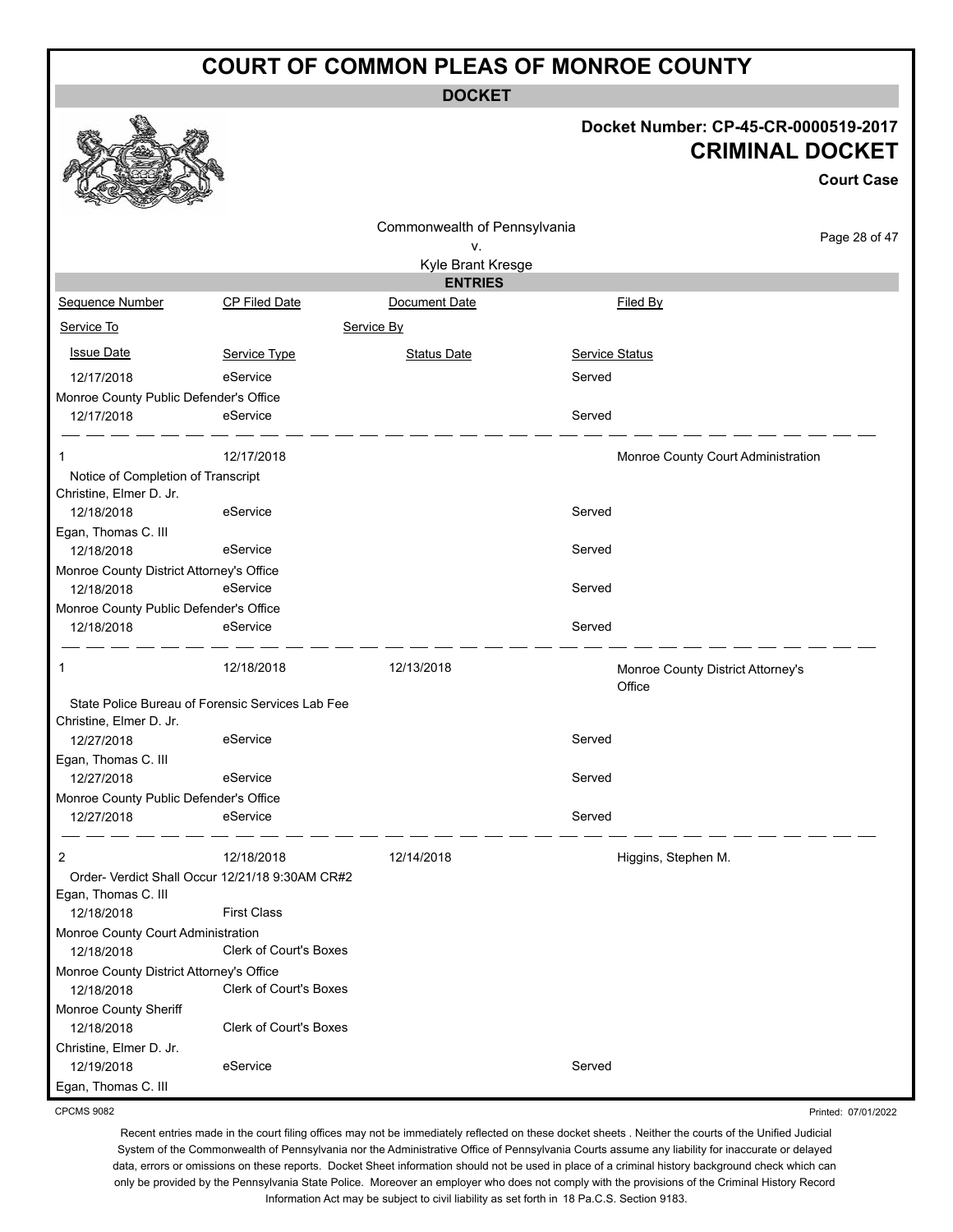**DOCKET**

#### **Docket Number: CP-45-CR-0000519-2017 CRIMINAL DOCKET**

**Court Case**

|                                          |                                                                                      | Commonwealth of Pennsylvania |                       |                                    |
|------------------------------------------|--------------------------------------------------------------------------------------|------------------------------|-----------------------|------------------------------------|
|                                          |                                                                                      | ۷.                           |                       | Page 29 of 47                      |
|                                          |                                                                                      | Kyle Brant Kresge            |                       |                                    |
|                                          |                                                                                      | <b>ENTRIES</b>               |                       |                                    |
| <b>Sequence Number</b>                   | CP Filed Date                                                                        | Document Date                | <b>Filed By</b>       |                                    |
| Service To                               |                                                                                      | Service By                   |                       |                                    |
| <b>Issue Date</b>                        | Service Type                                                                         | <b>Status Date</b>           | <b>Service Status</b> |                                    |
| 12/19/2018                               | eService                                                                             |                              | Served                |                                    |
| Monroe County District Attorney's Office |                                                                                      |                              |                       |                                    |
| 12/19/2018                               | eService                                                                             |                              | Served                |                                    |
| Monroe County Public Defender's Office   |                                                                                      |                              |                       |                                    |
| 12/19/2018                               | eService                                                                             |                              | Served                |                                    |
|                                          | 12/21/2018                                                                           |                              | Higgins, Stephen M.   |                                    |
|                                          | Order- Def Found Guilty by Non-Jury Trial / Sentencing Scheduled 3/18/19 1:30PM CR#2 |                              |                       |                                    |
| Christine, Elmer D. Jr.                  |                                                                                      |                              |                       |                                    |
| 12/24/2018                               | eService                                                                             |                              | Served                |                                    |
| Egan, Thomas C. III                      |                                                                                      |                              |                       |                                    |
| 12/24/2018                               | <b>First Class</b>                                                                   |                              |                       |                                    |
| Egan, Thomas C. III                      |                                                                                      |                              |                       |                                    |
| 12/24/2018                               | eService                                                                             |                              | Served                |                                    |
| Monroe County Correctional Facility      |                                                                                      |                              |                       |                                    |
| 12/24/2018                               | <b>Clerk of Court's Boxes</b>                                                        |                              |                       |                                    |
| Monroe County Court Administration       |                                                                                      |                              |                       |                                    |
| 12/24/2018                               | <b>Clerk of Court's Boxes</b>                                                        |                              |                       |                                    |
| Monroe County District Attorney's Office |                                                                                      |                              |                       |                                    |
| 12/24/2018                               | Clerk of Court's Boxes                                                               |                              |                       |                                    |
| Monroe County District Attorney's Office |                                                                                      |                              |                       |                                    |
| 12/24/2018                               | eService                                                                             |                              | Served                |                                    |
| Monroe County Probation                  |                                                                                      |                              |                       |                                    |
| 12/24/2018                               | Clerk of Court's Boxes                                                               |                              |                       |                                    |
| Monroe County Public Defender's Office   |                                                                                      |                              |                       |                                    |
| 12/24/2018                               | eService                                                                             |                              | Served                |                                    |
| Monroe County Sheriff                    |                                                                                      |                              |                       |                                    |
| 12/24/2018                               | <b>Clerk of Court's Boxes</b>                                                        |                              |                       |                                    |
| $\mathbf 1$                              | 03/12/2019                                                                           |                              |                       | Monroe County Sheriff's Department |
| Sheriff's Return                         |                                                                                      |                              |                       |                                    |
| Christine, Elmer D. Jr.                  |                                                                                      |                              |                       |                                    |
| 03/21/2019                               | eService                                                                             |                              | Served                |                                    |
| Egan, Thomas C. III                      |                                                                                      |                              |                       |                                    |
| 03/21/2019                               | eService                                                                             |                              | Served                |                                    |
| Monroe County District Attorney's Office |                                                                                      |                              |                       |                                    |
| 03/21/2019                               | eService                                                                             |                              | Served                |                                    |
|                                          |                                                                                      |                              |                       |                                    |

CPCMS 9082

Printed: 07/01/2022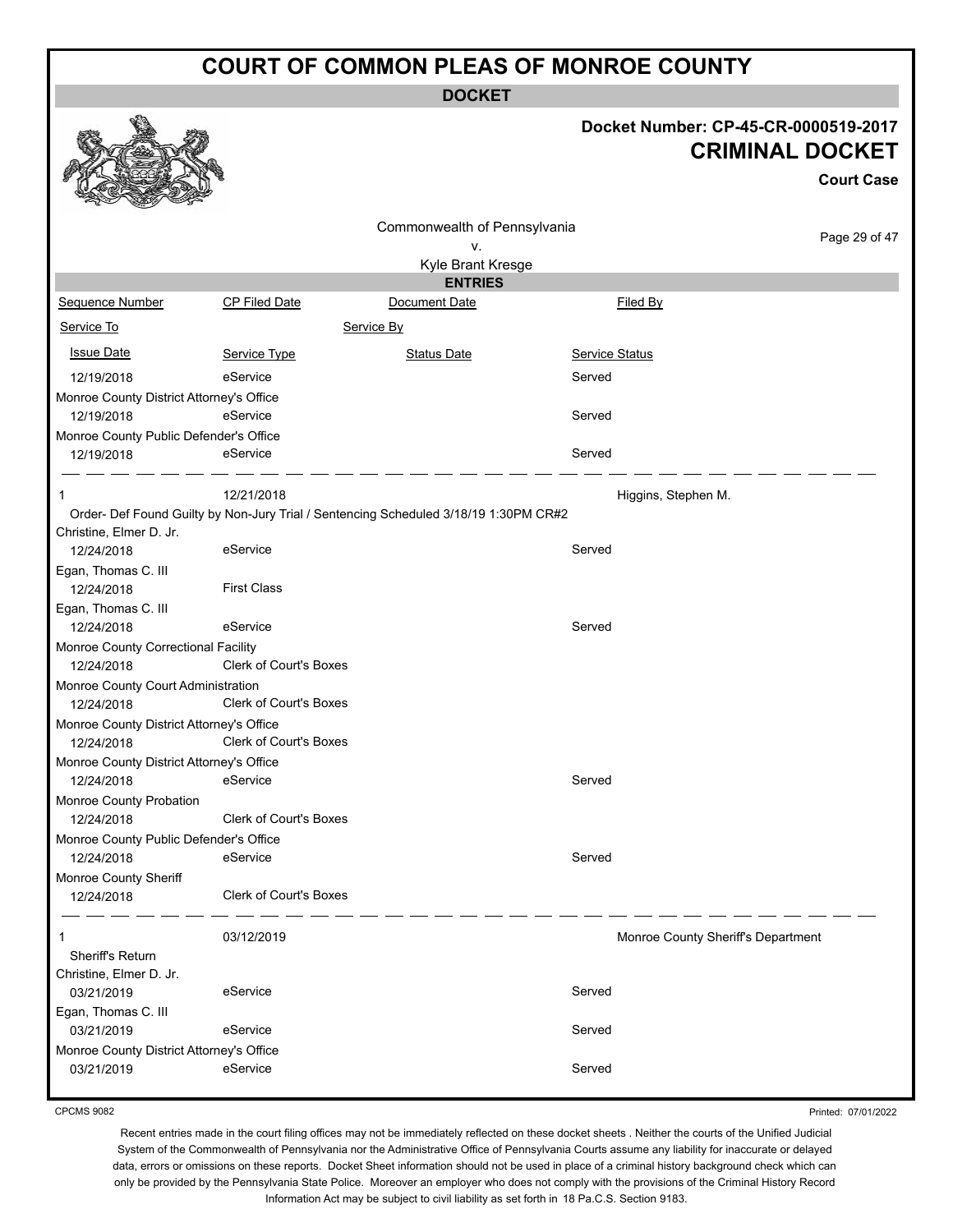**DOCKET**

| Docket Number: CP-45-CR-0000519-2017 |
|--------------------------------------|
| <b>CRIMINAL DOCKET</b>               |

**Court Case**

|                                                               |                               |                              |                     | <b>Court Case</b>                  |
|---------------------------------------------------------------|-------------------------------|------------------------------|---------------------|------------------------------------|
|                                                               |                               | Commonwealth of Pennsylvania |                     |                                    |
|                                                               |                               | ۷.                           |                     | Page 30 of 47                      |
|                                                               |                               | Kyle Brant Kresge            |                     |                                    |
|                                                               |                               | <b>ENTRIES</b>               |                     |                                    |
| Sequence Number                                               | <b>CP Filed Date</b>          | Document Date                | <b>Filed By</b>     |                                    |
| Service To                                                    |                               | Service By                   |                     |                                    |
| <b>Issue Date</b>                                             | Service Type                  | <b>Status Date</b>           | Service Status      |                                    |
| Monroe County Public Defender's Office                        |                               |                              |                     |                                    |
| 03/21/2019                                                    | eService                      |                              | Served              |                                    |
|                                                               | 03/14/2019                    |                              |                     | Monroe County Probation Department |
| Victim Information for Restitution<br>Christine, Elmer D. Jr. |                               |                              |                     |                                    |
| 07/11/2019                                                    | eService                      |                              | Served              |                                    |
| Egan, Thomas C. III                                           |                               |                              |                     |                                    |
| 07/11/2019                                                    | eService                      |                              | Served              |                                    |
| Monroe County District Attorney's Office                      | eService                      |                              |                     |                                    |
| 07/11/2019                                                    |                               |                              | Served              |                                    |
| Monroe County Public Defender's Office<br>07/11/2019          | eService                      |                              | Served              |                                    |
|                                                               |                               |                              |                     |                                    |
| 1                                                             | 03/18/2019                    |                              | Higgins, Stephen M. |                                    |
| Order - Sentence/Penalty Imposed                              |                               |                              |                     |                                    |
| Egan, Thomas C. III                                           | <b>First Class</b>            |                              |                     |                                    |
| 03/20/2019<br>Monroe County Correctional Facility             |                               |                              |                     |                                    |
| 03/20/2019                                                    | Clerk of Court's Boxes        |                              |                     |                                    |
| Monroe County Court Administration                            |                               |                              |                     |                                    |
| 03/20/2019                                                    | Clerk of Court's Boxes        |                              |                     |                                    |
| Monroe County Court Reporters                                 |                               |                              |                     |                                    |
| 03/20/2019                                                    | Clerk of Court's Boxes        |                              |                     |                                    |
| Monroe County District Attorney's Office                      |                               |                              |                     |                                    |
| 03/20/2019                                                    | <b>Clerk of Court's Boxes</b> |                              |                     |                                    |
| Monroe County Probation                                       |                               |                              |                     |                                    |
| 03/20/2019                                                    | Clerk of Court's Boxes        |                              |                     |                                    |
| Monroe County Sheriff                                         |                               |                              |                     |                                    |
| 03/20/2019                                                    | Clerk of Court's Boxes        |                              |                     |                                    |
| Other                                                         |                               |                              |                     |                                    |
| 03/20/2019                                                    | <b>First Class</b>            |                              |                     |                                    |
| Christine, Elmer D. Jr.<br>03/22/2019                         | eService                      |                              | Served              |                                    |
| Egan, Thomas C. III                                           |                               |                              |                     |                                    |
| 03/22/2019                                                    | eService                      |                              | Served              |                                    |
| Monroe County District Attorney's Office                      |                               |                              |                     |                                    |

CPCMS 9082

Printed: 07/01/2022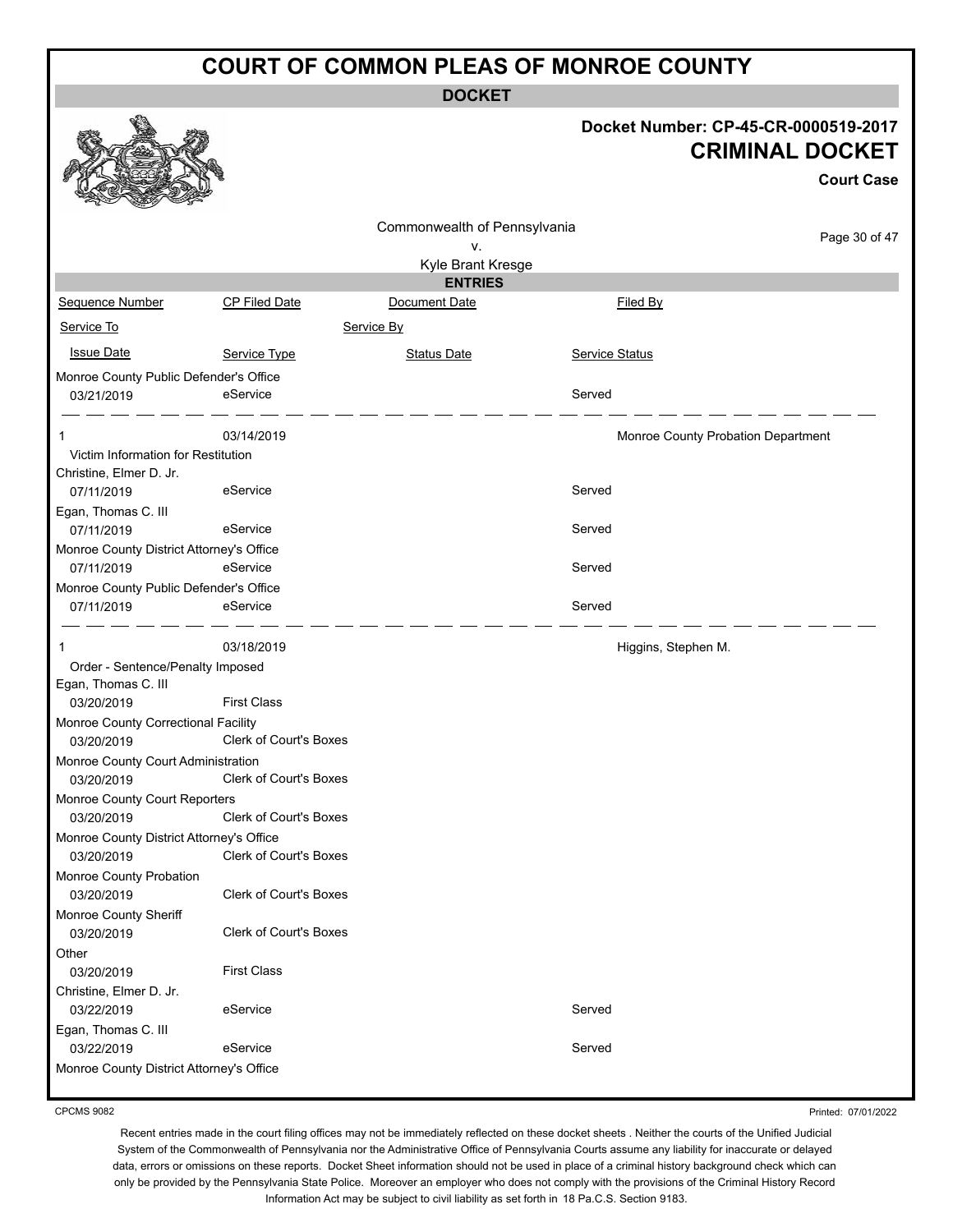**DOCKET**

#### **Docket Number: CP-45-CR-0000519-2017 CRIMINAL DOCKET**

**Court Case**

Commonwealth of Pennsylvania Page 31 of 47 v. Kyle Brant Kresge **ENTRIES** Sequence Number CP Filed Date Document Date **Document Date** Filed By Service To Service By **Issue Date Service Type** Service Type Status Date Service Status Date Service Status Service Status **Service Status** 03/22/2019 eService Served Monroe County Public Defender's Office 03/22/2019 eService Served 1 03/19/2019 Kresge, Kyle Brant Written Post-Sentence Rights (Conviction After Plea) Christine, Elmer D. Jr. 03/19/2019 eService Served Egan, Thomas C. III 03/19/2019 eService Served Monroe County District Attorney's Office 03/19/2019 eService Served Monroe County Public Defender's Office 03/19/2019 eService Served 2 03/19/2019 Monroe County Probation Department Guideline Sentence Form Christine, Elmer D. Jr. 03/21/2019 eService eService and the Served Egan, Thomas C. III 03/21/2019 eService Served Monroe County District Attorney's Office 03/21/2019 eService Served Monroe County Public Defender's Office 03/21/2019 eService entertainment of the Served 1 03/21/2019 Egan, Thomas C. III Motion for Transcription of Court Transcripts Christine, Elmer D. Jr. 03/21/2019 eService Served Monroe County District Attorney's Office 03/21/2019 eService Served Monroe County Public Defender's Office 03/21/2019 eService Served 2 03/21/2019 Egan, Thomas C. III Motion to Set Breifing Schedule Pursuant to PA.R.Crim.P. 720B(2)(a)

CPCMS 9082

Recent entries made in the court filing offices may not be immediately reflected on these docket sheets . Neither the courts of the Unified Judicial System of the Commonwealth of Pennsylvania nor the Administrative Office of Pennsylvania Courts assume any liability for inaccurate or delayed data, errors or omissions on these reports. Docket Sheet information should not be used in place of a criminal history background check which can only be provided by the Pennsylvania State Police. Moreover an employer who does not comply with the provisions of the Criminal History Record Information Act may be subject to civil liability as set forth in 18 Pa.C.S. Section 9183.

Printed: 07/01/2022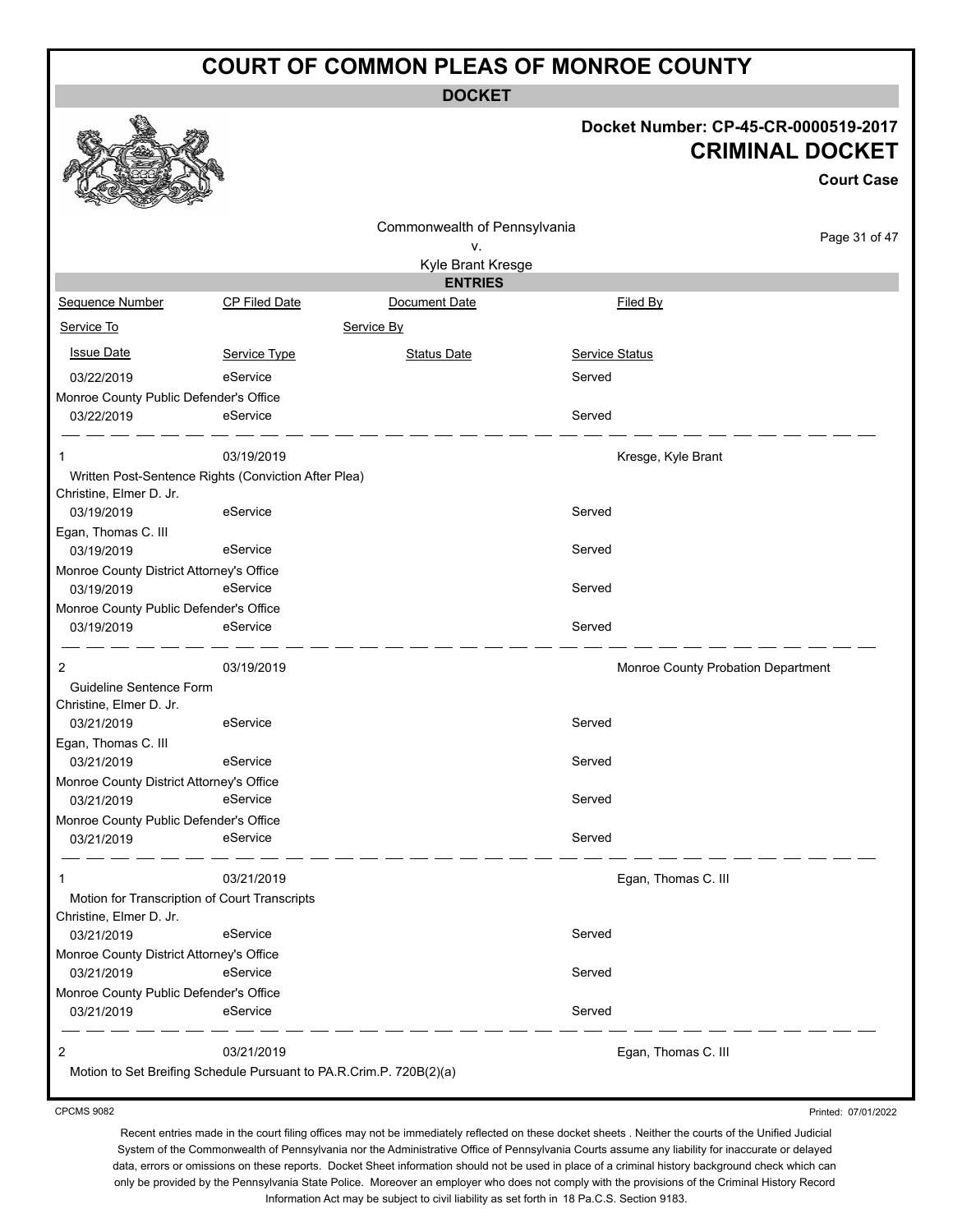**DOCKET**

# **Docket Number: CP-45-CR-0000519-2017**

 $47$ 

|                                                      |                        |                                                                                                    | <b>CRIMINAL DOCKET</b>                   |                   |  |
|------------------------------------------------------|------------------------|----------------------------------------------------------------------------------------------------|------------------------------------------|-------------------|--|
|                                                      |                        |                                                                                                    |                                          | <b>Court Case</b> |  |
|                                                      |                        | Commonwealth of Pennsylvania                                                                       |                                          | Page 32 of 47     |  |
|                                                      |                        | ٧.                                                                                                 |                                          |                   |  |
|                                                      |                        | Kyle Brant Kresge<br><b>ENTRIES</b>                                                                |                                          |                   |  |
| Sequence Number                                      | CP Filed Date          | Document Date                                                                                      | Filed By                                 |                   |  |
| Service To                                           |                        | Service By                                                                                         |                                          |                   |  |
| <b>Issue Date</b>                                    | Service Type           | <b>Status Date</b>                                                                                 | <b>Service Status</b>                    |                   |  |
| Christine, Elmer D. Jr.                              |                        |                                                                                                    |                                          |                   |  |
| 03/21/2019                                           | eService               |                                                                                                    | Served                                   |                   |  |
| Monroe County District Attorney's Office             |                        |                                                                                                    |                                          |                   |  |
| 03/21/2019                                           | eService               |                                                                                                    | Served                                   |                   |  |
| Monroe County Public Defender's Office               |                        |                                                                                                    |                                          |                   |  |
| 03/21/2019                                           | eService               |                                                                                                    | Served                                   |                   |  |
|                                                      |                        |                                                                                                    |                                          |                   |  |
| 1                                                    | 03/22/2019             |                                                                                                    | Court of Common Pleas - Monroe<br>County |                   |  |
| Penalty Assessed                                     |                        |                                                                                                    |                                          |                   |  |
| Christine, Elmer D. Jr.                              |                        |                                                                                                    |                                          |                   |  |
| 03/22/2019                                           | eService               |                                                                                                    | Served                                   |                   |  |
| Egan, Thomas C. III                                  |                        |                                                                                                    |                                          |                   |  |
| 03/22/2019                                           | eService               |                                                                                                    | Served                                   |                   |  |
| Monroe County District Attorney's Office             |                        |                                                                                                    |                                          |                   |  |
| 03/22/2019                                           | eService               |                                                                                                    | Served                                   |                   |  |
| Monroe County Public Defender's Office               |                        |                                                                                                    |                                          |                   |  |
| 03/22/2019                                           | eService               |                                                                                                    | Served                                   |                   |  |
| 2                                                    | 03/22/2019             |                                                                                                    | Court of Common Pleas - Monroe<br>County |                   |  |
| Entry of Civil Judgment 2760 CV 2019                 |                        |                                                                                                    |                                          |                   |  |
| Christine, Elmer D. Jr.                              |                        |                                                                                                    |                                          |                   |  |
| 03/22/2019                                           | eService               |                                                                                                    | Served                                   |                   |  |
| Egan, Thomas C. III                                  |                        |                                                                                                    |                                          |                   |  |
| 03/22/2019                                           | eService               |                                                                                                    | Served                                   |                   |  |
| Monroe County District Attorney's Office             |                        |                                                                                                    |                                          |                   |  |
| 03/22/2019                                           | eService               |                                                                                                    | Served                                   |                   |  |
| Monroe County Public Defender's Office<br>03/22/2019 | eService               |                                                                                                    | Served                                   |                   |  |
| 1                                                    | 03/25/2019             | 03/25/2019                                                                                         | Higgins, Stephen M.                      |                   |  |
|                                                      |                        | Order- Granting Deft Moti for Transcription/Transcripton Shall Commence Upon Remittance of Deposit |                                          |                   |  |
| Egan, Thomas C. III                                  |                        |                                                                                                    |                                          |                   |  |
| 03/26/2019                                           | <b>First Class</b>     |                                                                                                    |                                          |                   |  |
| Monroe County Court Administration                   |                        |                                                                                                    |                                          |                   |  |
| 03/26/2019                                           | Clerk of Court's Boxes |                                                                                                    |                                          |                   |  |
| Monroe County District Attorney's Office             |                        |                                                                                                    |                                          |                   |  |

CPCMS 9082

**CP** 

Printed: 07/01/2022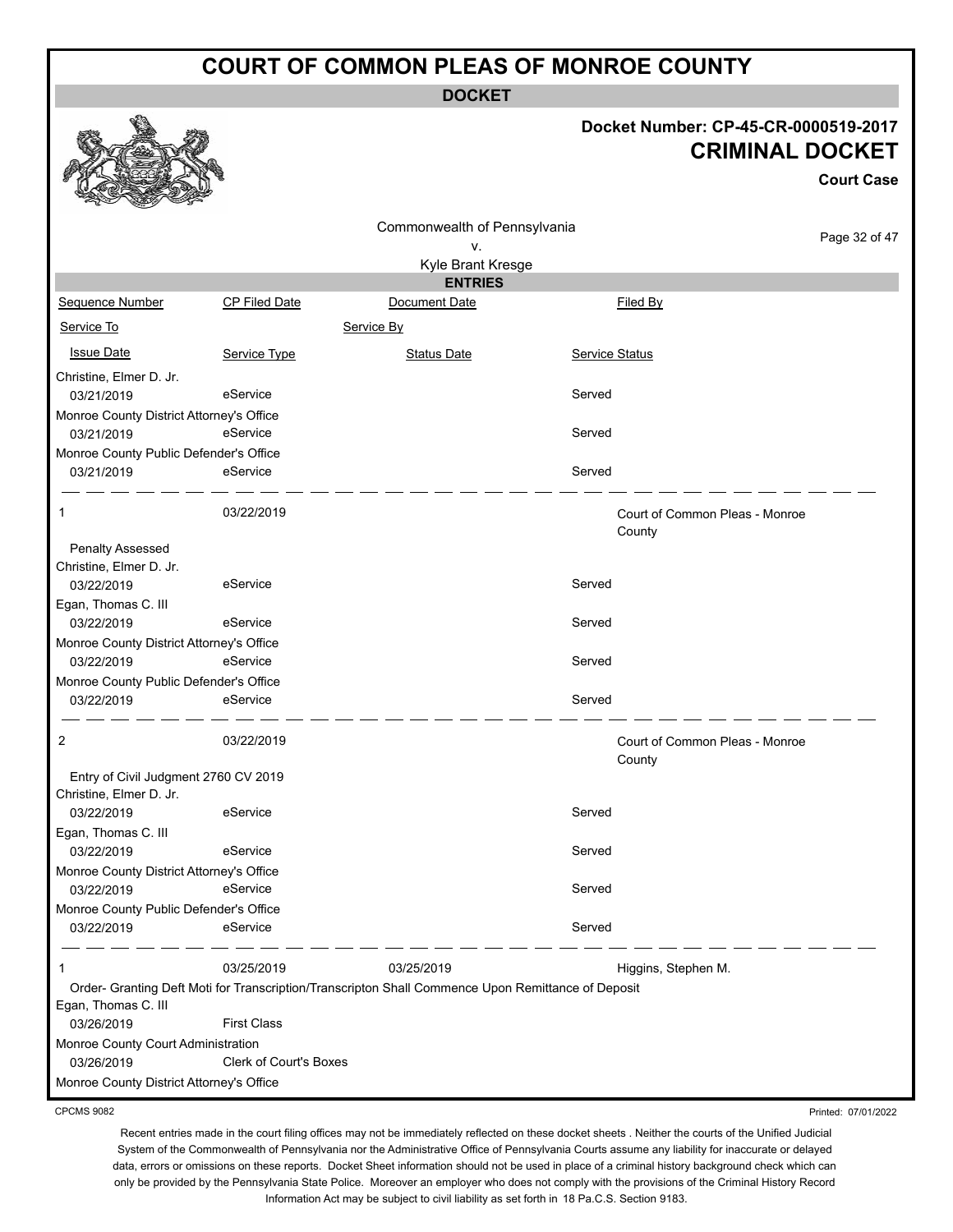**DOCKET**

#### **Docket Number: CP-45-CR-0000519-2017 CRIMINAL DOCKET**

**Court Case**

|                                          |                               | Commonwealth of Pennsylvania |                     |               |
|------------------------------------------|-------------------------------|------------------------------|---------------------|---------------|
|                                          |                               | ٧.                           |                     | Page 33 of 47 |
|                                          |                               | Kyle Brant Kresge            |                     |               |
|                                          |                               | <b>ENTRIES</b>               |                     |               |
| Sequence Number                          | CP Filed Date                 | Document Date                | Filed By            |               |
| Service To                               |                               | Service By                   |                     |               |
| <b>Issue Date</b>                        | Service Type                  | <b>Status Date</b>           | Service Status      |               |
| 03/26/2019                               | <b>Clerk of Court's Boxes</b> |                              |                     |               |
| Christine, Elmer D. Jr.                  |                               |                              |                     |               |
| 03/27/2019                               | eService                      |                              | Served              |               |
| Egan, Thomas C. III                      |                               |                              |                     |               |
| 03/27/2019                               | eService                      |                              | Served              |               |
| Monroe County District Attorney's Office |                               |                              |                     |               |
| 03/27/2019                               | eService                      |                              | Served              |               |
| Monroe County Public Defender's Office   |                               |                              |                     |               |
| 03/27/2019                               | eService                      |                              | Served              |               |
|                                          | 03/28/2019                    |                              | Egan, Thomas C. III |               |
| Post-Sentence Motion                     |                               |                              |                     |               |
| Christine, Elmer D. Jr.                  |                               |                              |                     |               |
| 03/28/2019                               | eNotice                       |                              | Notified            |               |
| Monroe County District Attorney's Office |                               |                              |                     |               |
| 03/28/2019                               | eNotice                       |                              | Notified            |               |
| Monroe County Public Defender's Office   |                               |                              |                     |               |
| 03/28/2019                               | eService                      |                              | Served              |               |
| 1                                        | 04/02/2019                    |                              | Higgins, Stephen M. |               |
| Order Directing Briefs to be filed       |                               |                              |                     |               |
| Egan, Thomas C. III                      |                               |                              |                     |               |
| 04/02/2019                               | <b>First Class</b>            |                              |                     |               |
| Monroe County Court Administration       |                               |                              |                     |               |
| 04/03/2019                               | <b>Clerk of Court's Boxes</b> |                              |                     |               |
| Monroe County District Attorney's Office |                               |                              |                     |               |
| 04/03/2019                               | <b>Clerk of Court's Boxes</b> |                              |                     |               |
| Christine, Elmer D. Jr.                  |                               |                              |                     |               |
| 04/04/2019                               | eService                      |                              | Served              |               |
| Egan, Thomas C. III                      |                               |                              |                     |               |
| 04/04/2019                               | eService                      |                              | Served              |               |
| Monroe County District Attorney's Office |                               |                              |                     |               |
| 04/04/2019                               | eService                      |                              | Served              |               |
| Monroe County Public Defender's Office   |                               |                              |                     |               |
| 04/04/2019                               | eService                      |                              | Served              |               |
|                                          |                               |                              |                     |               |

CPCMS 9082

Printed: 07/01/2022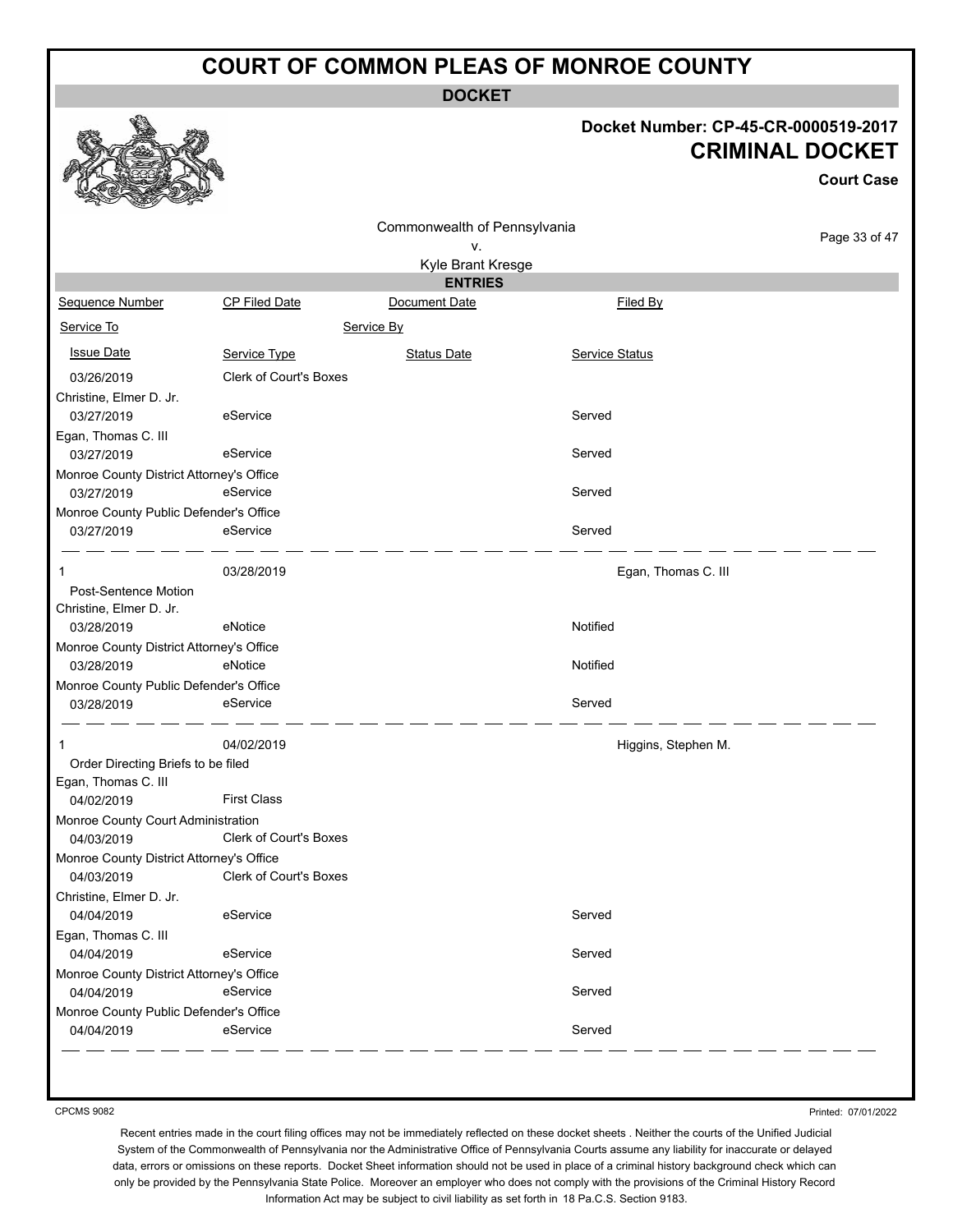**DOCKET**

#### **Docket Number: CP-45-CR-0000519-2017 CRIMINAL DOCKET**

Printed: 07/01/2022

|                                                        |                               |                              |                |                                   | <b>Court Case</b> |  |
|--------------------------------------------------------|-------------------------------|------------------------------|----------------|-----------------------------------|-------------------|--|
|                                                        |                               | Commonwealth of Pennsylvania |                |                                   |                   |  |
|                                                        |                               | ν.                           |                |                                   | Page 34 of 47     |  |
|                                                        |                               | Kyle Brant Kresge            |                |                                   |                   |  |
|                                                        |                               | <b>ENTRIES</b>               |                |                                   |                   |  |
| Sequence Number                                        | <b>CP Filed Date</b>          | Document Date                | Filed By       |                                   |                   |  |
| Service To                                             |                               | Service By                   |                |                                   |                   |  |
| <b>Issue Date</b>                                      | Service Type                  | <b>Status Date</b>           | Service Status |                                   |                   |  |
| $\overline{2}$                                         | 04/02/2019                    | 04/01/2019                   |                | Higgins, Stephen M.               |                   |  |
| Order Motion to Set Briefing Scheduled is GRANTED      |                               |                              |                |                                   |                   |  |
| Egan, Thomas C. III                                    |                               |                              |                |                                   |                   |  |
| 04/02/2019                                             | <b>First Class</b>            |                              |                |                                   |                   |  |
| Monroe County District Attorney's Office<br>04/02/2019 | Clerk of Court's Boxes        |                              |                |                                   |                   |  |
| Christine, Elmer D. Jr.<br>04/05/2019                  | eService                      |                              | Served         |                                   |                   |  |
| Egan, Thomas C. III<br>04/05/2019                      | eService                      |                              | Served         |                                   |                   |  |
| Monroe County District Attorney's Office<br>04/05/2019 | eService                      |                              | Served         |                                   |                   |  |
| Monroe County Public Defender's Office                 |                               |                              |                |                                   |                   |  |
| 04/05/2019                                             | eService                      |                              | Served         |                                   |                   |  |
| 1                                                      | 04/12/2019                    |                              | Office         | Monroe County District Attorney's |                   |  |
| Motion for Transcripts                                 |                               |                              |                |                                   |                   |  |
| Christine, Elmer D. Jr.                                |                               |                              |                |                                   |                   |  |
| 04/12/2019                                             | eService                      |                              | Served         |                                   |                   |  |
| Egan, Thomas C. III                                    | eNotice                       |                              | Notified       |                                   |                   |  |
| 04/12/2019<br>Monroe County Public Defender's Office   |                               |                              |                |                                   |                   |  |
| 04/12/2019                                             | eNotice                       |                              | Notified       |                                   |                   |  |
|                                                        |                               |                              |                |                                   |                   |  |
|                                                        | 04/15/2019                    |                              |                | Higgins, Stephen M.               |                   |  |
| Order Granting Motion for Transcripts                  |                               |                              |                |                                   |                   |  |
| Egan, Thomas C. III                                    |                               |                              |                |                                   |                   |  |
| 04/16/2019                                             | <b>First Class</b>            |                              |                |                                   |                   |  |
| Monroe County Court Administration                     | Clerk of Court's Boxes        |                              |                |                                   |                   |  |
| 04/16/2019<br>Monroe County District Attorney's Office |                               |                              |                |                                   |                   |  |
| 04/16/2019                                             | <b>Clerk of Court's Boxes</b> |                              |                |                                   |                   |  |
| Christine, Elmer D. Jr.                                |                               |                              |                |                                   |                   |  |
| 04/18/2019                                             | eService                      |                              | Served         |                                   |                   |  |
| Egan, Thomas C. III                                    |                               |                              |                |                                   |                   |  |
| 04/18/2019                                             | eService                      |                              | Served         |                                   |                   |  |
| Monroe County District Attorney's Office               |                               |                              |                |                                   |                   |  |

CPCMS 9082

燚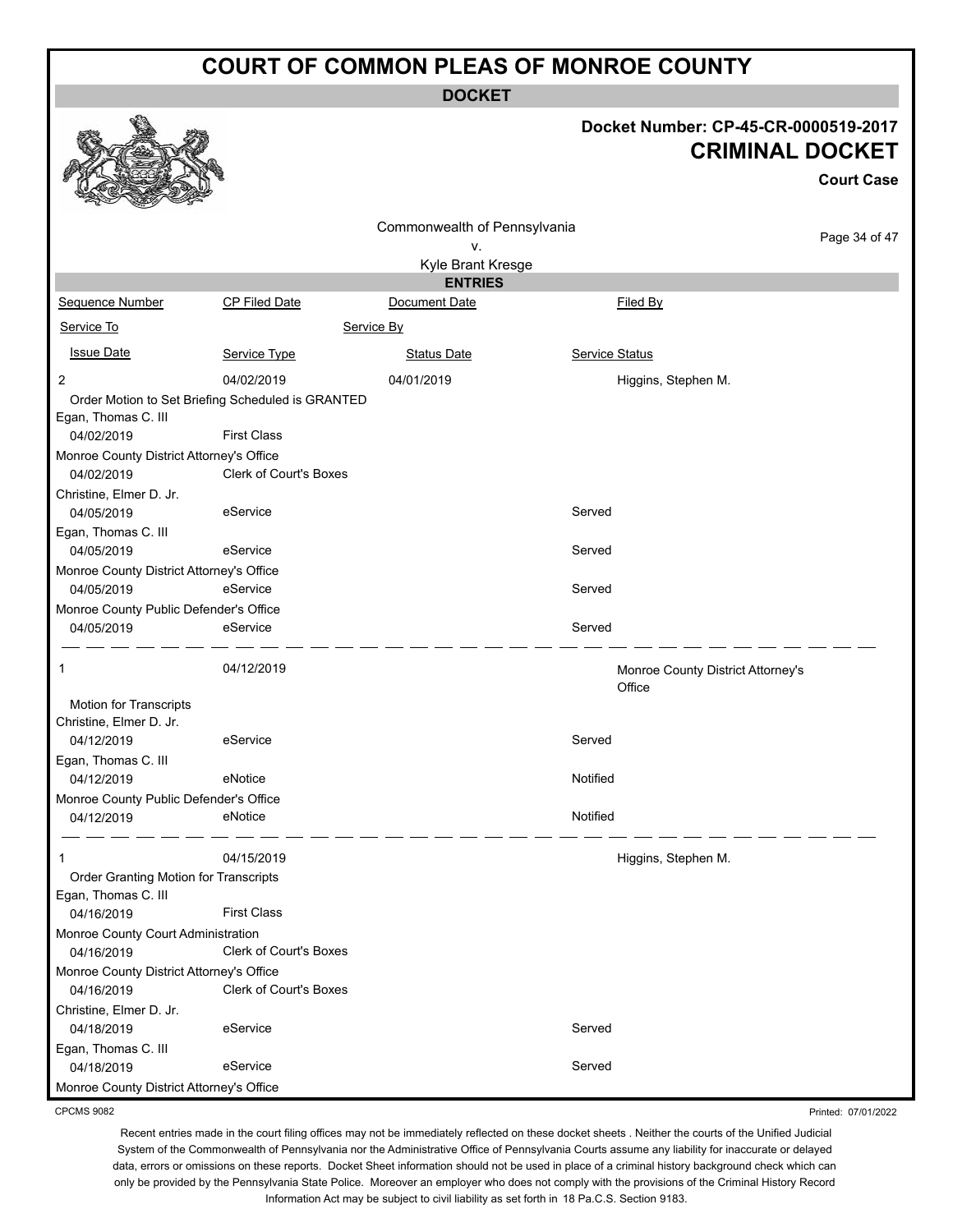**DOCKET**

#### **Docket Number: CP-45-CR-0000519-2017 CRIMINAL DOCKET**

|                                          |                                                  |                              |                               | <b>Court Case</b> |
|------------------------------------------|--------------------------------------------------|------------------------------|-------------------------------|-------------------|
|                                          |                                                  | Commonwealth of Pennsylvania |                               |                   |
|                                          |                                                  | ν.                           |                               | Page 35 of 47     |
|                                          |                                                  | Kyle Brant Kresge            |                               |                   |
|                                          |                                                  | <b>ENTRIES</b>               |                               |                   |
| Sequence Number                          | CP Filed Date                                    | Document Date                | Filed By                      |                   |
| Service To                               |                                                  | Service By                   |                               |                   |
| <b>Issue Date</b>                        | Service Type                                     | <b>Status Date</b>           | Service Status                |                   |
| 04/18/2019                               | eService                                         |                              | Served                        |                   |
| Monroe County Public Defender's Office   |                                                  |                              |                               |                   |
| 04/18/2019                               | eService                                         |                              | Served                        |                   |
|                                          | 04/22/2019                                       |                              | Monroe County Court Reporters |                   |
| Notice of Completion of Transcript       |                                                  |                              |                               |                   |
| Christine, Elmer D. Jr.                  |                                                  |                              |                               |                   |
| 04/22/2019                               | eService                                         |                              | Served                        |                   |
| Egan, Thomas C. III                      |                                                  |                              |                               |                   |
| 04/22/2019                               | eService                                         |                              | Served                        |                   |
| Monroe County District Attorney's Office |                                                  |                              |                               |                   |
| 04/22/2019                               | eService                                         |                              | Served                        |                   |
| Monroe County Public Defender's Office   |                                                  |                              |                               |                   |
| 04/22/2019                               | eService                                         |                              | Served                        |                   |
| 2                                        | 04/22/2019                                       | 12/13/2018                   | Monroe County Court Reporters |                   |
| Christine, Elmer D. Jr.                  | Transcript of Proceedings Filed - Non-Jury Trial |                              |                               |                   |
| 04/22/2019                               | eService                                         |                              | Served                        |                   |
| Egan, Thomas C. III                      |                                                  |                              |                               |                   |
| 04/22/2019                               | eService                                         |                              | Served                        |                   |
| Monroe County District Attorney's Office |                                                  |                              |                               |                   |
| 04/22/2019                               | eService                                         |                              | Served                        |                   |
| Monroe County Public Defender's Office   |                                                  |                              |                               |                   |
| 04/22/2019                               | eService                                         |                              | Served                        |                   |
| 3                                        | 04/22/2019                                       | 12/14/2018                   | Monroe County Court Reporters |                   |
|                                          | Transcript of Proceedings Filed - Non-Jury Trial |                              |                               |                   |
| Christine, Elmer D. Jr.                  |                                                  |                              |                               |                   |
| 04/22/2019                               | eService                                         |                              | Served                        |                   |
| Egan, Thomas C. III                      |                                                  |                              |                               |                   |
| 04/22/2019                               | eService                                         |                              | Served                        |                   |
| Monroe County District Attorney's Office |                                                  |                              |                               |                   |
| 04/22/2019                               | eService                                         |                              | Served                        |                   |
| Monroe County Public Defender's Office   |                                                  |                              |                               |                   |
| 04/22/2019                               | eService                                         |                              | Served                        |                   |

CPCMS 9082

Printed: 07/01/2022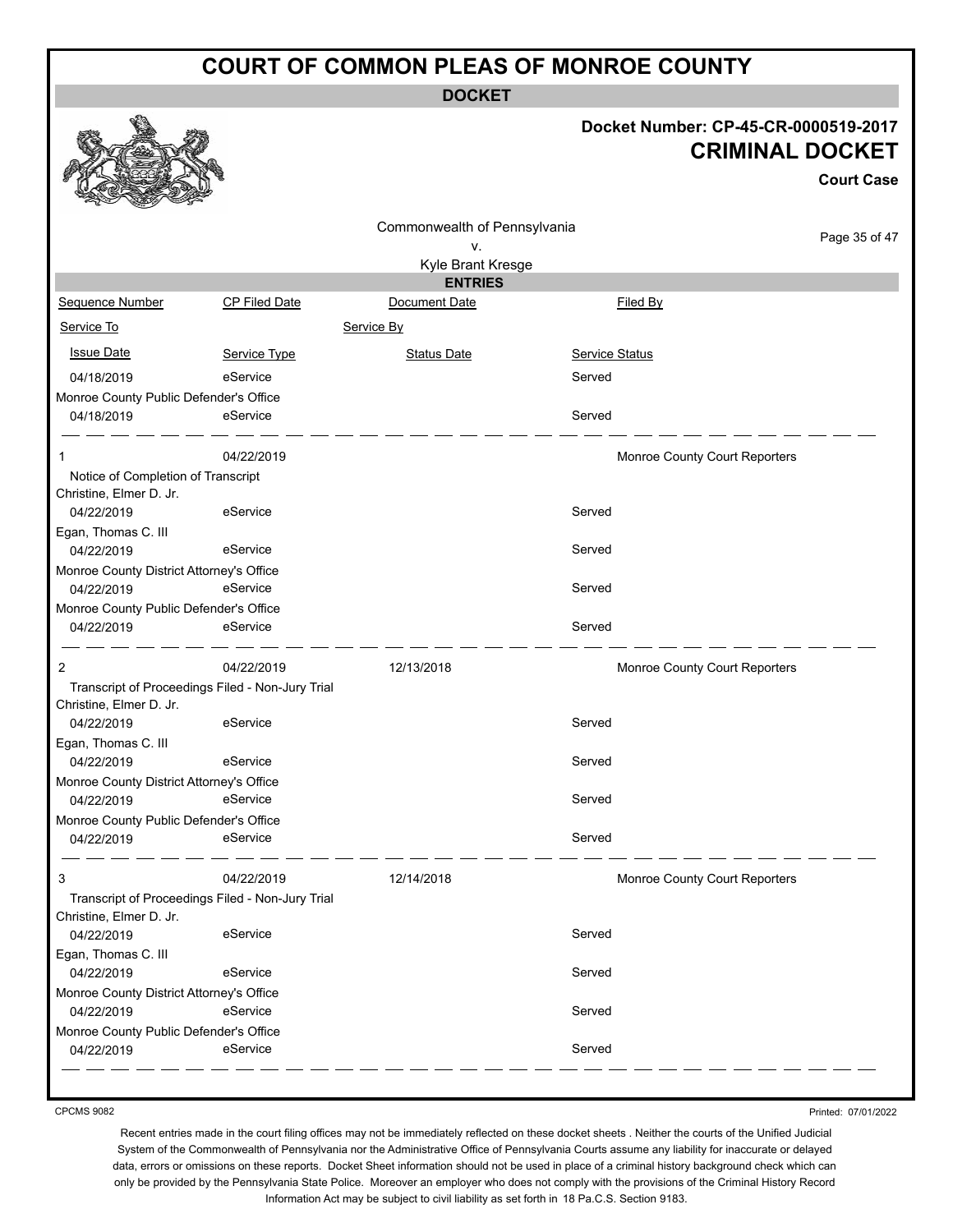**DOCKET**

#### **Docket Number: CP-45-CR-0000519-2017 CRIMINAL DOCKET**

**Court Case**

|                                          |                                                                  | Commonwealth of Pennsylvania |                                    |               |
|------------------------------------------|------------------------------------------------------------------|------------------------------|------------------------------------|---------------|
|                                          |                                                                  | ٧.                           |                                    | Page 36 of 47 |
|                                          |                                                                  | Kyle Brant Kresge            |                                    |               |
|                                          |                                                                  | <b>ENTRIES</b>               |                                    |               |
| Sequence Number                          | <b>CP Filed Date</b>                                             | Document Date                | Filed By                           |               |
| Service To                               |                                                                  | Service By                   |                                    |               |
| <b>Issue Date</b>                        | Service Type                                                     | <b>Status Date</b>           | Service Status                     |               |
| 4                                        | 04/22/2019                                                       |                              | Monroe County Court Administration |               |
| Praecipe to Disburse Funds               |                                                                  |                              |                                    |               |
| Christine, Elmer D. Jr.                  |                                                                  |                              |                                    |               |
| 04/23/2019                               | eService                                                         |                              | Served                             |               |
| Egan, Thomas C. III                      |                                                                  |                              |                                    |               |
| 04/23/2019                               | eService                                                         |                              | Served                             |               |
| Monroe County District Attorney's Office |                                                                  |                              |                                    |               |
| 04/23/2019                               | eService                                                         |                              | Served                             |               |
| Monroe County Public Defender's Office   |                                                                  |                              |                                    |               |
| 04/23/2019                               | eService                                                         |                              | Served                             |               |
| 1                                        | 04/23/2019                                                       | 12/13/2018                   | Monroe County Court Reporters      |               |
|                                          | Transcript of Proceedings Filed - Bench Trial                    |                              |                                    |               |
| Christine, Elmer D. Jr.                  |                                                                  |                              |                                    |               |
| 04/23/2019                               | eService                                                         |                              | Served                             |               |
| Egan, Thomas C. III                      |                                                                  |                              |                                    |               |
| 04/23/2019                               | eService                                                         |                              | Served                             |               |
| Monroe County District Attorney's Office |                                                                  |                              |                                    |               |
| 04/23/2019                               | eService                                                         |                              | Served                             |               |
| Monroe County Public Defender's Office   |                                                                  |                              |                                    |               |
| 04/23/2019                               | eService                                                         |                              | Served                             |               |
| 1                                        | 05/14/2019                                                       |                              | Monroe County Court Reporters      |               |
| Notice of Completion of Transcript       |                                                                  |                              |                                    |               |
| Christine, Elmer D. Jr.                  |                                                                  |                              |                                    |               |
| 05/15/2019                               | eService                                                         |                              | Served                             |               |
| Egan, Thomas C. III                      |                                                                  |                              |                                    |               |
| 05/15/2019                               | eService                                                         |                              | Served                             |               |
| Monroe County District Attorney's Office |                                                                  |                              |                                    |               |
| 05/15/2019                               | eService                                                         |                              | Served                             |               |
| Monroe County Public Defender's Office   |                                                                  |                              |                                    |               |
| 05/15/2019                               | eService                                                         |                              | Served                             |               |
| 1                                        | 05/30/2019                                                       |                              | Egan, Thomas C. III                |               |
|                                          |                                                                  |                              | Egan, Thomas C. III                |               |
| Christine, Elmer D. Jr.                  | Memorandum of Law in Support of Defendant's Post-Sentence Motion |                              |                                    |               |

CPCMS 9082

Printed: 07/01/2022

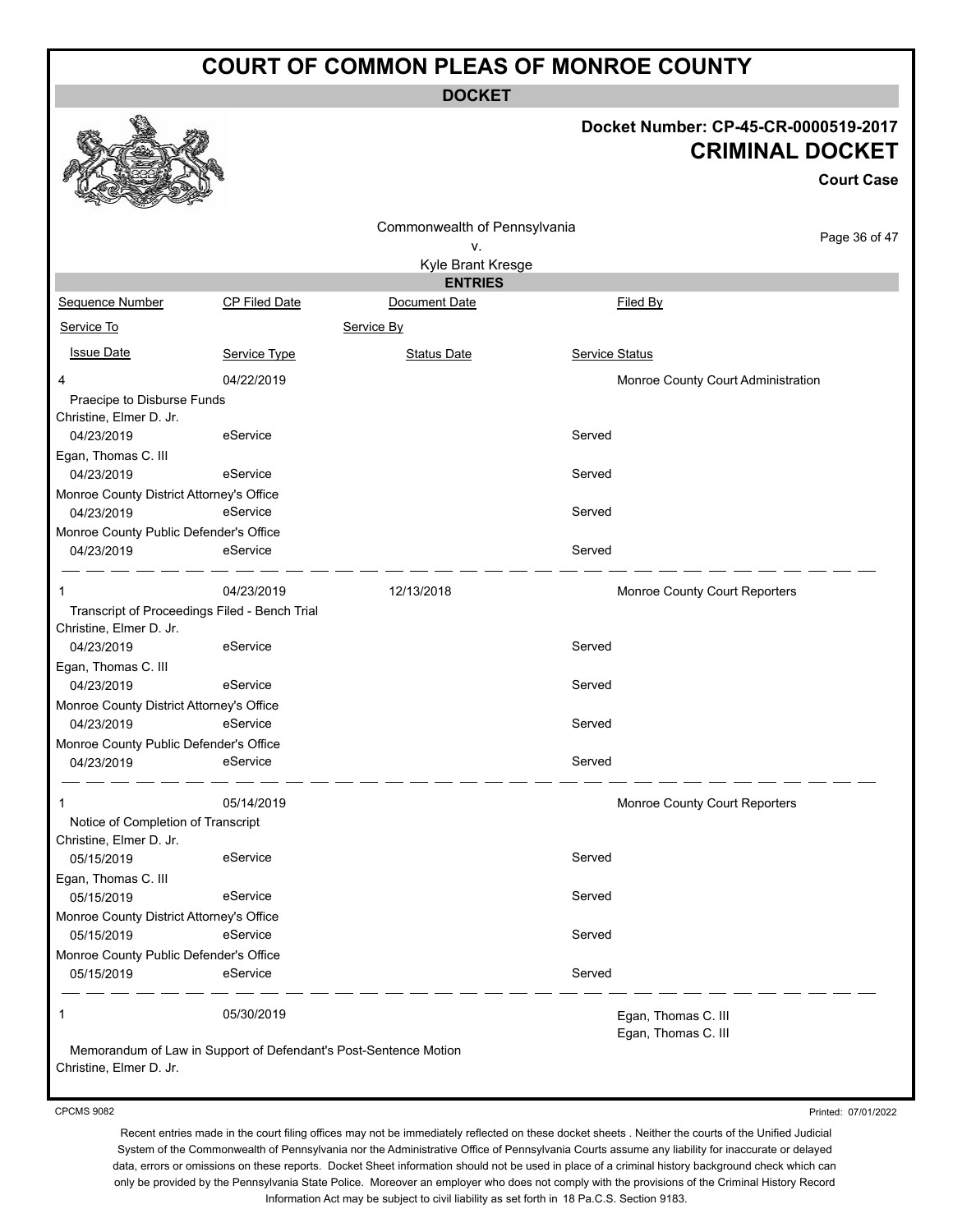**DOCKET**

#### **Docket Number: CP-45-CR-0000519-2017 CRIMINAL DOCKET**

**Court Case**

|                                                               |                                                   | Commonwealth of Pennsylvania |                                             |               |
|---------------------------------------------------------------|---------------------------------------------------|------------------------------|---------------------------------------------|---------------|
|                                                               |                                                   | ٧.                           |                                             | Page 37 of 47 |
|                                                               |                                                   | Kyle Brant Kresge            |                                             |               |
|                                                               |                                                   | <b>ENTRIES</b>               |                                             |               |
| Sequence Number                                               | CP Filed Date                                     | Document Date                | Filed By                                    |               |
| Service To                                                    |                                                   | Service By                   |                                             |               |
| <b>Issue Date</b>                                             | Service Type                                      | <b>Status Date</b>           | <b>Service Status</b>                       |               |
| 05/30/2019                                                    | eNotice                                           |                              | Notified                                    |               |
| Monroe County District Attorney's Office                      |                                                   |                              |                                             |               |
| 05/30/2019                                                    | eNotice                                           |                              | Notified                                    |               |
| Monroe County Public Defender's Office                        |                                                   |                              |                                             |               |
| 05/30/2019                                                    | eService                                          |                              | Served                                      |               |
| 1                                                             | 06/04/2019                                        |                              | Monroe County District Attorney's<br>Office |               |
| <b>Brief in Opposition</b>                                    |                                                   |                              |                                             |               |
| Christine, Elmer D. Jr.                                       |                                                   |                              |                                             |               |
| 06/04/2019                                                    | eNotice                                           |                              | Notified                                    |               |
| Egan, Thomas C. III                                           |                                                   |                              |                                             |               |
| 06/04/2019                                                    | eNotice                                           |                              | Notified                                    |               |
| Monroe County Public Defender's Office                        |                                                   |                              |                                             |               |
| 06/04/2019                                                    | eNotice                                           |                              | Notified                                    |               |
| 1                                                             | 06/19/2019                                        |                              | Monroe County Court Reporters               |               |
| Notice of Completion of Transcript<br>Christine, Elmer D. Jr. |                                                   |                              |                                             |               |
| 06/19/2019                                                    | eService                                          |                              | Served                                      |               |
| Egan, Thomas C. III                                           |                                                   |                              |                                             |               |
| 06/19/2019                                                    | eService                                          |                              | Served                                      |               |
| Monroe County District Attorney's Office                      |                                                   |                              |                                             |               |
| 06/19/2019                                                    | eService                                          |                              | Served                                      |               |
| Monroe County Public Defender's Office                        |                                                   |                              |                                             |               |
| 06/19/2019                                                    | eService                                          |                              | Served                                      |               |
| 2                                                             | 06/19/2019                                        |                              | Monroe County Court Reporters               |               |
|                                                               | Transcript of Proceedings Filed 12/10/18 Volume I |                              |                                             |               |
| Christine, Elmer D. Jr.                                       |                                                   |                              |                                             |               |
| 06/19/2019                                                    | eService                                          |                              | Served                                      |               |
| Egan, Thomas C. III                                           |                                                   |                              |                                             |               |
| 06/19/2019                                                    | eService                                          |                              | Served                                      |               |
| Monroe County District Attorney's Office                      | eService                                          |                              |                                             |               |
| 06/19/2019                                                    |                                                   |                              | Served                                      |               |
| Monroe County Public Defender's Office<br>06/19/2019          | eService                                          |                              | Served                                      |               |
|                                                               |                                                   |                              |                                             |               |

CPCMS 9082

Printed: 07/01/2022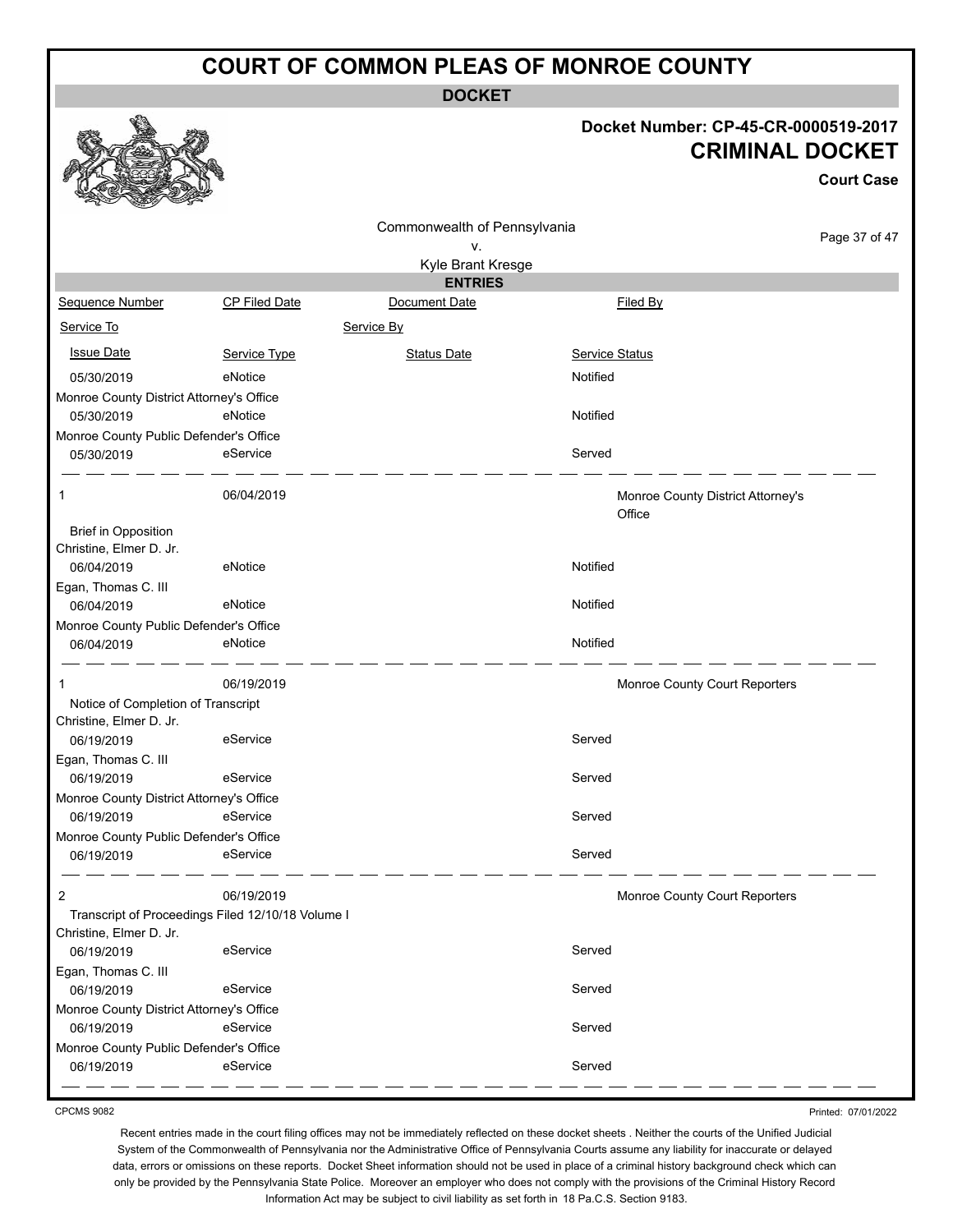**DOCKET**

#### **Docket Number: CP-45-CR-0000519-2017 CRIMINAL DOCKET**

|                                                                      |               |                              | <b>URIMINAL DOUKET</b><br><b>Court Case</b> |                               |               |
|----------------------------------------------------------------------|---------------|------------------------------|---------------------------------------------|-------------------------------|---------------|
|                                                                      |               | Commonwealth of Pennsylvania |                                             |                               |               |
|                                                                      |               | ۷.                           |                                             |                               | Page 38 of 47 |
|                                                                      |               | Kyle Brant Kresge            |                                             |                               |               |
|                                                                      |               | <b>ENTRIES</b>               |                                             |                               |               |
| Sequence Number                                                      | CP Filed Date | Document Date                |                                             | Filed By                      |               |
| Service To                                                           |               | Service By                   |                                             |                               |               |
| <b>Issue Date</b>                                                    | Service Type  | <b>Status Date</b>           | <b>Service Status</b>                       |                               |               |
| 3                                                                    | 06/19/2019    |                              |                                             | Monroe County Court Reporters |               |
| Transcript of Proceedings Filed Volume II<br>Christine, Elmer D. Jr. |               |                              |                                             |                               |               |
| 06/19/2019<br>Egan, Thomas C. III                                    | eService      |                              | Served                                      |                               |               |
| 06/19/2019                                                           | eService      |                              | Served                                      |                               |               |
| Monroe County District Attorney's Office                             |               |                              |                                             |                               |               |
| 06/19/2019                                                           | eService      |                              | Served                                      |                               |               |
| Monroe County Public Defender's Office                               |               |                              |                                             |                               |               |
| 06/19/2019                                                           | eService      |                              | Served                                      |                               |               |
| 4                                                                    | 06/19/2019    |                              |                                             | Monroe County Court Reporters |               |
| Transcript of Proceedings Filed Volume III                           |               |                              |                                             |                               |               |
| Christine, Elmer D. Jr.                                              |               |                              |                                             |                               |               |
| 06/20/2019                                                           | eService      |                              | Served                                      |                               |               |
| Egan, Thomas C. III                                                  |               |                              |                                             |                               |               |
| 06/20/2019                                                           | eService      |                              | Served                                      |                               |               |
| Monroe County District Attorney's Office                             |               |                              |                                             |                               |               |
| 06/20/2019                                                           | eService      |                              | Served                                      |                               |               |
| Monroe County Public Defender's Office                               |               |                              |                                             |                               |               |
| 06/20/2019                                                           | eService      |                              | Served                                      |                               |               |
| 5                                                                    | 06/19/2019    |                              |                                             | Monroe County Court Reporters |               |
| Transcript of Proceedings Filed 12/21/18                             |               |                              |                                             |                               |               |
| Christine, Elmer D. Jr.                                              |               |                              |                                             |                               |               |
| 06/20/2019                                                           | eService      |                              | Served                                      |                               |               |
| Egan, Thomas C. III                                                  |               |                              |                                             |                               |               |
| 06/20/2019                                                           | eService      |                              | Served                                      |                               |               |
| Monroe County District Attorney's Office                             |               |                              |                                             |                               |               |
| 06/20/2019                                                           | eService      |                              | Served                                      |                               |               |
| Monroe County Public Defender's Office                               |               |                              |                                             |                               |               |
| 06/20/2019                                                           | eService      |                              | Served                                      |                               |               |
| 1                                                                    | 06/20/2019    |                              |                                             | Monroe County Court Reporters |               |
| Amended Notice of Completion of Transcript                           |               |                              |                                             |                               |               |
| Christine, Elmer D. Jr.                                              |               |                              |                                             |                               |               |
| 06/20/2019                                                           | eService      |                              | Served                                      |                               |               |

CPCMS 9082

Printed: 07/01/2022

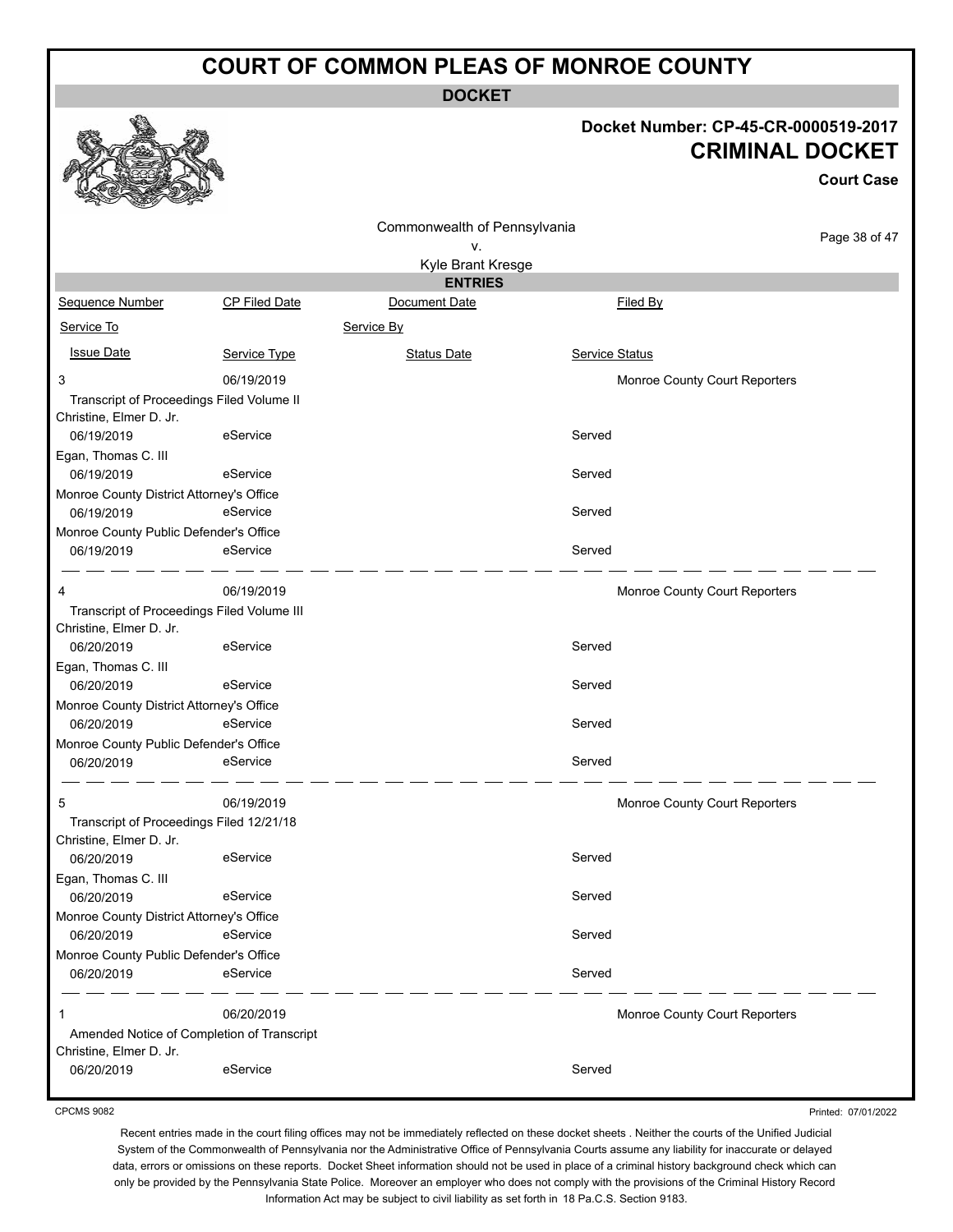**DOCKET**

#### **Docket Number: CP-45-CR-0000519-2017 CRIMINAL DOCKET**

**Court Case**

|                                          |                                                | Commonwealth of Pennsylvania |                                    |               |
|------------------------------------------|------------------------------------------------|------------------------------|------------------------------------|---------------|
|                                          |                                                | ٧.                           |                                    | Page 39 of 47 |
|                                          |                                                | Kyle Brant Kresge            |                                    |               |
|                                          |                                                | <b>ENTRIES</b>               |                                    |               |
| Sequence Number                          | CP Filed Date                                  | Document Date                | Filed By                           |               |
| Service To                               |                                                | Service By                   |                                    |               |
| <b>Issue Date</b>                        | Service Type                                   | <b>Status Date</b>           | Service Status                     |               |
| Egan, Thomas C. III                      |                                                |                              |                                    |               |
| 06/20/2019                               | eService                                       |                              | Served                             |               |
| Monroe County District Attorney's Office |                                                |                              |                                    |               |
| 06/20/2019                               | eService                                       |                              | Served                             |               |
| Monroe County Public Defender's Office   |                                                |                              |                                    |               |
| 06/20/2019                               | eService                                       |                              | Served                             |               |
| 1                                        | 06/21/2019                                     |                              | Monroe County Court Administration |               |
| Praecipe to Disburse Funds               |                                                |                              |                                    |               |
| Christine, Elmer D. Jr.                  |                                                |                              |                                    |               |
| 06/21/2019                               | eService                                       |                              | Served                             |               |
| Egan, Thomas C. III                      |                                                |                              |                                    |               |
| 06/21/2019                               | eService                                       |                              | Served                             |               |
| Monroe County District Attorney's Office |                                                |                              |                                    |               |
| 06/21/2019                               | eService                                       |                              | Served                             |               |
| Monroe County Public Defender's Office   |                                                |                              |                                    |               |
| 06/21/2019                               | eService                                       |                              | Served                             |               |
| 1                                        | 07/26/2019                                     |                              | Higgins, Stephen M.                |               |
|                                          | Opinion and Order Denying Post-Sentence Motion |                              |                                    |               |
| Christine, Elmer D. Jr.                  |                                                |                              |                                    |               |
| 07/26/2019                               | eService                                       |                              | Served                             |               |
| Egan, Thomas C. III                      |                                                |                              |                                    |               |
| 07/26/2019                               | eService                                       |                              | Served                             |               |
| Monroe County District Attorney's Office |                                                |                              |                                    |               |
| 07/26/2019                               | eService                                       |                              | Served                             |               |
| Monroe County Public Defender's Office   |                                                |                              |                                    |               |
| 07/26/2019                               | eService                                       |                              | Served                             |               |
|                                          |                                                |                              |                                    |               |
|                                          | 08/05/2019                                     |                              | Egan, Thomas C. III                |               |
| Notice of Appeal to the Superior Court   |                                                |                              |                                    |               |
| Christine, Elmer D. Jr.<br>08/05/2019    | eService                                       |                              | Served                             |               |
|                                          |                                                |                              |                                    |               |
| Monroe County District Attorney's Office |                                                |                              |                                    |               |
| 08/05/2019                               | eService                                       |                              | Served                             |               |
| Monroe County Public Defender's Office   |                                                |                              |                                    |               |
| 08/05/2019                               | eService                                       |                              | Served                             |               |

CPCMS 9082

Printed: 07/01/2022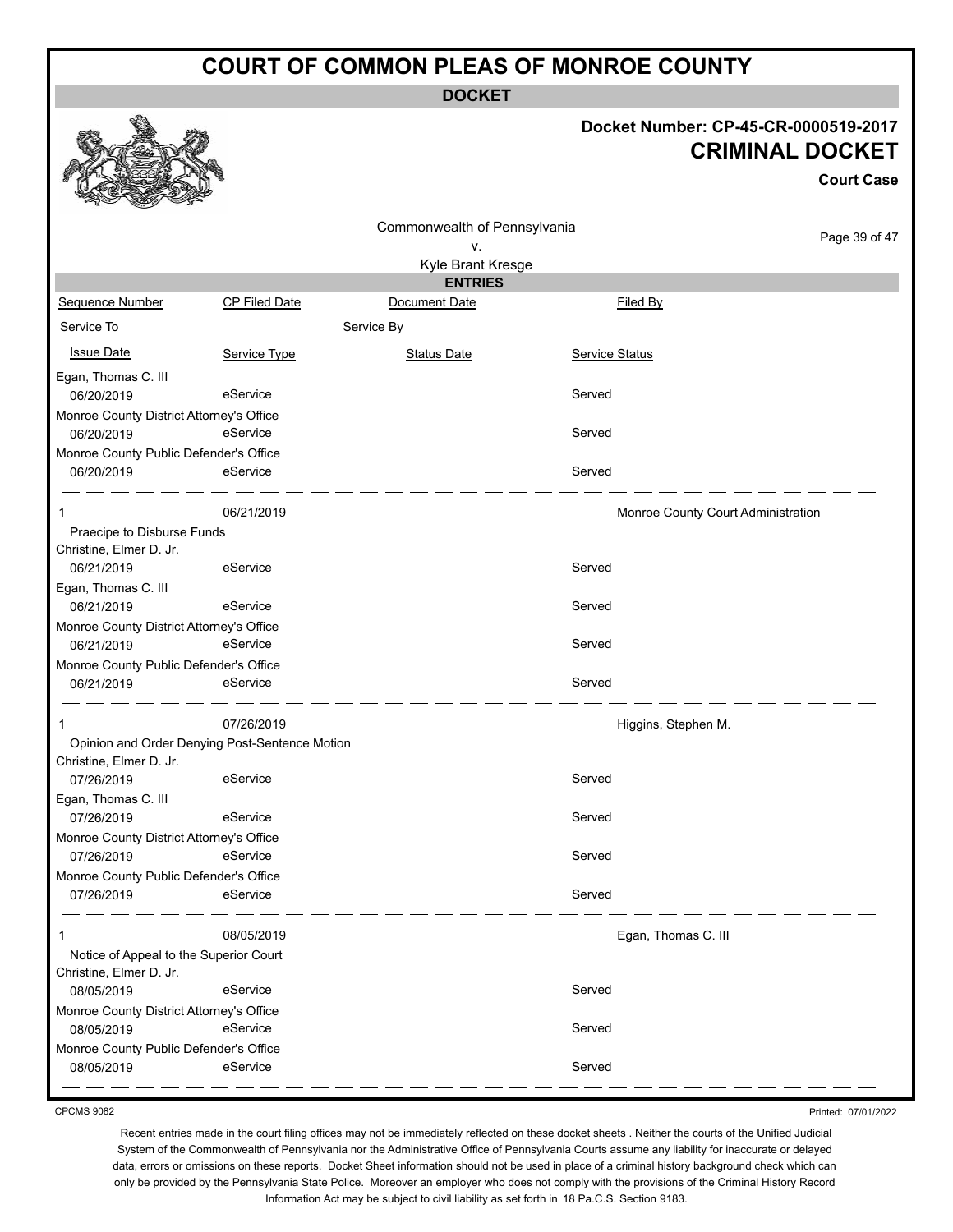**DOCKET**

#### **Docket Number: CP-45-CR-0000519-2017 CRIMINAL DOCKET**

**Court Case**

|                                                          |                               | Commonwealth of Pennsylvania                                                      |                       | Page 40 of 47 |
|----------------------------------------------------------|-------------------------------|-----------------------------------------------------------------------------------|-----------------------|---------------|
|                                                          |                               | ۷.<br>Kyle Brant Kresge                                                           |                       |               |
|                                                          |                               | <b>ENTRIES</b>                                                                    |                       |               |
| <b>Sequence Number</b>                                   | <b>CP Filed Date</b>          | Document Date                                                                     | Filed By              |               |
| Service To                                               |                               | Service By                                                                        |                       |               |
| <b>Issue Date</b>                                        | Service Type                  | <b>Status Date</b>                                                                | <b>Service Status</b> |               |
| $\overline{c}$                                           | 08/05/2019                    |                                                                                   | Egan, Thomas C. III   |               |
| <b>Request for Transcript</b><br>Christine, Elmer D. Jr. |                               |                                                                                   |                       |               |
| 08/05/2019                                               | eService                      |                                                                                   | Served                |               |
| Monroe County District Attorney's Office                 |                               |                                                                                   |                       |               |
| 08/05/2019                                               | eService                      |                                                                                   | Served                |               |
| Monroe County Public Defender's Office                   |                               |                                                                                   |                       |               |
| 08/05/2019                                               | eService                      |                                                                                   | Served                |               |
| 3                                                        | 08/05/2019                    |                                                                                   | Egan, Thomas C. III   |               |
|                                                          |                               | Concise Statement of the Matters Complained on Appeal pursuant to PA.R.AP.P. 1925 |                       |               |
| Christine, Elmer D. Jr.                                  |                               |                                                                                   |                       |               |
| 08/05/2019                                               | eService                      |                                                                                   | Served                |               |
| Monroe County District Attorney's Office                 |                               |                                                                                   |                       |               |
| 08/05/2019                                               | eService                      |                                                                                   | Served                |               |
| Monroe County Public Defender's Office                   |                               |                                                                                   |                       |               |
| 08/05/2019                                               | eService                      |                                                                                   | Served                |               |
| 4                                                        | 08/05/2019                    |                                                                                   | Higgins, Stephen M.   |               |
| <b>Concise Statement Order</b>                           |                               |                                                                                   |                       |               |
| Egan, Thomas C. III                                      |                               |                                                                                   |                       |               |
| 08/05/2019                                               | <b>First Class</b>            |                                                                                   |                       |               |
| Higgins, Stephen M.<br>08/05/2019                        | Clerk of Court's Boxes        |                                                                                   |                       |               |
|                                                          |                               |                                                                                   |                       |               |
| Monroe County District Attorney's Office<br>08/05/2019   | <b>Clerk of Court's Boxes</b> |                                                                                   |                       |               |
|                                                          |                               |                                                                                   |                       |               |
| Christine, Elmer D. Jr.<br>08/06/2019                    | eService                      |                                                                                   | Served                |               |
| Egan, Thomas C. III                                      |                               |                                                                                   |                       |               |
| 08/06/2019                                               | eService                      |                                                                                   | Served                |               |
| Monroe County District Attorney's Office                 |                               |                                                                                   |                       |               |
|                                                          | eService                      |                                                                                   | Served                |               |
|                                                          |                               |                                                                                   |                       |               |
| 08/06/2019<br>Monroe County Public Defender's Office     |                               |                                                                                   |                       |               |

CPCMS 9082

Printed: 07/01/2022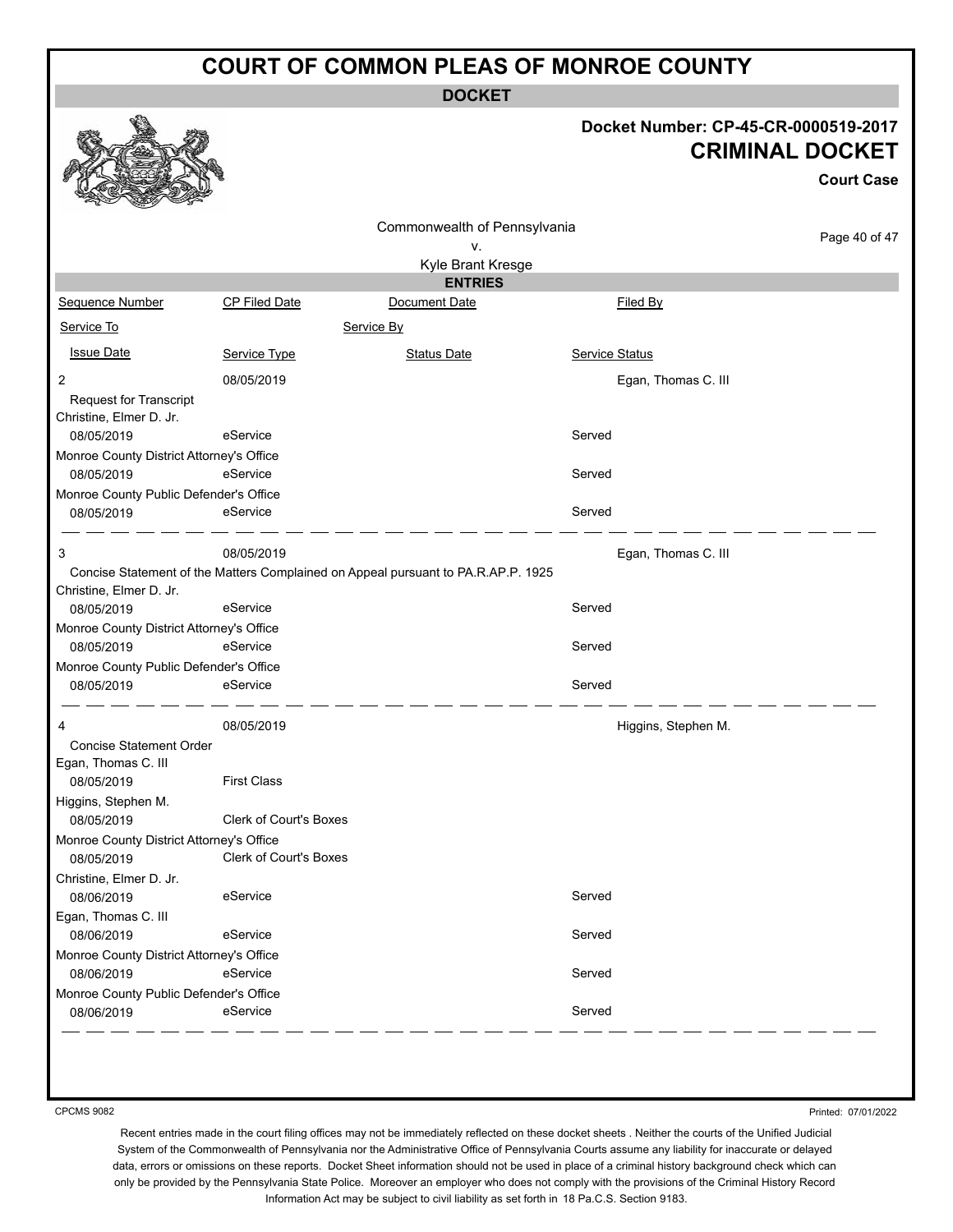**DOCKET**

#### **Docket Number: CP-45-CR-0000519-2017 CRIMINAL DOCKET**

**Court Case**

|                                                        |                               |                                                                           |                                                      | <b>Court Case</b> |
|--------------------------------------------------------|-------------------------------|---------------------------------------------------------------------------|------------------------------------------------------|-------------------|
|                                                        |                               | Commonwealth of Pennsylvania                                              |                                                      | Page 41 of 47     |
|                                                        |                               | ۷.                                                                        |                                                      |                   |
|                                                        |                               | Kyle Brant Kresge                                                         |                                                      |                   |
| Sequence Number                                        | <b>CP Filed Date</b>          | <b>ENTRIES</b><br>Document Date                                           | <b>Filed By</b>                                      |                   |
| Service To                                             |                               | Service By                                                                |                                                      |                   |
| <b>Issue Date</b>                                      | Service Type                  | <b>Status Date</b>                                                        | <b>Service Status</b>                                |                   |
| 1                                                      | 08/15/2019                    |                                                                           | Superior Court of Pennsylvania -<br>Eastern District |                   |
|                                                        |                               | Appeal Docket Sheet from Superior Court of PA - 222 EDA 2019 due 09/30/19 |                                                      |                   |
| Christine, Elmer D. Jr.<br>08/15/2019                  | eService                      |                                                                           | Served                                               |                   |
| Egan, Thomas C. III                                    |                               |                                                                           |                                                      |                   |
| 08/15/2019<br>Monroe County District Attorney's Office | eService                      |                                                                           | Served                                               |                   |
| 08/15/2019                                             | eService                      |                                                                           | Served                                               |                   |
| Monroe County Public Defender's Office                 |                               |                                                                           |                                                      |                   |
| 08/15/2019                                             | eService                      |                                                                           | Served                                               |                   |
| $\mathbf 1$                                            | 08/20/2019                    | 08/19/2019                                                                | Higgins, Stephen M.                                  |                   |
| Order Denying Motion for Transcription                 |                               |                                                                           |                                                      |                   |
| Egan, Thomas C. III<br>08/20/2019                      | <b>First Class</b>            |                                                                           |                                                      |                   |
| Monroe County Court Administration                     |                               |                                                                           |                                                      |                   |
| 08/20/2019                                             | <b>Clerk of Court's Boxes</b> |                                                                           |                                                      |                   |
| Monroe County District Attorney's Office               |                               |                                                                           |                                                      |                   |
| 08/20/2019                                             | Clerk of Court's Boxes        |                                                                           |                                                      |                   |
| Christine, Elmer D. Jr.                                |                               |                                                                           |                                                      |                   |
| 08/21/2019                                             | eService                      |                                                                           | Served                                               |                   |
| Egan, Thomas C. III                                    |                               |                                                                           |                                                      |                   |
| 08/21/2019                                             | eService                      |                                                                           | Served                                               |                   |
| Monroe County District Attorney's Office<br>08/21/2019 | eService                      |                                                                           | Served                                               |                   |
| Monroe County Public Defender's Office                 |                               |                                                                           |                                                      |                   |
| 08/21/2019                                             | eService                      |                                                                           | Served                                               |                   |
| $\mathbf 1$                                            | 08/23/2019                    |                                                                           | Higgins, Stephen M.                                  |                   |
| Statement Pursuant to Pa.R.A.P. 1925(a)                |                               |                                                                           |                                                      |                   |
| Christine, Elmer D. Jr.                                |                               |                                                                           |                                                      |                   |
| 08/26/2019                                             | eService                      |                                                                           | Served                                               |                   |
| Egan, Thomas C. III                                    |                               |                                                                           |                                                      |                   |
| 08/26/2019                                             | eService                      |                                                                           | Served                                               |                   |
| Monroe County District Attorney's Office               |                               |                                                                           |                                                      |                   |
| 08/26/2019                                             | eService                      |                                                                           | Served                                               |                   |
| Monroe County Public Defender's Office                 |                               |                                                                           |                                                      |                   |

CPCMS 9082

Printed: 07/01/2022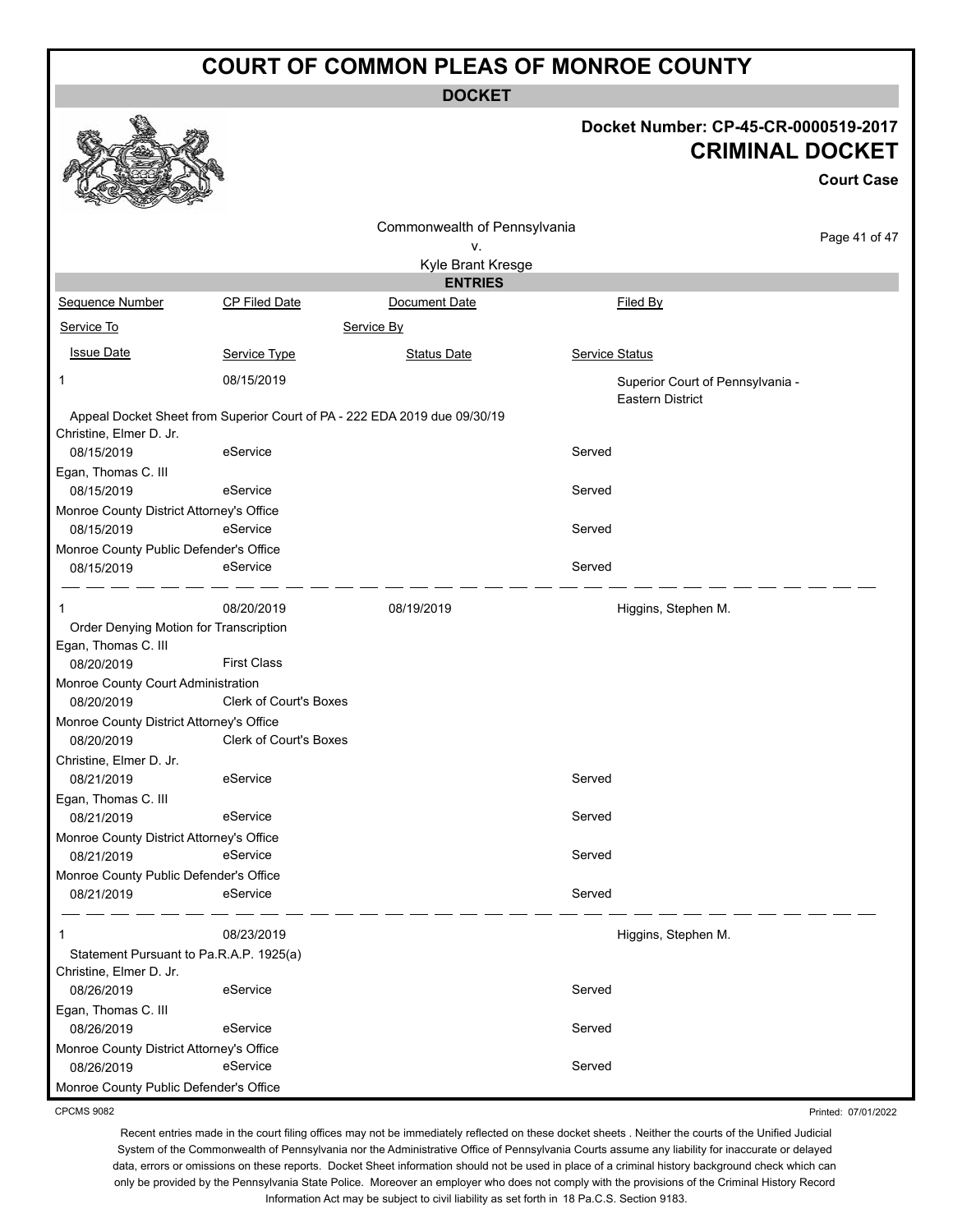**DOCKET**

| Docket Number: CP-45-CR-0000519-2017 |
|--------------------------------------|
| <b>CRIMINAL DOCKET</b>               |

**Court Case**

|                                          |                                                                               | Commonwealth of Pennsylvania |                        |                                 |
|------------------------------------------|-------------------------------------------------------------------------------|------------------------------|------------------------|---------------------------------|
|                                          |                                                                               | ٧.                           |                        | Page 42 of 47                   |
|                                          |                                                                               | Kyle Brant Kresge            |                        |                                 |
|                                          |                                                                               | <b>ENTRIES</b>               |                        |                                 |
| Sequence Number                          | CP Filed Date                                                                 | Document Date                | Filed By               |                                 |
| Service To                               |                                                                               | Service By                   |                        |                                 |
| <b>Issue Date</b>                        | Service Type                                                                  | <b>Status Date</b>           | Service Status         |                                 |
| 08/26/2019                               | eService                                                                      |                              | Served                 |                                 |
| 1                                        | 09/21/2019                                                                    |                              | Warden, George J.      |                                 |
| Christine, Elmer D. Jr.                  | Certified Docket Entries and List send to T. Egan, Esq. and District Attorney |                              |                        |                                 |
| 09/21/2019                               | eService                                                                      |                              | Served                 |                                 |
| Egan, Thomas C. III                      |                                                                               |                              |                        |                                 |
| 09/21/2019                               | eService                                                                      |                              | Served                 |                                 |
| Monroe County District Attorney's Office |                                                                               |                              |                        |                                 |
| 09/21/2019                               | eService                                                                      |                              | Served                 |                                 |
| Monroe County Public Defender's Office   | eService                                                                      |                              |                        |                                 |
| 09/21/2019                               |                                                                               |                              | Served                 |                                 |
| 2                                        | 09/21/2019                                                                    |                              | Warden, George J.      |                                 |
|                                          | Certificate and Transmittal of Record to Appellate Court                      |                              |                        |                                 |
| Christine, Elmer D. Jr.                  |                                                                               |                              |                        |                                 |
| 09/21/2019<br>Egan, Thomas C. III        | eService                                                                      |                              | Served                 |                                 |
| 09/21/2019                               | eService                                                                      |                              | Served                 |                                 |
| Monroe County District Attorney's Office |                                                                               |                              |                        |                                 |
| 09/21/2019                               | eService                                                                      |                              | Served                 |                                 |
| Monroe County Public Defender's Office   |                                                                               |                              |                        |                                 |
| 09/21/2019                               | eService                                                                      |                              | Served                 |                                 |
| 1                                        | 10/06/2020                                                                    |                              | <b>Middle District</b> | Supreme Court of Pennsylvania - |
| Appeal Filed in Supreme Court            |                                                                               |                              |                        |                                 |
| Christine, Elmer D. Jr.                  | eService                                                                      |                              | Served                 |                                 |
| 10/07/2020<br>Egan, Thomas C. III        |                                                                               |                              |                        |                                 |
| 10/07/2020                               | eService                                                                      |                              | Served                 |                                 |
| Mancuso, Michael                         |                                                                               |                              |                        |                                 |
| 10/07/2020                               | eService                                                                      |                              | Served                 |                                 |
| Monroe County District Attorney's Office |                                                                               |                              |                        |                                 |
| 10/07/2020                               | eService                                                                      |                              | Served                 |                                 |
| Monroe County Public Defender's Office   |                                                                               |                              |                        |                                 |
| 10/07/2020                               | eService                                                                      |                              | Served                 |                                 |
|                                          |                                                                               |                              |                        |                                 |

CPCMS 9082

Printed: 07/01/2022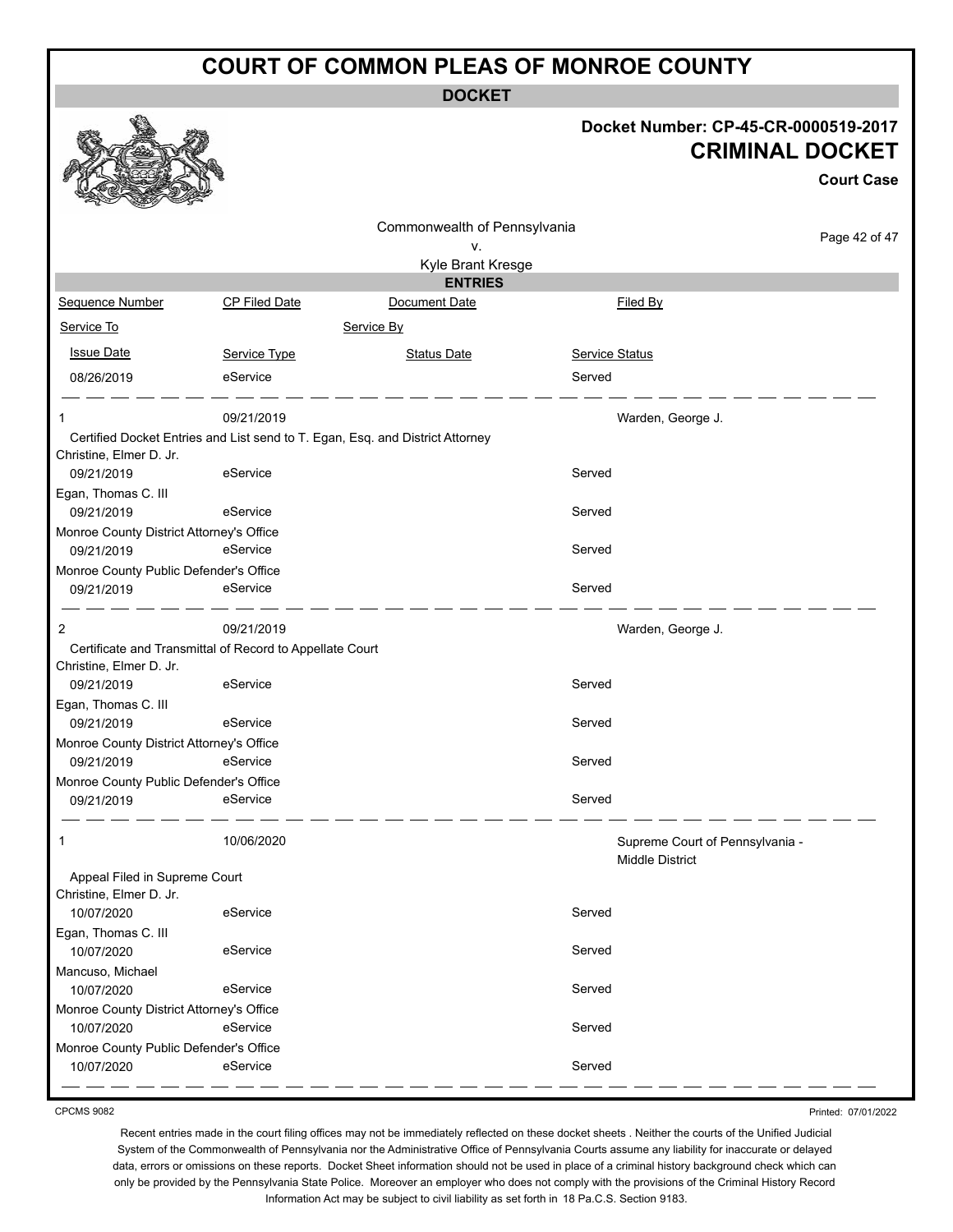**DOCKET**

#### **Docket Number: CP-45-CR-0000519-2017 CRIMINAL DOCKET**

**Court Case**

|                                                         |               | Commonwealth of Pennsylvania |                |                                                             |               |
|---------------------------------------------------------|---------------|------------------------------|----------------|-------------------------------------------------------------|---------------|
|                                                         |               | ۷.                           |                |                                                             | Page 43 of 47 |
|                                                         |               | Kyle Brant Kresge            |                |                                                             |               |
|                                                         |               | <b>ENTRIES</b>               |                |                                                             |               |
| Sequence Number                                         | CP Filed Date | Document Date                |                | Filed By                                                    |               |
| Service To                                              |               | Service By                   |                |                                                             |               |
| <b>Issue Date</b>                                       | Service Type  | <b>Status Date</b>           | Service Status |                                                             |               |
| 1                                                       | 04/08/2021    |                              |                | Superior Court of Pennsylvania -<br><b>Eastern District</b> |               |
| Original Record Returned<br>Christine, Elmer D. Jr.     |               |                              |                |                                                             |               |
| 04/08/2021                                              | eService      |                              | Served         |                                                             |               |
| Egan, Thomas C. III                                     |               |                              |                |                                                             |               |
| 04/08/2021                                              | eService      |                              | Served         |                                                             |               |
| Mancuso, Michael                                        |               |                              |                |                                                             |               |
| 04/08/2021                                              | eService      |                              | Served         |                                                             |               |
| Monroe County District Attorney's Office                |               |                              |                |                                                             |               |
| 04/08/2021                                              | eService      |                              | Served         |                                                             |               |
| Monroe County Public Defender's Office                  |               |                              |                |                                                             |               |
| 04/08/2021                                              | eService      |                              | Served         |                                                             |               |
| 2                                                       | 04/08/2021    |                              |                | Superior Court of Pennsylvania -<br><b>Eastern District</b> |               |
| Superior Court Decision - Judgment Entered              |               |                              |                |                                                             |               |
| Christine, Elmer D. Jr.                                 |               |                              |                |                                                             |               |
| 04/08/2021                                              | eService      |                              | Served         |                                                             |               |
| Egan, Thomas C. III                                     |               |                              |                |                                                             |               |
| 04/08/2021                                              | eService      |                              | Served         |                                                             |               |
| Mancuso, Michael                                        |               |                              |                |                                                             |               |
| 04/08/2021                                              | eService      |                              | Served         |                                                             |               |
| Monroe County District Attorney's Office                |               |                              |                |                                                             |               |
| 04/08/2021                                              | eService      |                              | Served         |                                                             |               |
| Monroe County Public Defender's Office                  |               |                              |                |                                                             |               |
| 04/08/2021                                              | eService      |                              | Served         |                                                             |               |
|                                                         | 04/22/2021    |                              |                | Supreme Court of Pennsylvania -<br><b>Middle District</b>   |               |
| Petition for Allowance of Appeal Denied - Supreme Court |               |                              |                |                                                             |               |
| Christine, Elmer D. Jr.                                 |               |                              |                |                                                             |               |
| 04/23/2021                                              | eService      |                              | Served         |                                                             |               |
| Egan, Thomas C. III                                     |               |                              |                |                                                             |               |
| 04/23/2021                                              | eService      |                              | Served         |                                                             |               |
| Mancuso, Michael                                        |               |                              |                |                                                             |               |
| 04/23/2021                                              | eService      |                              | Served         |                                                             |               |
| Monroe County District Attorney's Office                |               |                              |                |                                                             |               |

CPCMS 9082

Recent entries made in the court filing offices may not be immediately reflected on these docket sheets . Neither the courts of the Unified Judicial System of the Commonwealth of Pennsylvania nor the Administrative Office of Pennsylvania Courts assume any liability for inaccurate or delayed data, errors or omissions on these reports. Docket Sheet information should not be used in place of a criminal history background check which can only be provided by the Pennsylvania State Police. Moreover an employer who does not comply with the provisions of the Criminal History Record Information Act may be subject to civil liability as set forth in 18 Pa.C.S. Section 9183.

Printed: 07/01/2022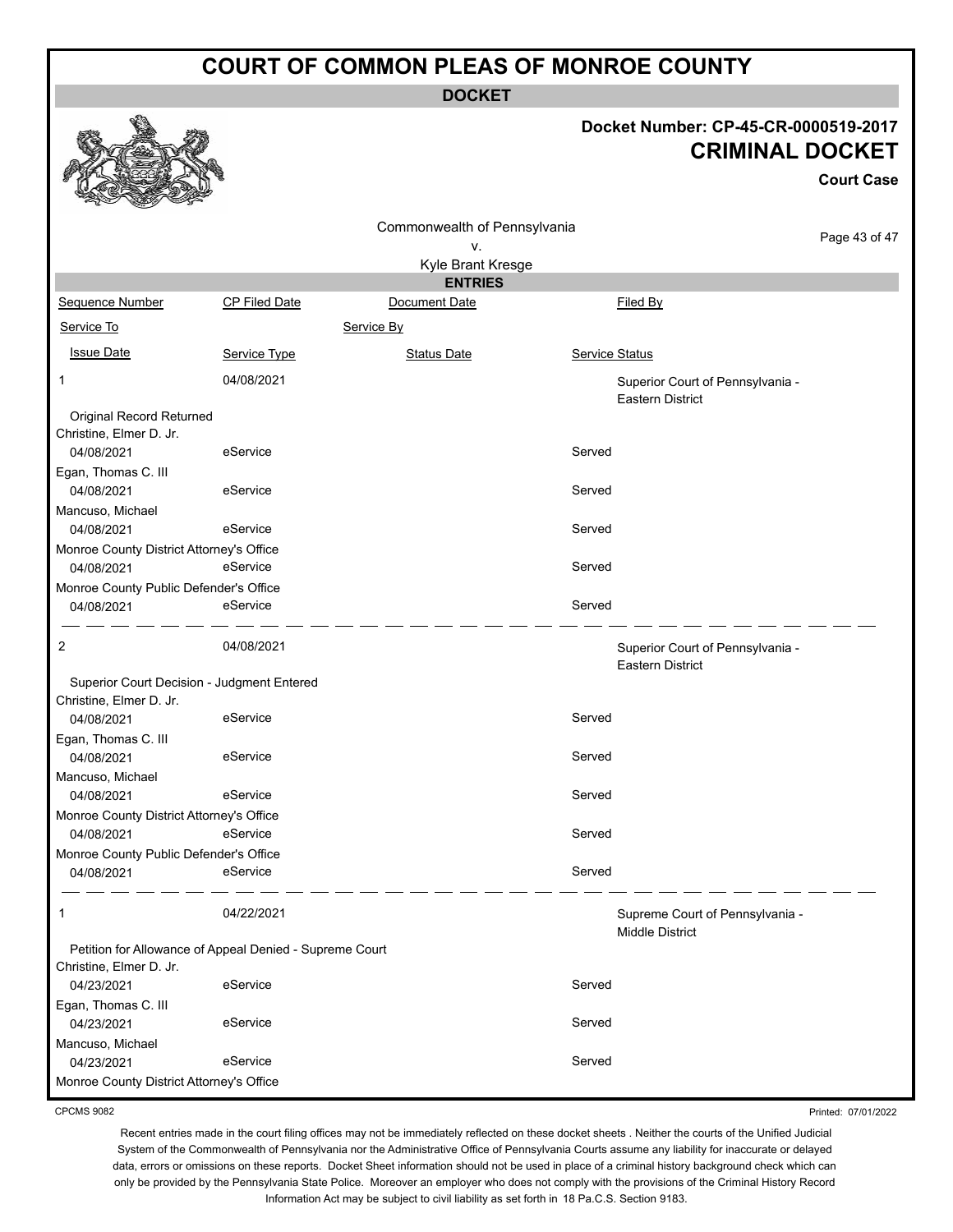**DOCKET**

#### **Docket Number: CP-45-CR-0000519-2017 CRIMINAL DOCKET**

**Court Case**

| SAN CORRECT MAY                        |                      |                              |                |               |
|----------------------------------------|----------------------|------------------------------|----------------|---------------|
|                                        |                      | Commonwealth of Pennsylvania |                |               |
|                                        |                      | ν.                           |                | Page 44 of 47 |
|                                        |                      | Kyle Brant Kresge            |                |               |
|                                        |                      | <b>ENTRIES</b>               |                |               |
| Sequence Number                        | <b>CP Filed Date</b> | Document Date                | Filed By       |               |
| Service To                             |                      | Service By                   |                |               |
| <b>Issue Date</b>                      | Service Type         | <b>Status Date</b>           | Service Status |               |
| 04/23/2021                             | eService             |                              | Served         |               |
| Monroe County Public Defender's Office |                      |                              |                |               |
| 04/23/2021                             | eService             |                              | Served         |               |
|                                        |                      |                              |                |               |

CPCMS 9082

Printed: 07/01/2022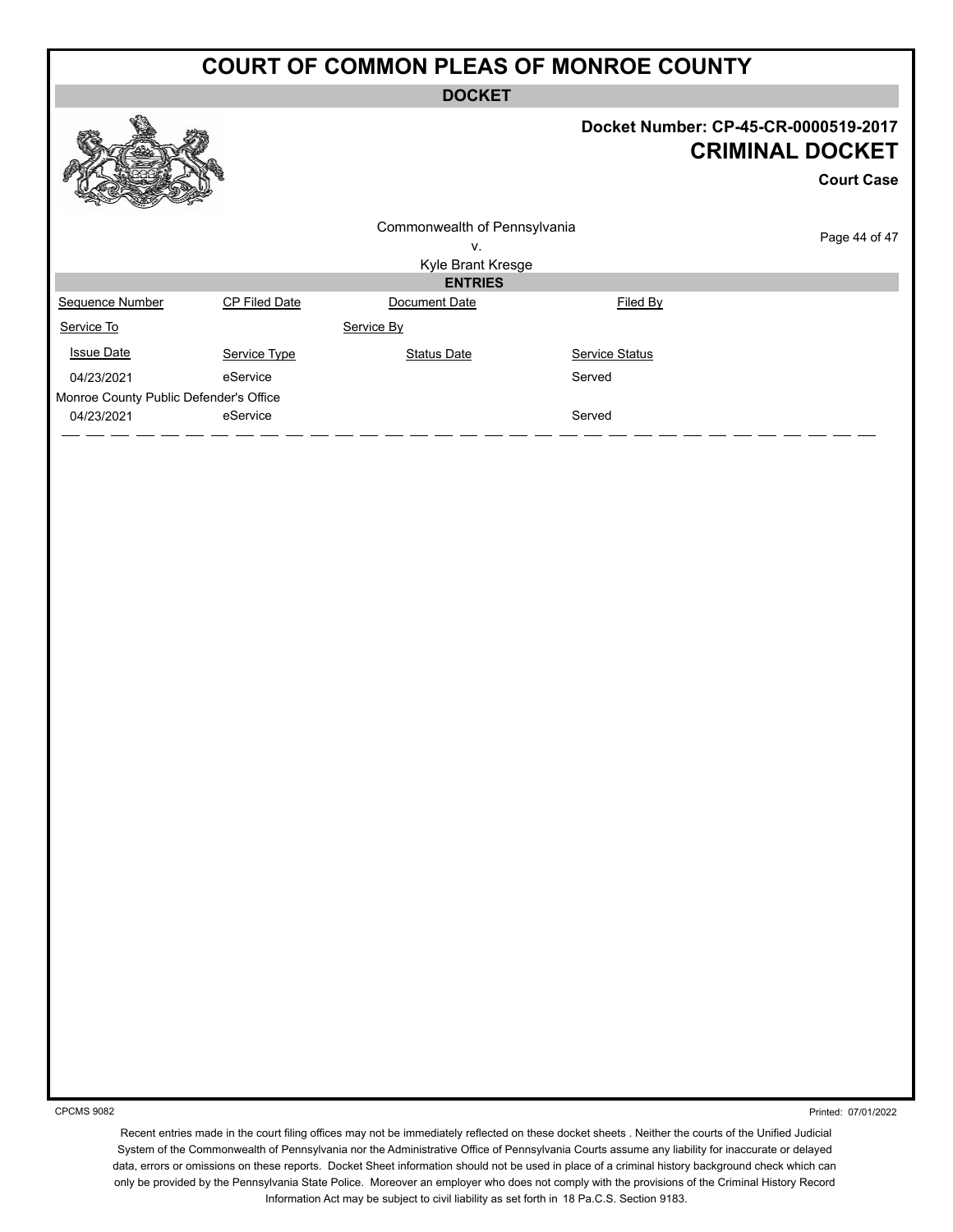**DOCKET**

# **Docket Number: CP-45-CR-0000519-2017 CRIMINAL DOCKET**

**Court Case**

| Commonwealth of Pennsylvania<br>۷.                  |            |                                   |                    | Page 45 of 47                    |          |
|-----------------------------------------------------|------------|-----------------------------------|--------------------|----------------------------------|----------|
|                                                     |            | Kyle Brant Kresge                 |                    |                                  |          |
|                                                     |            | <b>CASE FINANCIAL INFORMATION</b> |                    |                                  |          |
| 11/24/2021<br>Last Payment Date:                    |            |                                   |                    | Total of Last Payment: - \$60.00 |          |
| Egan, Thomas C. III<br>Payor                        | Assessment | Payments                          | <b>Adjustments</b> | Non Monetary<br><b>Payments</b>  | Total    |
| <b>Costs/Fees</b>                                   |            |                                   |                    |                                  |          |
| Appellate Court Appeal (Monroe)                     | \$30.00    | \$0.00                            | \$0.00             | \$0.00                           | \$30.00  |
| Costs/Fees Totals:                                  | \$30.00    | \$0.00                            | \$0.00             | \$0.00                           | \$30.00  |
| Kresge, Kyle Brant<br>Defendant                     | Assessment | Payments                          | Adjustments        | Non Monetary<br>Payments         | Total    |
| <b>Costs/Fees</b>                                   |            |                                   |                    |                                  |          |
| District Attorney Digital Forensics Fee<br>(Monroe) | \$20.00    | (\$1.97)                          | \$0.00             | \$0.00                           | \$18.03  |
| Subpoena Fee (Monroe)                               | \$5.00     | \$0.00                            | \$0.00             | \$0.00                           | \$5.00   |
| Writ of Habeas Corpus (Monroe)                      | \$5.00     | \$0.00                            | \$0.00             | \$0.00                           | \$5.00   |
| Writ of Habeas Corpus (Monroe)                      | \$5.00     | \$0.00                            | \$0.00             | \$0.00                           | \$5.00   |
| Subpoena Fee (Monroe)                               | \$155.00   | \$0.00                            | \$0.00             | \$0.00                           | \$155.00 |
| Subpoena Fee (Monroe)                               | \$5.00     | \$0.00                            | \$0.00             | \$0.00                           | \$5.00   |
| Subpoena Fee (Monroe)                               | \$20.00    | \$0.00                            | \$0.00             | \$0.00                           | \$20.00  |
| Subpoena Fee (Monroe)                               | \$10.00    | \$0.00                            | \$0.00             | \$0.00                           | \$10.00  |
| Writ of Habeas Corpus (Monroe)                      | \$5.00     | \$0.00                            | \$0.00             | \$0.00                           | \$5.00   |
| Writ of Habeas Corpus (Monroe)                      | \$5.00     | \$0.00                            | \$0.00             | \$0.00                           | \$5.00   |
| Subpoena Fee (Monroe)                               | \$5.00     | \$0.00                            | \$0.00             | \$0.00                           | \$5.00   |
| Writ of Habeas Corpus (Monroe)                      | \$5.00     | \$0.00                            | \$0.00             | \$0.00                           | \$5.00   |
| Subpoena Fee (Monroe)                               | \$10.00    | \$0.00                            | \$0.00             | \$0.00                           | \$10.00  |
| Subpoena Fee (Monroe)                               | \$5.00     | \$0.00                            | \$0.00             | \$0.00                           | \$5.00   |
| Subpoena Fee (Monroe)                               | \$5.00     | \$0.00                            | \$0.00             | \$0.00                           | \$5.00   |
| Subpoena Fee (Monroe)                               | \$5.00     | \$0.00                            | \$0.00             | \$0.00                           | \$5.00   |
| Subpoena Fee (Monroe)                               | \$5.00     | \$0.00                            | \$0.00             | \$0.00                           | \$5.00   |
| Subpoena Fee (Monroe)                               | \$5.00     | \$0.00                            | \$0.00             | \$0.00                           | \$5.00   |
| Writ of Habeas Corpus (Monroe)                      | \$5.00     | \$0.00                            | \$0.00             | \$0.00                           | \$5.00   |
| Writ of Habeas Corpus (Monroe)                      | \$5.00     | \$0.00                            | \$0.00             | \$0.00                           | \$5.00   |
| Writ of Habeas Corpus (Monroe)                      | \$5.00     | (\$0.35)                          | \$0.00             | \$0.00                           | \$4.65   |
| Writ of Habeas Corpus (Monroe)                      | \$5.00     | (\$5.00)                          | \$0.00             | \$0.00                           | \$0.00   |
| District Attorney Digital Forensics Fee<br>(Monroe) | \$1,047.98 | (\$102.66)                        | \$0.00             | \$0.00                           | \$945.32 |
| ATJ                                                 | \$4.00     | (\$4.00)                          | \$0.00             | \$0.00                           | \$0.00   |
| Automation Fee (Monroe)                             | \$5.00     | \$0.00                            | \$0.00             | \$0.00                           | \$5.00   |
| Booking Center Fee (Monroe)                         | \$300.00   | \$0.00                            | \$0.00             | \$0.00                           | \$300.00 |

CPCMS 9082

Printed: 07/01/2022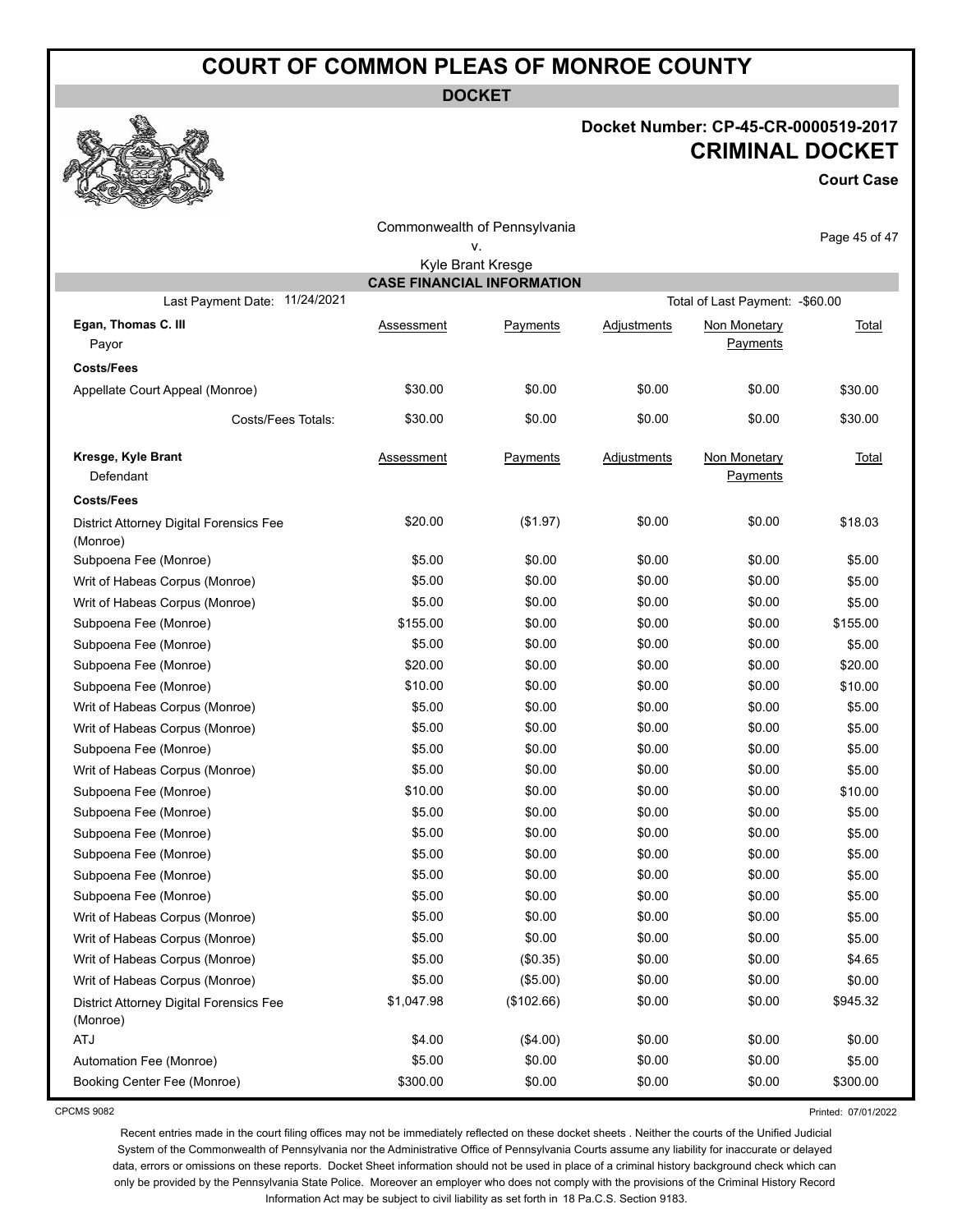**DOCKET**



# **Docket Number: CP-45-CR-0000519-2017 CRIMINAL DOCKET**

**Court Case**

| Commonwealth of Pennsylvania<br>٧.                 |             |              |                    |                          | Page 46 of 47 |
|----------------------------------------------------|-------------|--------------|--------------------|--------------------------|---------------|
| Kyle Brant Kresge                                  |             |              |                    |                          |               |
| <b>CASE FINANCIAL INFORMATION</b>                  |             |              |                    |                          |               |
| Kresge, Kyle Brant<br>Defendant                    | Assessment  | Payments     | <b>Adjustments</b> | Non Monetary<br>Payments | Total         |
| <b>CJES</b>                                        | \$2.25      | (\$2.25)     | \$0.00             | \$0.00                   | \$0.00        |
| Commonwealth Cost - HB627 (Act 167<br>of 1992)     | \$20.65     | \$0.00       | \$0.00             | \$0.00                   | \$20.65       |
| Costs of Prosecution - CJEA                        | \$50.00     | \$0.00       | \$0.00             | \$0.00                   | \$50.00       |
| County Court Cost (Act 204 of 1976)                | \$30.10     | \$0.00       | \$0.00             | \$0.00                   | \$30.10       |
| Court Costs (Monroe)                               | \$75.00     | \$0.00       | \$0.00             | \$0.00                   | \$75.00       |
| Crime Victims Compensation (Act 96 of<br>1984)     | \$35.00     | (\$35.00)    | \$0.00             | \$0.00                   | \$0.00        |
| DNA Detection Fund (Act 185-2004)                  | \$250.00    | \$0.00       | \$0.00             | \$0.00                   | \$250.00      |
| Domestic Violence Compensation (Act<br>44 of 1988) | \$10.00     | \$0.00       | \$0.00             | \$0.00                   | \$10.00       |
| Firearm Education and Training Fund                | \$5.00      | \$0.00       | \$0.00             | \$0.00                   | \$5.00        |
| <b>JCPS</b>                                        | \$21.25     | (\$21.25)    | \$0.00             | \$0.00                   | \$0.00        |
| Judicial Computer Project                          | \$8.00      | (\$8.00)     | \$0.00             | \$0.00                   | \$0.00        |
| State Court Costs (Act 204 of 1976)                | \$13.75     | \$0.00       | \$0.00             | \$0.00                   | \$13.75       |
| Victim Witness Service (Act 111 of 1998)           | \$25.00     | (\$25.00)    | \$0.00             | \$0.00                   | \$0.00        |
| Judgment Fee (Monroe)                              | \$75.25     | \$0.00       | \$0.00             | \$0.00                   | \$75.25       |
| Request for Transcripts (Monroe)                   | \$1,277.50  | (\$1,277.50) | \$0.00             | \$0.00                   | \$0.00        |
| Request for Transcripts (Monroe)                   | \$1,668.00  | (\$1,668.00) | \$0.00             | \$0.00                   | \$0.00        |
| Crime Lab User Fee - State Police                  | \$3,656.00  | \$0.00       | \$0.00             | \$0.00                   | \$3,656.00    |
| Certified Copy Fee (Monroe)                        | \$5.00      | \$0.00       | \$0.00             | \$0.00                   | \$5.00        |
| Certified Copy Fee (Monroe)                        | \$8.50      | \$0.00       | \$0.00             | \$0.00                   | \$8.50        |
| Copy Costs (Monroe)                                | \$245.25    | \$0.00       | \$0.00             | \$0.00                   | \$245.25      |
| Costs/Fees Totals:                                 | \$9,138.48  | (\$3,150.98) | \$0.00             | \$0.00                   | \$5,987.50    |
| <b>Fines</b>                                       |             |              |                    |                          |               |
| Crimes Code, etc.                                  | \$3.656.00  | \$0.00       | (\$3,656.00)       | \$0.00                   | \$0.00        |
| Fines Totals:                                      | \$3,656.00  | \$0.00       | (\$3,656.00)       | \$0.00                   | \$0.00        |
| <b>Restitution</b>                                 |             |              |                    |                          |               |
| Restitution                                        | \$7,065.34  | \$0.00       | (\$7,065.34)       | \$0.00                   | \$0.00        |
| CVC Board Restitution (Act 145 of 2018)<br>$***$   | \$7,065.34  | (\$140.12)   | \$0.00             | \$0.00                   | \$6,925.22    |
| <b>Restitution Totals:</b>                         | \$14,130.68 | (\$140.12)   | (\$7,065.34)       | \$0.00                   | \$6,925.22    |
| Grand Totals:                                      | \$26,955.16 | (\$3,291.10) | (\$10,721.34)      | \$0.00                   | \$12,942.72   |

CPCMS 9082

Printed: 07/01/2022